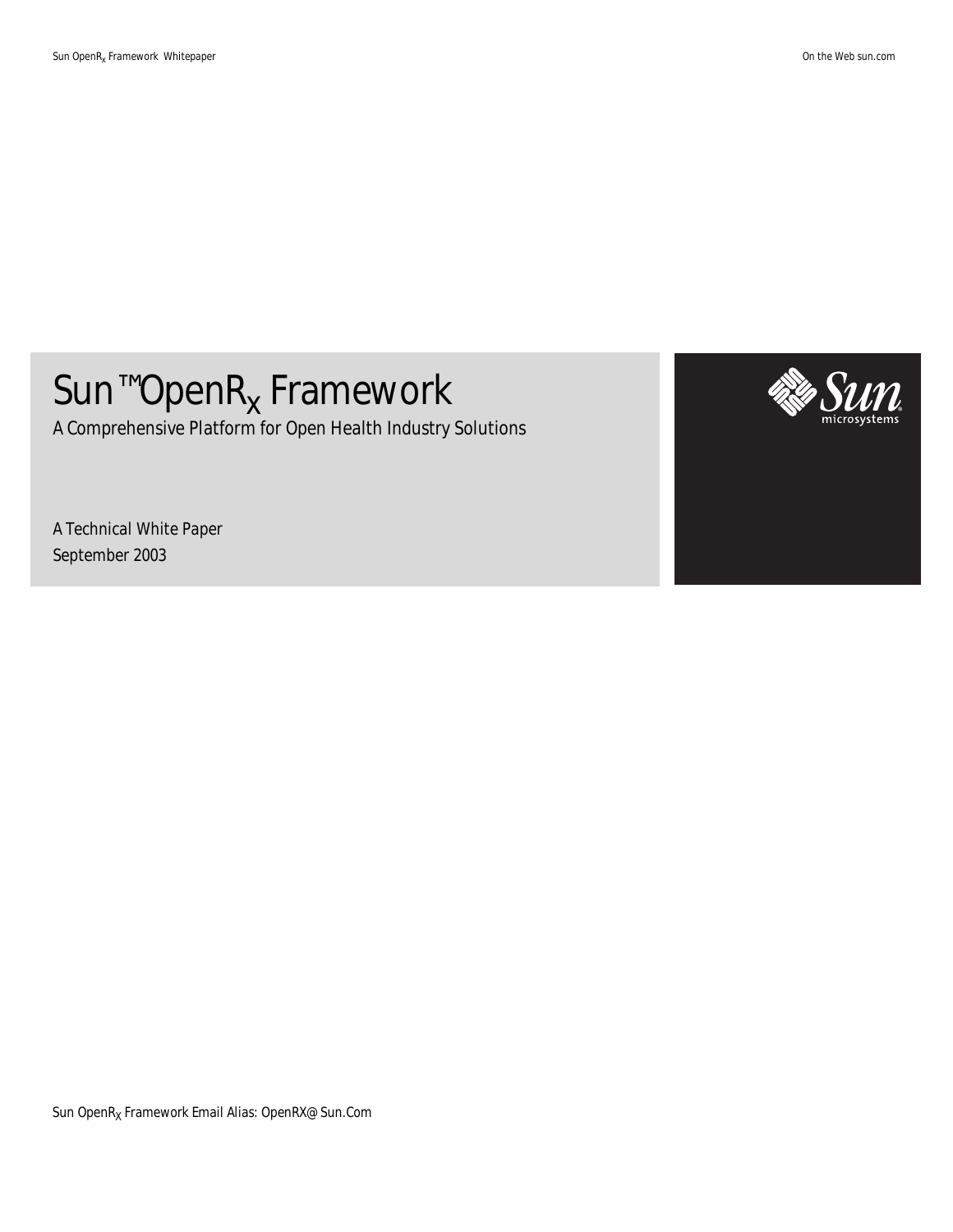# **Table of Contents**

| ASC Electronic Data Interchange X.12N Transaction Mapping 14        |
|---------------------------------------------------------------------|
| National Council for Prescription Drug Programs  14                 |
| ACR/NEMA Digital Imaging and Communications in Medicine Standard 14 |
|                                                                     |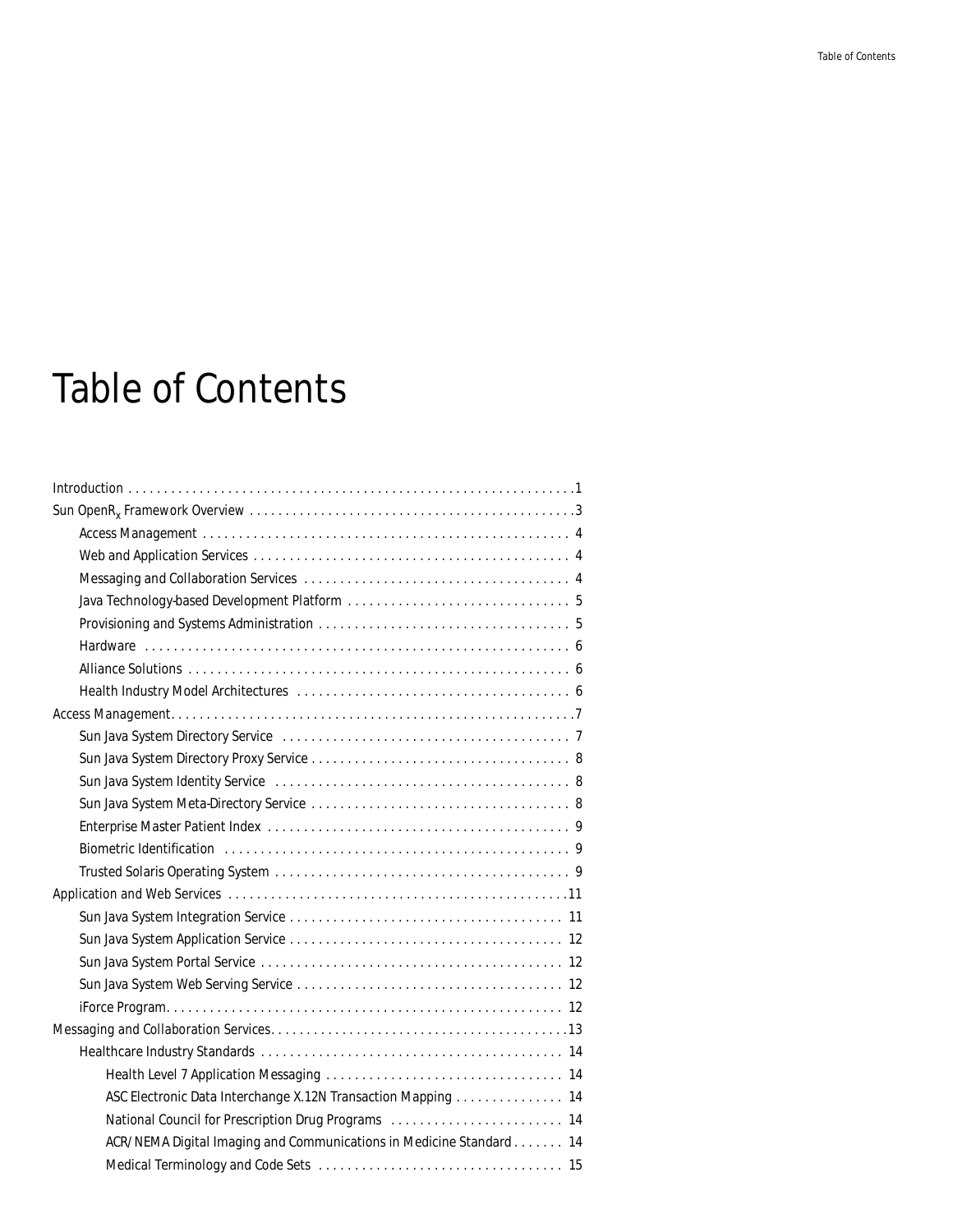| Java Card Application Environment (and accommodation of the Card Card Application Fig. 19) |  |
|--------------------------------------------------------------------------------------------|--|
|                                                                                            |  |
|                                                                                            |  |
|                                                                                            |  |
|                                                                                            |  |
|                                                                                            |  |
|                                                                                            |  |
|                                                                                            |  |
|                                                                                            |  |
|                                                                                            |  |
|                                                                                            |  |
| The Sun Infrastructure Solution for Enterprise Continuity Solution 24                      |  |
|                                                                                            |  |
|                                                                                            |  |
|                                                                                            |  |
|                                                                                            |  |
|                                                                                            |  |
|                                                                                            |  |
|                                                                                            |  |
|                                                                                            |  |
|                                                                                            |  |
|                                                                                            |  |
|                                                                                            |  |
|                                                                                            |  |
|                                                                                            |  |
|                                                                                            |  |
|                                                                                            |  |
|                                                                                            |  |
|                                                                                            |  |
|                                                                                            |  |
|                                                                                            |  |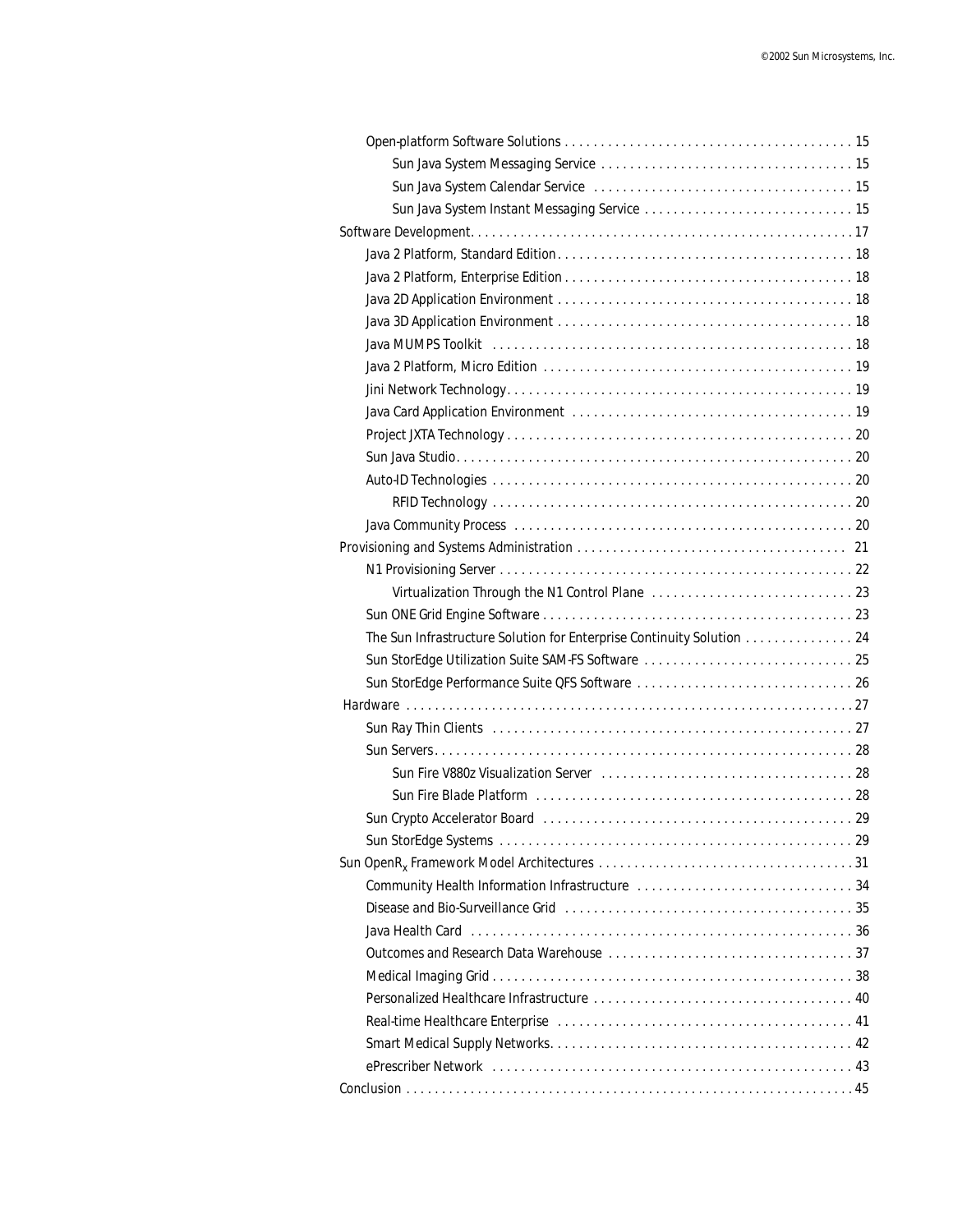# **List of Figures**

| Smart or Automatic Identification Medical Supply Network 42 |
|-------------------------------------------------------------|
|                                                             |

# **List of Tables**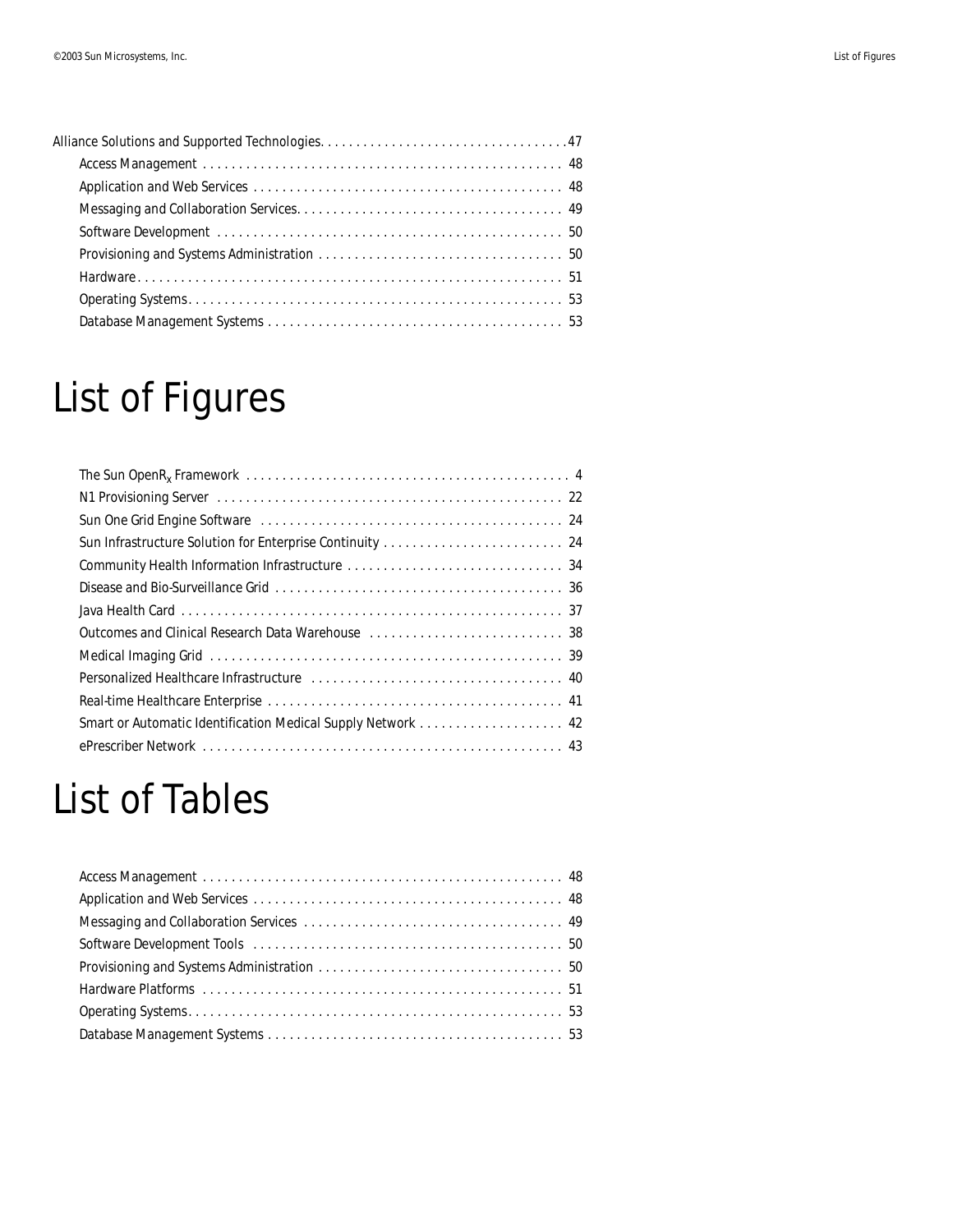#### Chapter 1

# **Introduction**

Over the past few decades, information technologies (IT) have transformed the healthcare industry. Evolutionary phases of network computing have introduced protocols and capabilities supporting new processes, business models, and medical advances. Most organizations have deployed best-of-breed solutions to meet departmental or facility business requirements. Today however, many organizations struggle with complex IT environments that offer varying levels of data integration, performance, scalability, and security.

As it becomes more critical to rapidly deploy scalable, highly available Web-based systems, healthcare organizations are faced with replacing legacy technologies or finding effective ways to securely connect them across the enterprise.

Sun Microsystems offers an end-to-end solution for the healthcare industry: the Sun<sup>™</sup> OpenR<sub>y</sub> Framework. It provides secure, open-platform technologies that organizations can integrate into existing environments to help provide anytime, anywhere, Web-based access to legacy systems. Additionally, the Sun OpenR<sub>x</sub> Framework offers a robust and highly scalable platform for exciting new applications and improved interoperability with medical devices. Sun OpenR<sub>x</sub> Framework components include what customers need to modify or build a robust, highly secure, cost-effective IT environment including software, hardware, development technologies, alliance partner solutions, and support for healthcare industry standards.

The Sun OpenRx Framework includes traditional Internet-based functions—such as security, authentication, and directory—along with more advanced capabilities including virtualized storage, grid computing, remote diagnostics, and wireless technologies. Sun OpenR<sub>y</sub> Framework components are platform-independent, integrateable, scalable, and Internet-ready, so organizations can leverage and extend existing IT resources, while reducing complexity and avoiding unneces-

*For more information about Services on Demand for the healthcare industry, visit http://www.sun.com/products-n-solutions/ healthcare/collateral.html/*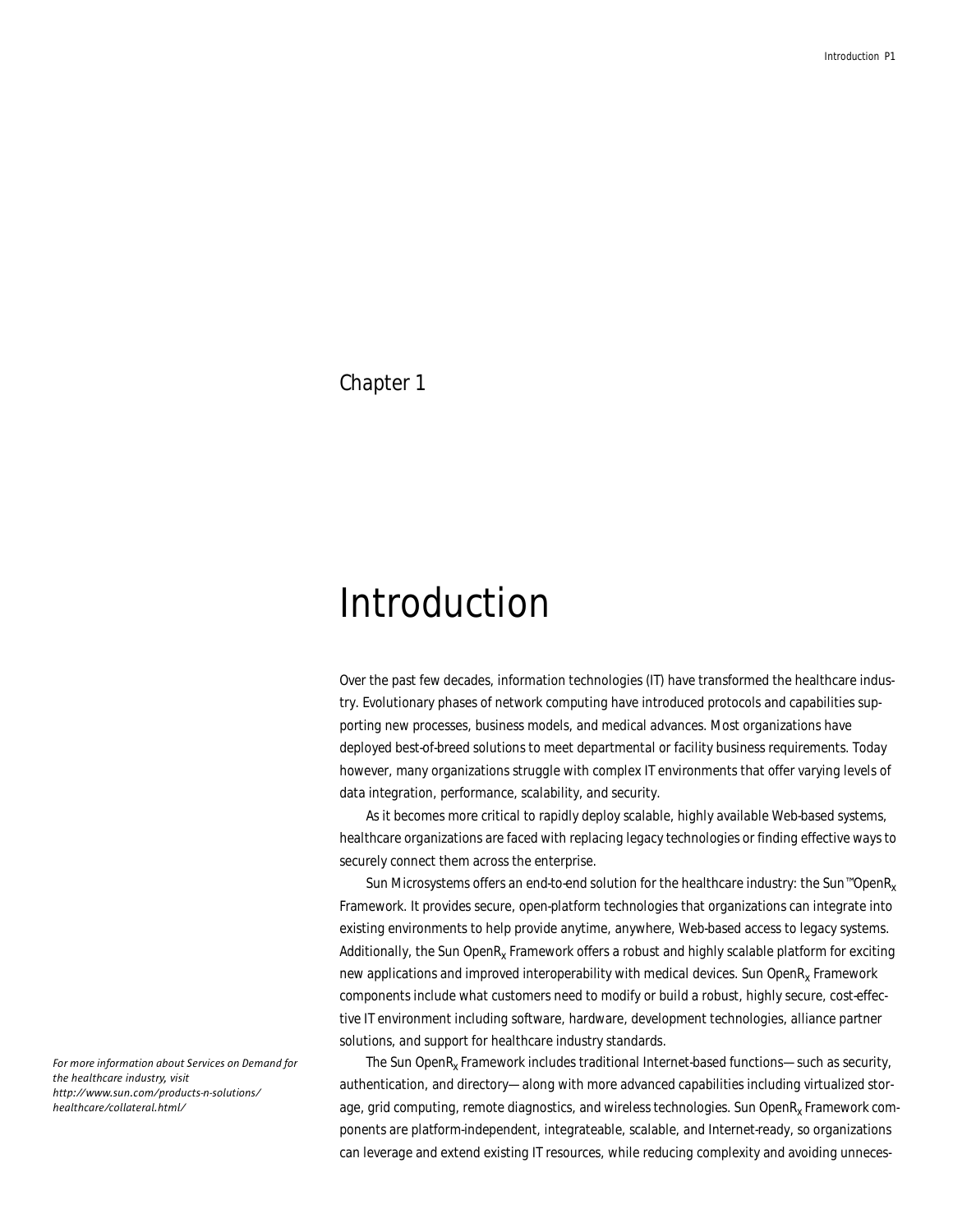sary costs. You can choose one or more components to help promote new levels of system openness and flexibility, boost interoperability between assets, improve performance levels, or build a robust foundation to support tomorrow's healthcare business challenges.

This white paper describes the Sun Open $R_x$  Framework—including related healthcare standards, Sun ONE software, Sun hardware, alliance solutions, and model architectures—and how it can leverage IT assets by making the network work for our customers.

Please e-mail any questions regarding the OpenR<sub>x</sub> Framework to openrx@sun.com. For more information about Sun in healthcare, join the Healthcare Executive Boardroom. Get the details at http://www.sun.com/boardroom/healthcare.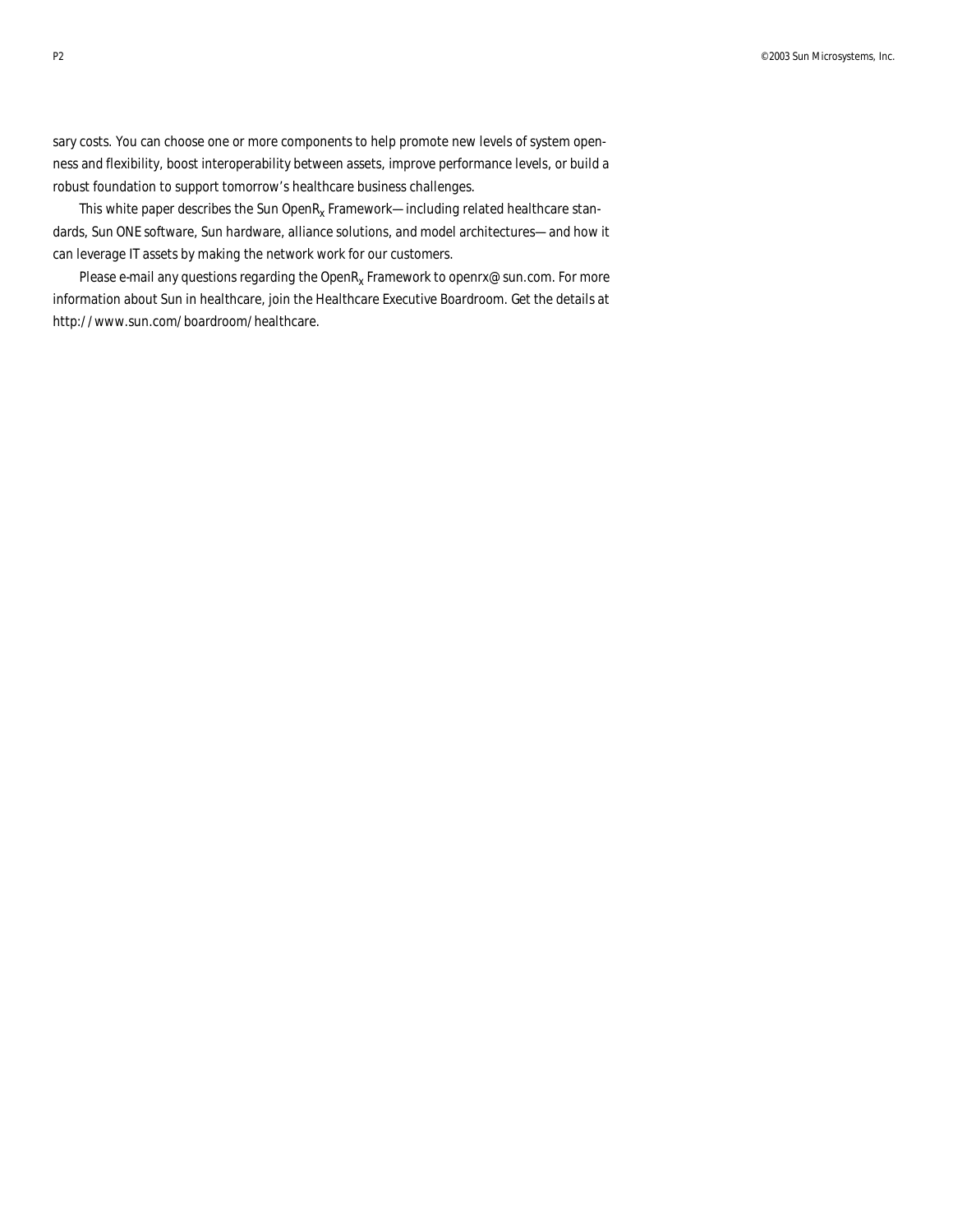### Chapter 2

# **Sun OpenR<sub>x</sub> Framework Overview**

The Sun OpenR<sub>x</sub> Framework offers end-to-end, high-performance computing technologies designed to provide secure access to data anytime, anywhere. Healthcare organizations can deploy components into existing environments, and dramatically scale the technologies in the future to meet new opportunities and business challenges.

At a high level, the framework includes the following categories:

- Access management
- Web and application services
- Messaging and collaboration services
- Java™ technology-based development platform
- Provisioning and systems administration
- Hardware
- Alliance solutions
- Health industry model architectures

Each category includes open-standards-based technologies from Sun Microsystems and alliance partners, designed to meet the health industry's requirements for a highly secure network computing infrastructure. Individual components have been built using Java technologies, industrystandard Web service and interoperability technologies, and the Solaris™ Operating System (OS).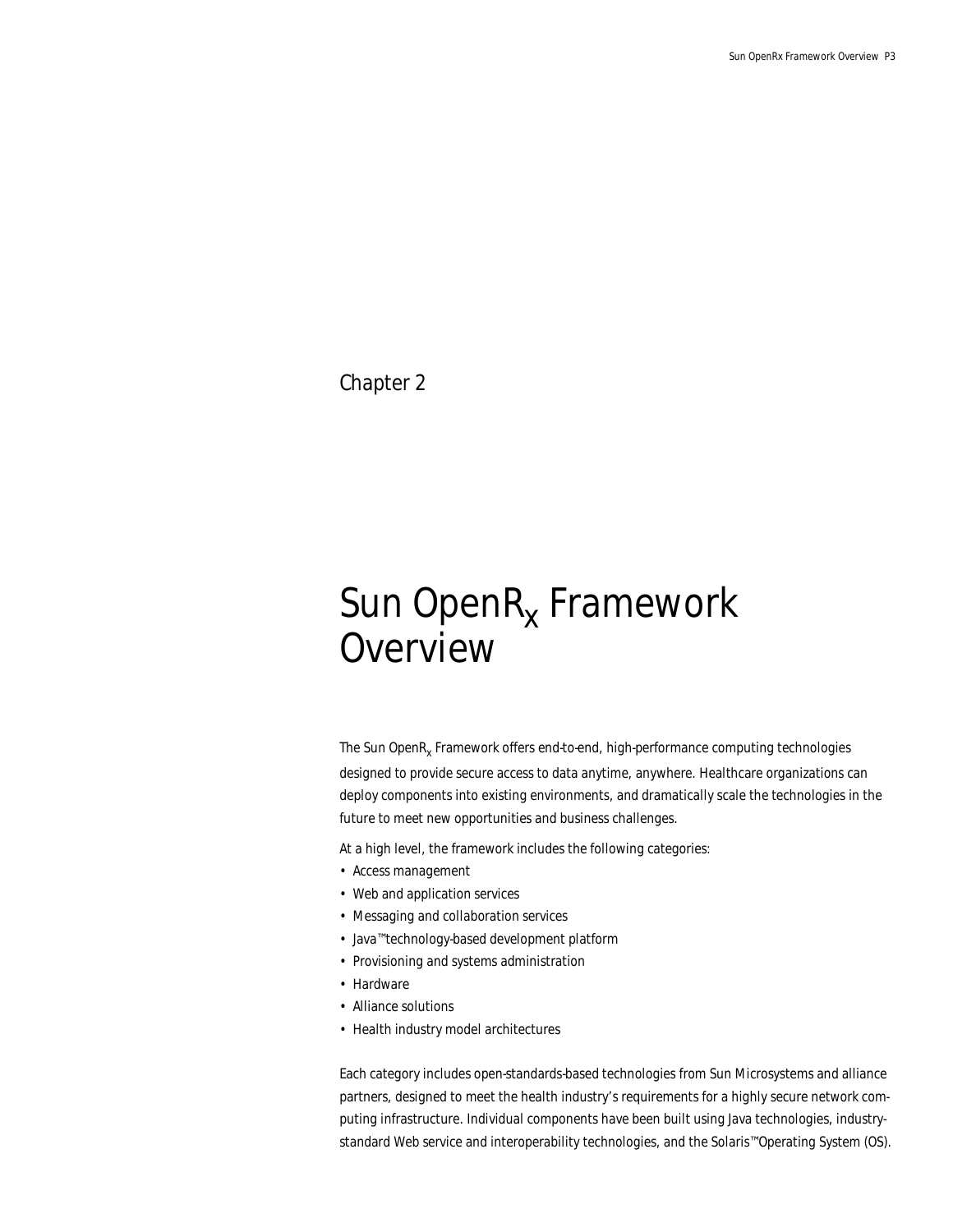#### Figure 2-1: The Sun OpenR<sub>x</sub> Framework



### Access Management

Access management addresses the need for positive and secure person identification within a healthcare enterprise and across multiple organizations. The Sun OpenRx Framework includes provisions for enterprise master person indexes, duplicate record checking, federated identification, biometric person identification, and secure user authentication and access. The Sun OpenR<sub>x</sub> Framework incorporates the following Sun alliance and Sun Open Net Environment (Sun ONE) access management applications:

- Sun™ Java System Directory Service
- Sun Java System Directory Proxy Service
- Sun Java System Identity Service
- Sun Java System Meta-Directory Service
- Initiate Identity Hub™ Enterprise Master Patient Index
- BiObex™, a biometric access package from AC Technology
- Trusted Solaris™ Operating System

## Web and Application Services

Web and application services enable healthcare organizations to integrate IT assets and services across the network. The Sun OpenR<sub>x</sub> Framework supports portals and distributed Web-based services, as well as application-to-application integration using health industry messaging standards. Alliance partners and Sun offer products that enable open-platform, Web and application services including:

- Sun Java System Integration Service
- Sun Java System Application Service
- Sun Java System Portal Service
- Sun Java System Web Serving Service

## Messaging and Collaboration Services

Messaging and collaboration services provide electronic communication—an increasingly mission-critical function. With its highly integrateable technologies and support for healthcare industry standards, the Sun Open $R_x$  Framework can facilitate electronic data interchange, secure messaging, and calendaring within and across your organization.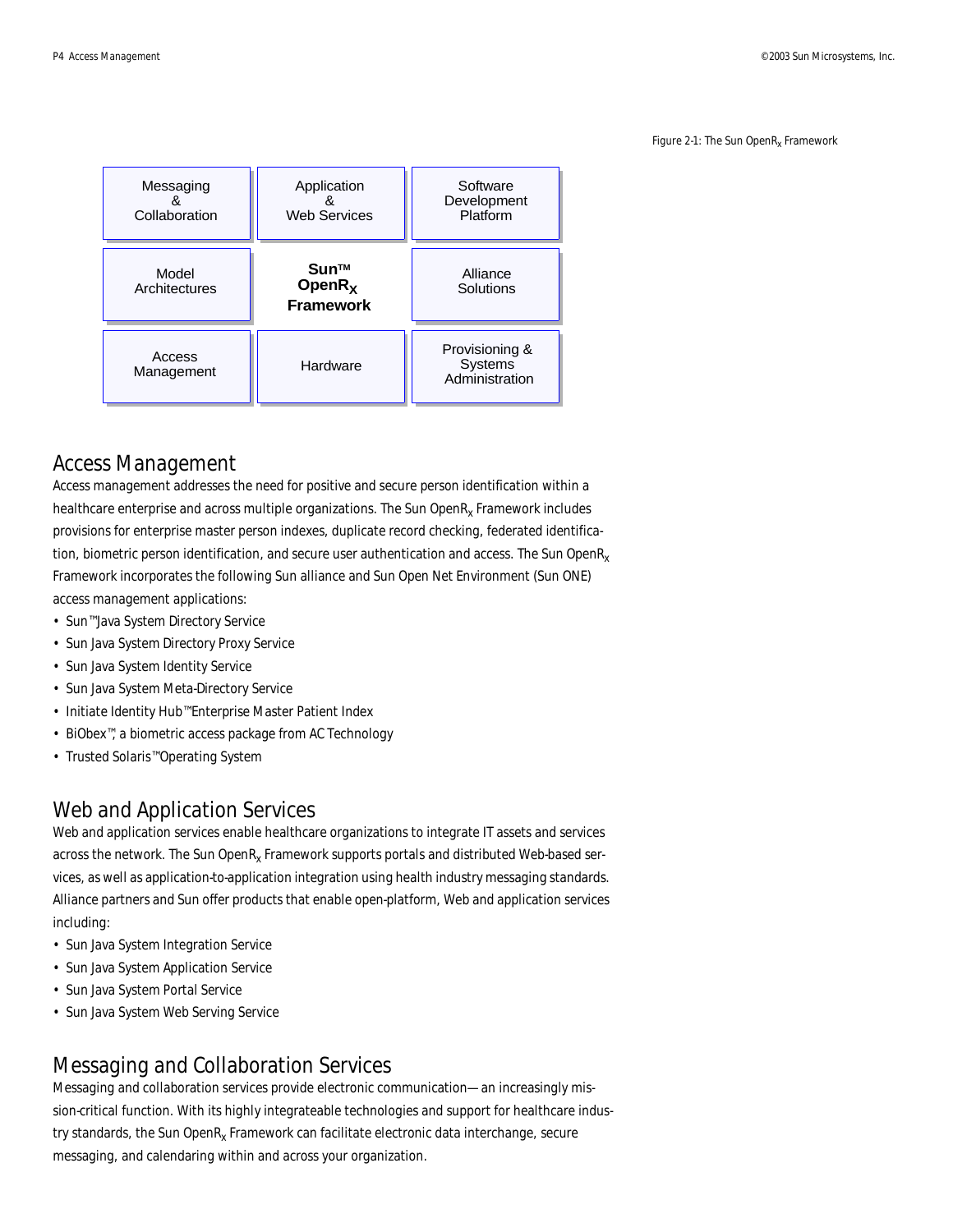Specifically, the Sun Open $R_x$  Framework encompasses the following standards and products:

- HL7 Messaging
- Electronic Data Interchange (EDI) X.12N transactions
- National Council for Prescription Drug Programs (NCPDP) standards
- Standardized medical terminology and code sets including LOINC, SNOMED, ICD, CPT, UMLS, and DSM
- Digital Imaging and Communications in Medicine (DICOM) standard
- Sun Java System Messaging Service
- Sun Java System Calendar Service
- Sun Java System Instant Messaging Service

#### Java Technology-based Development Platform

The Java technology platform offers an integrated environment for designing, building, and testing open standards-based healthcare solutions including desktops, servers, mobile computing devices, and industry-specific applications. In fact, Java technologies offer several tools designed for healthcare industry developers, including:

- Java 2 Platform, Standard Edition (J2SE™)
- Java 2 Platform, Enterprise Edition (J2EE™)
- Java 2D™ two-dimensional application programming interface (API)
- Java 3D™ three-dimensional API
- Java Massachusetts General Hospital Utility Multi-programming System (MUMPS) Toolkit (jMT)
- Java 2 Platform, Micro Edition (J2ME™)
- Jini™ Network Technology
- Java Card™ API
- JXTA
- Sun Java Studio
- Radio frequency automatic identification (RFID)

#### Provisioning and Systems Administration

Provisioning and systems administration technologies help to make the most of a customer's IT  $investments$  and third-party resources. The Sun Open $R<sub>x</sub>$  Framework provisioning components allow systems and network administrators to allocate network resources where they are needed most, instead of having processes run on a dedicated device. They can also leverage resources though open-platform computing grids and redundant configurations. Systems administration technologies facilitate new levels of data availability and reliability through features such as configurable archiving policies, shared file access, multi-platform integration, and storage scalability up to 252 terabytes.

Developed to help reduce the cost and complexity of the overall healthcare computing environment, the Sun OpenR<sub>x</sub> Framework encompasses the following components:

- N1 Provisioning Server
- Sun™ ONE Grid Engine
- Sun Infrastructure Solution for Enterprise Continuity
- Sun StorEdge™ Utilization Suite
- Sun StorEdge™ Performance Suite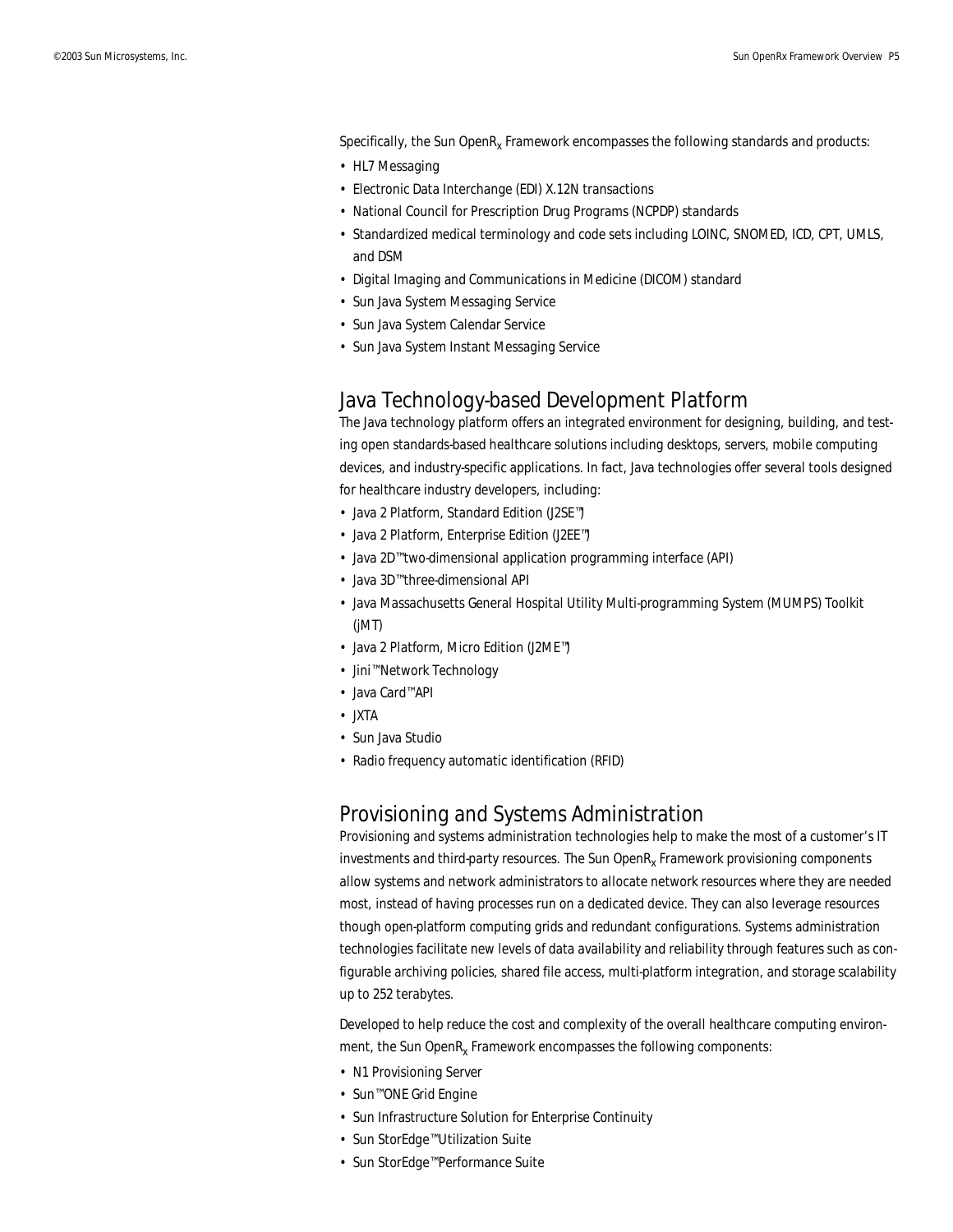#### Hardware

The Sun OpenRx Framework supports heterogeneous hardware components across the enterprise. This document highlights the following devices:

- Sun Ray™ thin clients with smart card reader and hot desking capabilities (the ability to resume a session context using any network-connected Sun Ray device)
- Sun Fire™ V880Z visualization server with the Sun XVR-4000 graphics accelerator
- Sun Fire Blade Platform with a 16 slot Intelligent Shelf
- Sun™ Crypto Accelerator board for high performance secure socket layer (SSL) and IPsec transactions
- Sun StorEdge™ systems

Sun servers offer binary compatibility along with the Solaris or Trusted Solaris OS. Additionally, Sun's range of x86 hardware has been certified as compatible with Red Hat Enterprise Linux, and certifications for SuSE Linux are forthcoming.

### Alliance Solutions

Sun Microsystems is collaborating with its partner community to help offer affordable, end-to-end solutions designed for small- to large-scale healthcare organizations. Currently, there are over 100 integrateable, open-platform technology alliance partner solutions designed to enhance information exchange, streamline processes, improve security, or boost system availability.

## Health Industry Model Architectures

To illustrate the robust flexibility of the Sun OpenR<sub>x</sub> Framework, this white paper offers a highlevel discussion of how components can be employed to build the following health industry model architectures:

- *Community health information infrastructure* that supports a comprehensive patient record securely shared by authorized healthcare organizations
- *Disease and bio-surveillance grid* that helps agencies rapidly detect and respond to infectious disease or bio-terror events
- *Java Health Card* that contains patient and user system access rights, and can be used in hot desking environments
- *Outcomes and research data warehouse* that stores and analyzes key patient, health insurance, and provider data collected by heterogeneous systems
- *Medical imaging grid* that enables remote diagnostic interpretation and archiving of medical images
- *Patient health network* that supports emerging wireless, wearable medical devices, and implantable silicon-based medication delivery systems
- *Real-time healthcare enterprise* that electronically links healthcare organizations to facilitate business process integration and help improve the revenue cycle
- *Smart medical supply network* that enables supply chain products to electronically communicate with drug or device manufacturers and distributors using RFID technologies
- *ePrescriber network* that electronically connects physicians at the point of care with pharmacists and pharmacy benefit management companies

*For more information about the Solaris, Trusted Solaris, and Red Hat Enterprise Linux operating systems, visit http://wwws.sun.com/software/ product\_categories/operating\_systems.html/*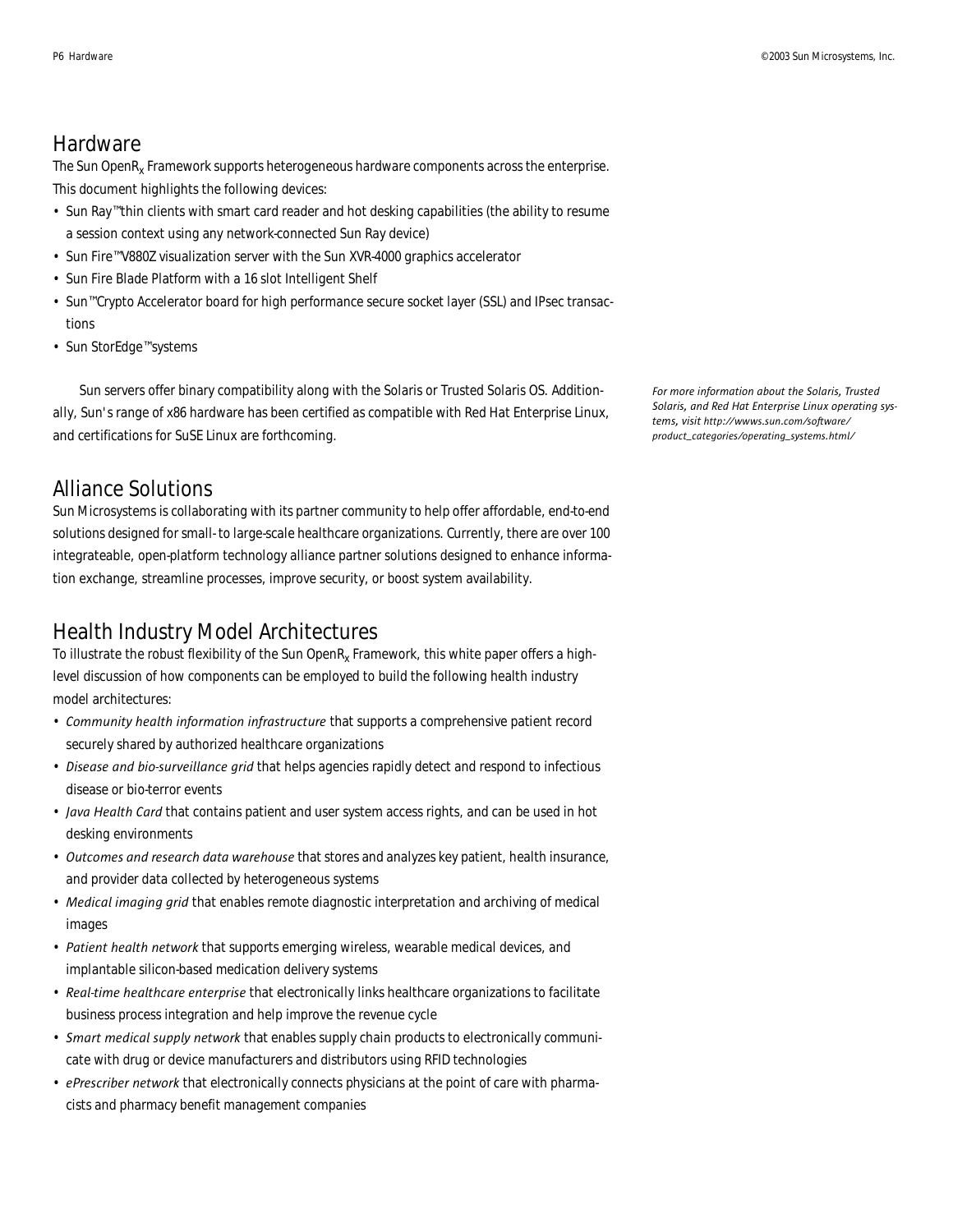## Chapter 3

## **Access Management**

Today's Web-based computing models and services have brought about new access management requirements. Administrators need supporting technologies that can streamline patient registration and admitting processes without jeopardizing security. End-users desire user-friendly systems that offer features such as single sign-on. Patients and clients want to be assured that their data is protected from unauthorized access. Additionally, governments have instituted healthcare privacy and security regulations that need to be addressed.

The Sun OpenR<sub>x</sub> Framework includes robust, open-standard access management components, including:

- Sun Java System Directory Service
- Sun Java System Directory Proxy Service
- Sun Java System Identity Service
- Sun Java System Meta-Directory Service
- Initiate Identity Hub Enterprise Master Patient Index
- BiObex, a biometric access package from AC Technology
- Trusted Solaris Operating System

#### Sun Java System Directory Service

The Sun Java System Directory Service software provides a central repository for storing and managing patient, care-giver, administrator and user identity profiles, access privileges, and application and network resource information. The software helps improve the security and protection of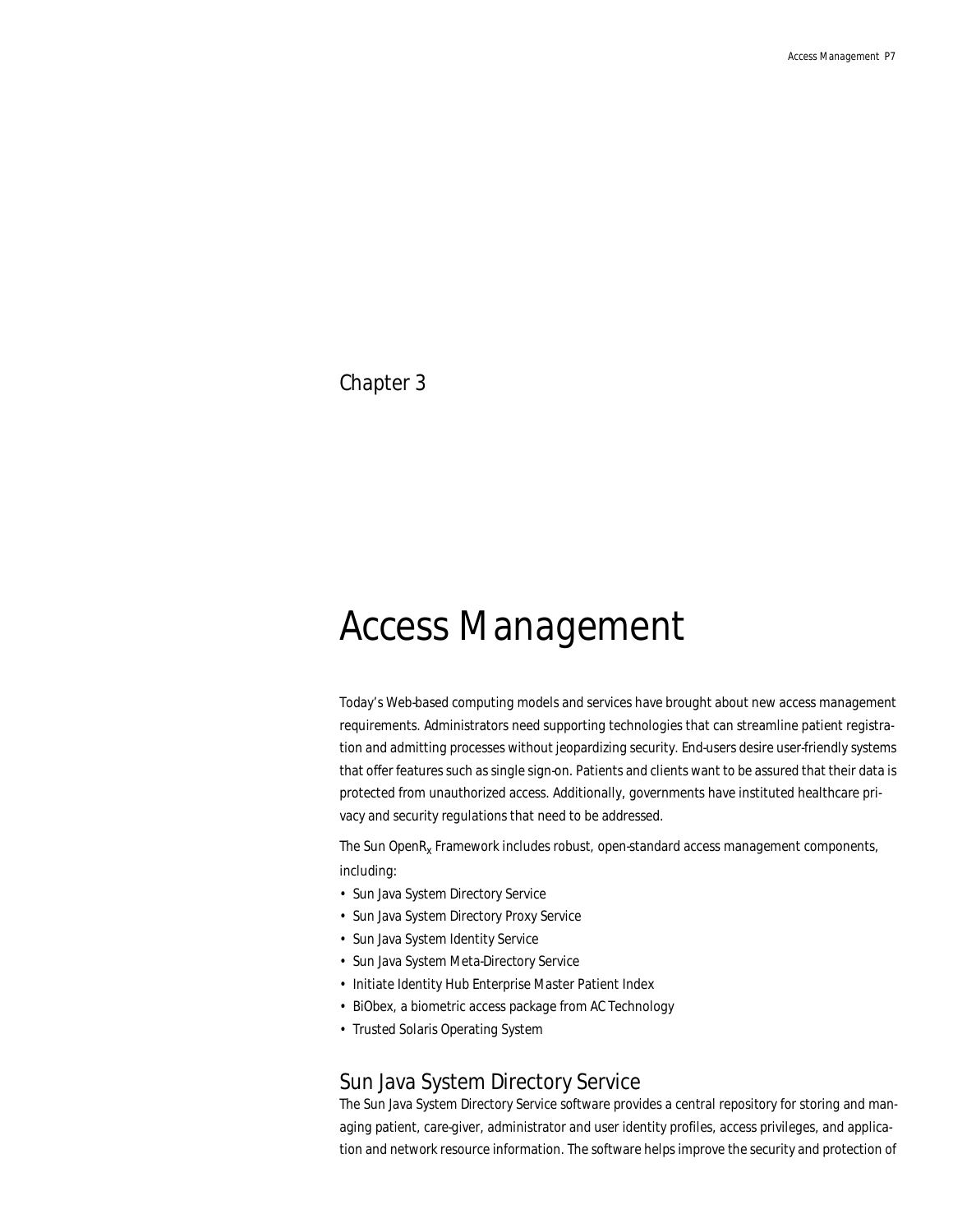global information assets by enforcing appropriate access management policies across all communities, applications, and services.

### Sun Java System Directory Proxy Service

The Sun Java System Directory Proxy Service software offers secure firewall-like services for the healthcare enterprise. Designed to accommodate large numbers of healthcare users, the Sun Java System Directory Proxy Service works with the Sun Java System Directory Service to help protect against attacks and promote around-the-clock availability. As a lightweight directory access protocol (LDAP) gateway, the Sun Java System Directory Proxy Service automatically routes requests from healthcare clients to the appropriate directory server through a referral mechanism.

### Sun Java System Identity Service

The Sun Java System Identity Service software is a standards-based product designed to help healthcare organizations manage secure access to Web and non-Web-based applications both on the intranet and extranet. As healthcare organizations require more financial, organizational, and competitive agility to compete in the marketplace, the Sun Java System Identity Service provides mission-critical functionality such as:

- Scalable access management services that help secure the delivery of clinical and administrative information
- Improved user experience through single sign-on
- A federated identity framework that creates collaborative opportunities through enhanced affinity relationships between community physicians, patients, and business partners

Federated identification across a regional and national network of government agencies and commercial healthcare organizations is achieved through the Identity Server's support for the Liberty Alliance Identity and SAML Web services security standards.

### Sun Java System Meta-Directory Service

The Sun Java System Meta-Directory Service consolidates and integrates patient, care-giver, administrator, and user identity information—spread throughout the healthcare enterprise—into a single profile. The software can help consolidate and aggregate identity information from disparate sources like departmental systems, clinical data repositories, enterprise master person index, human resources applications, financial systems, network operating systems, messaging systems, and telephone databases. The Sun Java System Meta-Directory Service also helps improve the quality of administrative and clinical information within diverse applications through bi-directional synchronization: when changes are made to an identity in one application, other applications across the healthcare network are automatically updated.

*For more information about Sun Java System software solutions, visit http://wwws.sun.com/software/*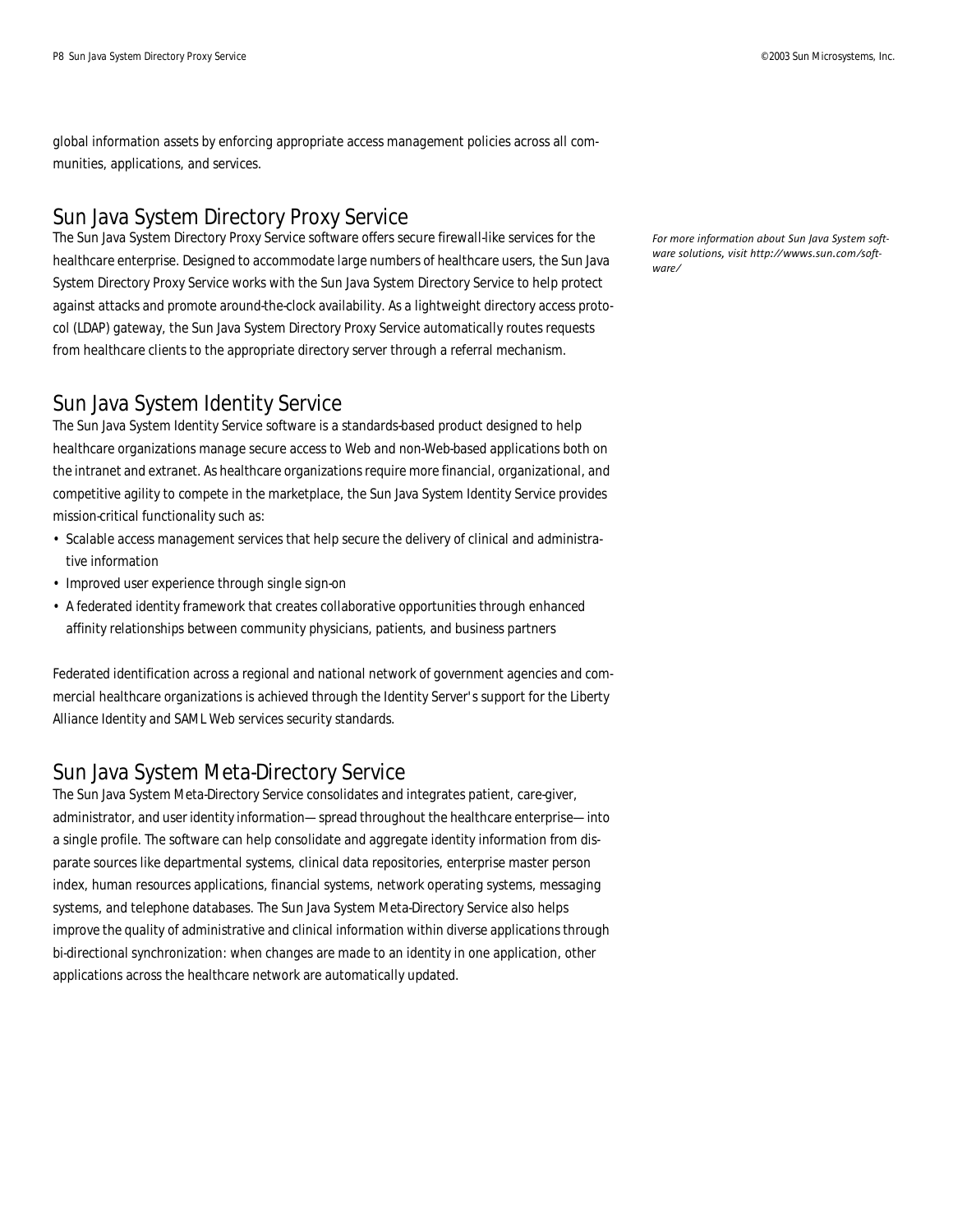*For more information about Initiate Identity Hub technology, visit http://www.initiatesystems.com/*

*For more information about biometric identification solutions supported by the Sun OpenRx Framework, see Appendix A.* 

*For more information about the Trusted Solaris OS, visit http://wwws.sun.com/software/solaris/trustedsolaris/index.html/*

### Enterprise Master Patient Index

Initiate Systems Inc.'s Initiate Identity Hub is the underlying technology for accurate identification and linking of identities to patient or customer records. Formerly Madison Information Technologies, Initaite Systems has developed technology designed to help consolidate fragmented customer identities into a linkage set that forms a 360 degree view of the customer. Designed to work in Web-based or legacy system environments, the Initiate Identity Hub software supports both business-line and enterprise requirements for managing customer identities. The software employs a probabilistic algorithm that can scan hundreds of millions of records to identify potential duplicates, and establish automatic linkages based on configurable threshold parameters.

#### Biometric Identification

Sun alliance partner AC Technology offers BiObex: a highly portable and extensible turnkey biometric access package that uses fingerprints to provide an extremely reliable layer of access security. After signing on, the user places a randomly selected finger on a scanner. A successful match between the scanned finger and fingerprints stored in the database or LDAP-compliant directory server allows access. The system is also capable of augmenting existing Java Card technology access to thin-client architectures by providing an additional layer of security to the username and password. The BiObex System is comprised of an enrollment/authentication software bundle, as well as a fingerprint and capture device.

Sun alliance partner Cross Match Technologies offers the highly durable, Verifier E fingerprint scanning device. The device includes a larger platen to capture high quality, FBI-standard prints. An intelligent Smart Scanner assesses prints by counting minutia ridges to help achieve accurate fingerprint verification.

## Trusted Solaris Operating System

Achieving high-levels of system security in the healthcare industry is a critical business and regulatory requirement. Considerable cost, damage, or loss can be caused by hostile or unauthorized access and use of medical information. To control external access, firewalls and other access management methods are often used as gatekeepers. The Trusted Solaris OS offers extensive internal protection against intruders and system misuse by helping enable administrators to:

*• Limit access to system data and resources*

Controls may be set on all potential interactions with programs, file access, and utilities on a user-by-user basis.

*• Eliminate super user*

Dividing super-user functions into multiple roles makes penetration far more difficult.

*• Obtain an independent evaluation*  An independent third party evaluates the operating system to validate that its security

functions are working correctly.

*• Prevent eavesdropping in the window environment*

In conventional UNIX® environments, an intruding program can capture keystrokes typed in other windows. Trusted Solaris software provides a *trusted* path that protects entered data. This is particularly important for passwords, which may also be protected by requiring password changes or generating random passwords.

*• Augment security auditing*

Actions that may affect security or sensitive files can be monitored. To detect suspicious actions, administrators may generate reports of usage by user, file, data, and time.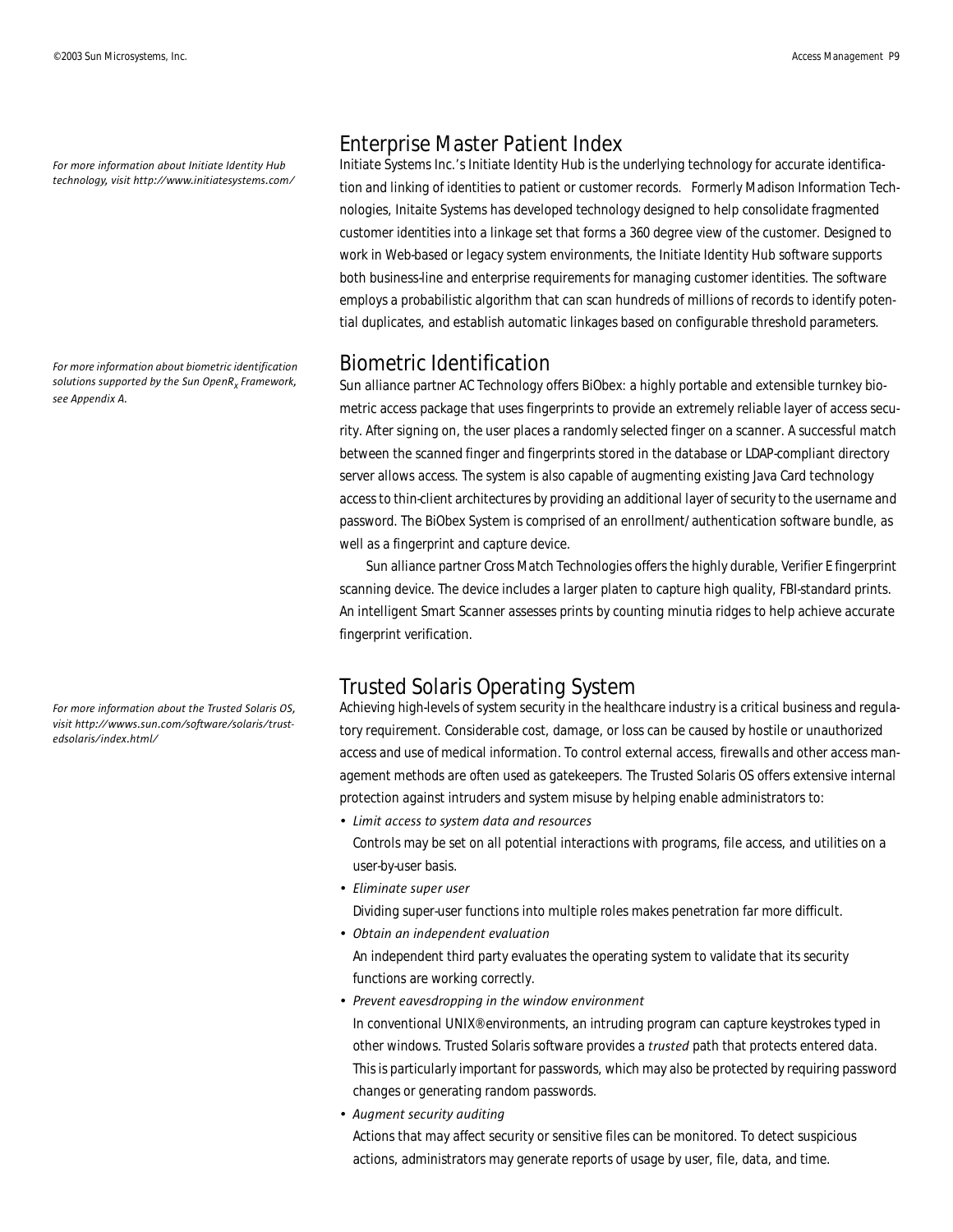• *Prevent spoofing programs*

Trojan horses, such as programs used to intercept passwords or other sensitive data, are prevented by a graphical user interface and protocol. A trusted graphic displayed in a reserved area provides continuous, visible feedback of session integrity.

• *Protect local devices against unauthorized users* Authorized users may control access to local devices.

In many cases, misuse by authorized users is the main source of security violations. Trusted Solaris software helps stop violations by driving a security policy that controls the access and handling of information—including system administration, operation, and monitoring tools.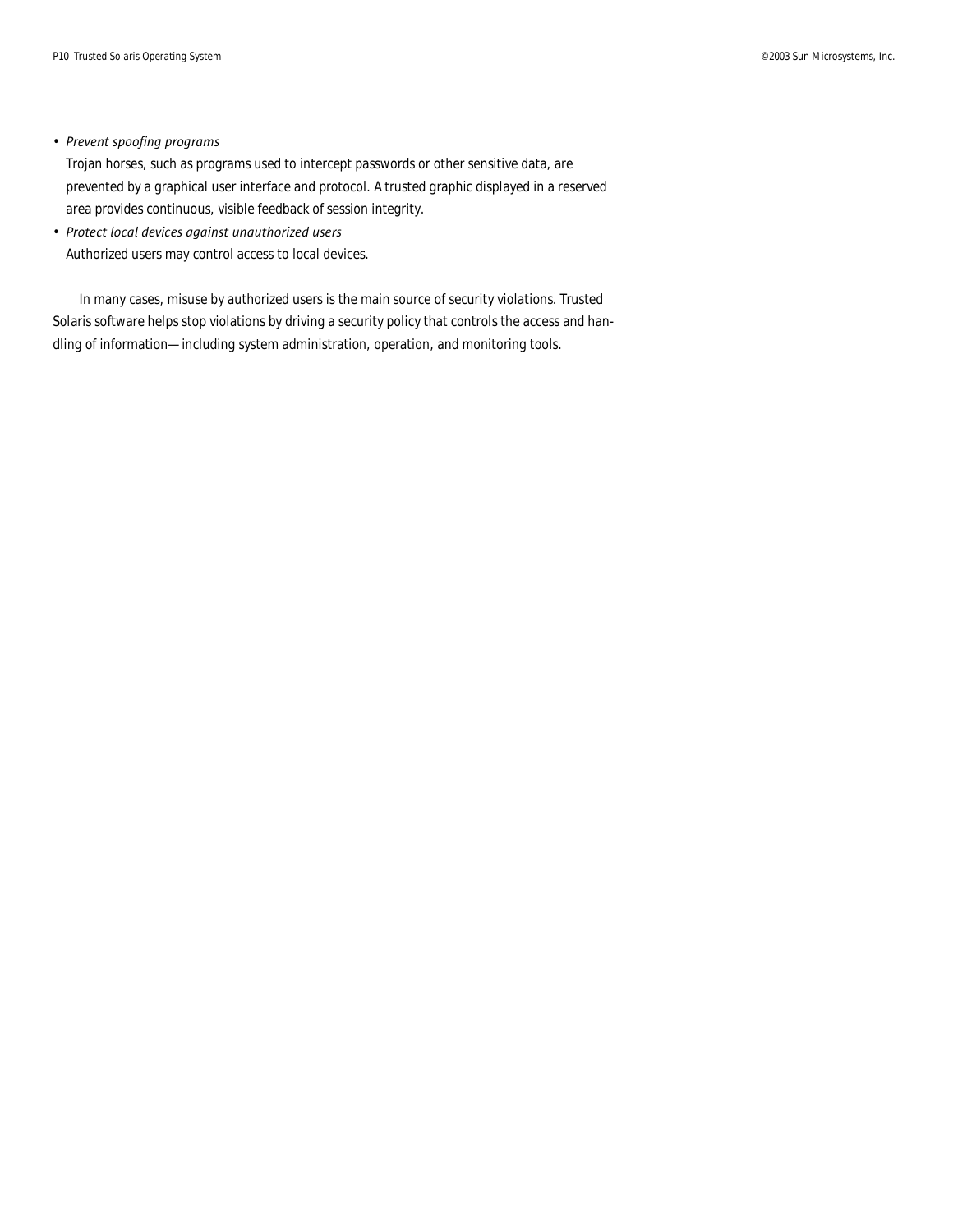#### Chapter 4

# **Application and Web Services**

Web-based computing can support new levels of data sharing, employee efficiency, and collaboration between healthcare organizations. By leveraging the power of the Internet, companies can seamlessly connect remote locations, more quickly configure new clinics, bring computing technologies to the bedside, expedite old processes, leverage third-party information resources, and allow for remote diagnostic procedures.

Sun and its alliance partners have designed robust application and Web service technologies using secure, open-platform Java technologies, the Solaris OS, and Web service protocols such as Simple Object Access Protocol (SOAP), XML, Electronic Data Interchange (EDI), Web Services Description Language (WSDL), and Universal Description, Discovery and Integration (UDDI).

The following Sun OpenRx Framework components are designed to support a *Services on Demand*  environment, where businesses can provide secure, anytime, anywhere access to enterprise technologies:

- Sun Java System Integration Service
- Sun Java System Application Service
- Sun Java System Portal Service
- Sun Java System Web Serving Service
- Sun iForce<sup>sM</sup> Program

#### Sun Java System Integration Service

The Sun Java System Integration Service is available in two editions: Enterprise Application Integration (EAI) and Business to Business (B2B). The Sun Java System Integration Service EAI supports enterprises that need to integrate packaged, custom, legacy, and new Java technology applica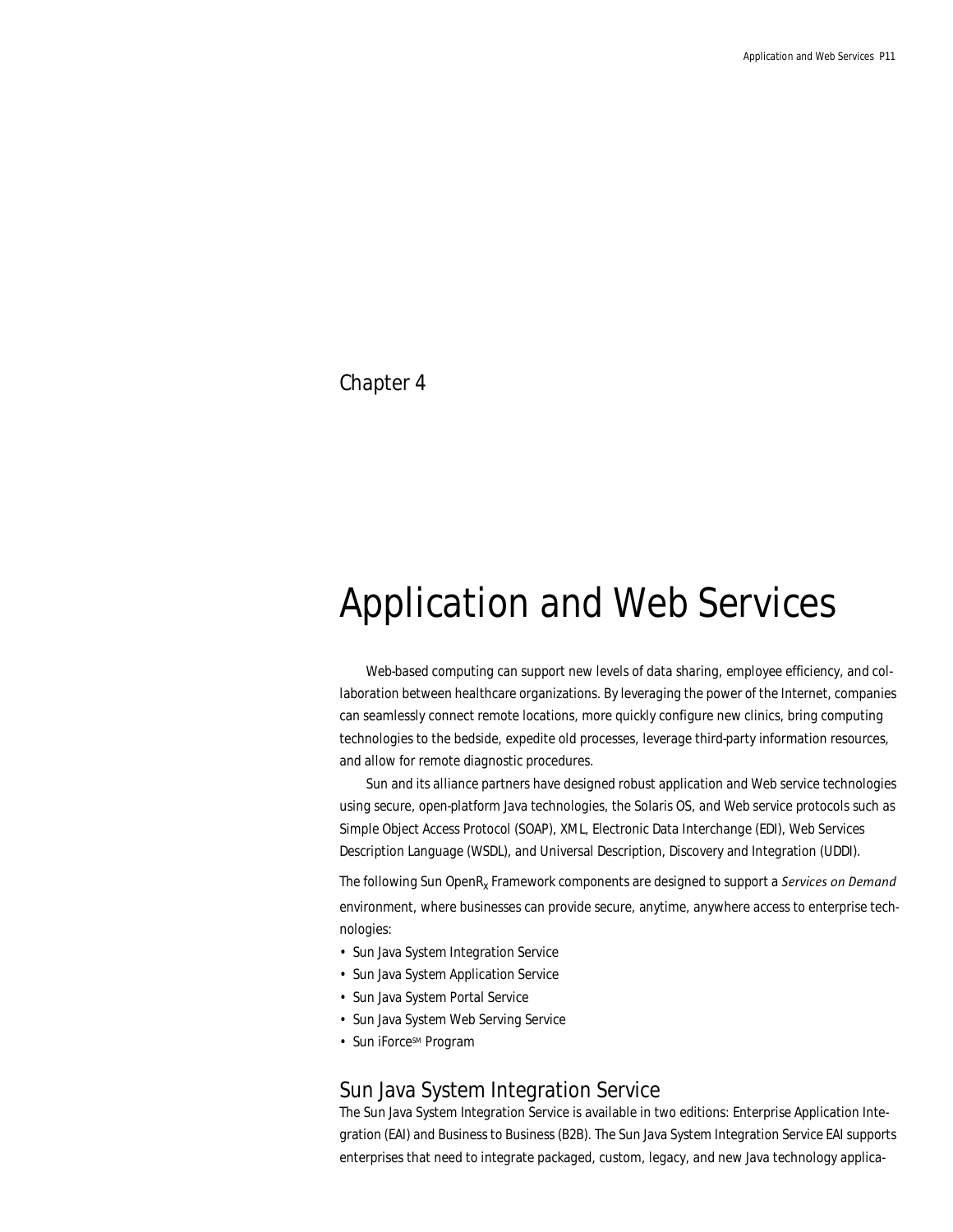tions. The Sun Java System Integration Service integrates heterogeneous Web services through SOAP messaging, which can export a service definition via WSDL, UDDI, or other SOAP clients. Companies can benefit from the automation of business processes across distributed information systems with increased productivity and efficiency.

Sun Java System Integration Service B2B Edition software allows companies to exchange business documents securely and reliably over the Internet with a variety of protocols and data types, including EDI and XML. With the Sun Java System Integration Service B2B Edition, enterprises can communicate with trading partners of any size, of any level of technological sophistication, and using any type of business documents.

## Sun Java System Application Service

The Sun Java System Application Service delivers solid, end-to-end, high performance across a broad spectrum of requirements and usage scenarios. The Sun Java System Application Service provides the foundation for delivering enterprise-class application and Web services by offering a unique new modular architecture based on some of the industry's most proven, standards-compliant components. Additionally, the Sun Java System Application Service integrates with the powerful, open-standard Java technology development environment, so developers can rapidly develop new Internet-ready services.

## Sun Java System Portal Service

The Sun Java System Portal Service is an application that manages identity, end user access, and policy information in conjunction with portal access. For instance, the Sun Java System Portal Service provides single sign-on and system access capabilities, as well as services like personalization, aggregation, security, integration, mobile access, and search. Unique capabilities that facilitate secure remote access to internal portals and applications round out a complete portal platform for deploying robust patient-to-physician, physician-to-healthcare organization, and organization-to-organization portals.

### Sun Java System Web Serving Service

The Sun Java System Web Serving Service delivers content to end users at high trust and service levels. Web content, generated from a variety of technologies including Active Server Pages (ASP) and Java technologies, is protected using security standards and resilient authentication and access management options. The Sun Java System Web Serving Service helps maximize uptime through its unique and powerful multithreaded, multiprocessing architecture.

## iForce Program

The iForce™ Program is an integration, configuration, and testing support service available to healthcare organizations at no cost. Through the program, world-class engineers from Sun Microsystems collaborate with IT staff from the healthcare organizations to proactively address each customer's unique configuration, scalability, reliability, security, and integration testing issues.

*For more information about how technologies like SOAP, WSDL, UDDI are used to develop Web services, visit http://www.sun.com/bigadmin/content/ developer/howtos/overview\_soap.html/*

*For more information about Sun Java System software solutions, visit http://wwws.sun.com/software/*

*For more information about the Sun iForce program, visit http://www.sun.com/executives/iforce/*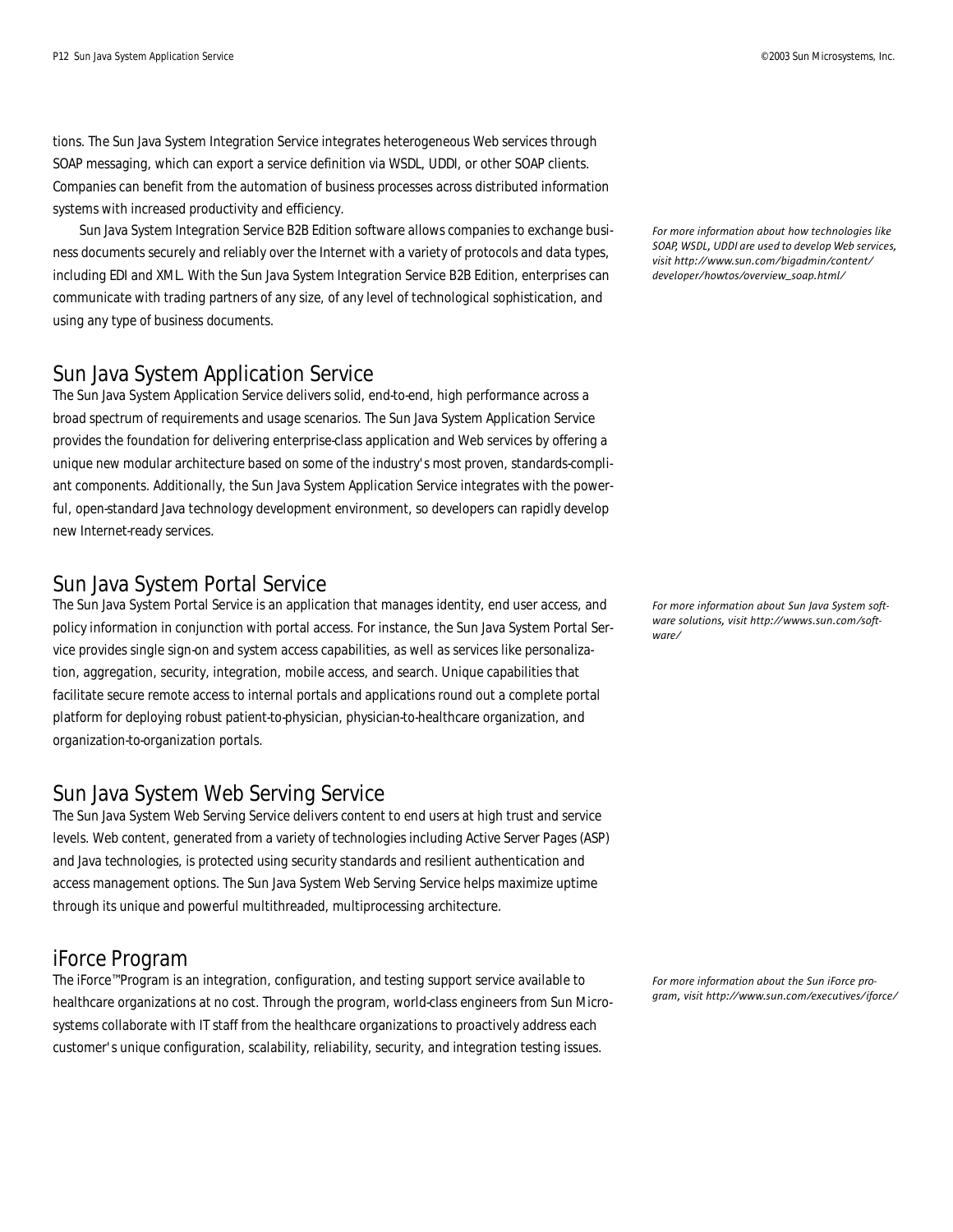#### Chapter 5

## **Messaging and Collaboration Services**

Healthcare organizations collect and exchange huge volumes of information. Up to date information and the ability to share it is critical in large and small provider and payor organizations. However, exchanging information becomes difficult if applications don't use common medical terminology, code sets, transaction protocols, or application messaging.

The Sun Open $R_x$  Framework components are designed to facilitate new levels of data integration, transaction processing, customer service levels, and employee communication. The technologies support many of the industry's most popular standards while also promoting security, mobile access, and scalability. The Sun OpenR<sub>x</sub> Framework includes:

- Support for Health Level Seven (HL7), X.12 electronic data interchange (EDI), National Council for Prescription Drug Programs (NCPDP), ACR/NEMA Digital Imaging and Communications in Medicine (DICOM), and numerous medical terminology and code set standards
- Sun Java System Messaging Service
- Sun Java System Calendar Service
- Sun Java System Instant Messaging Service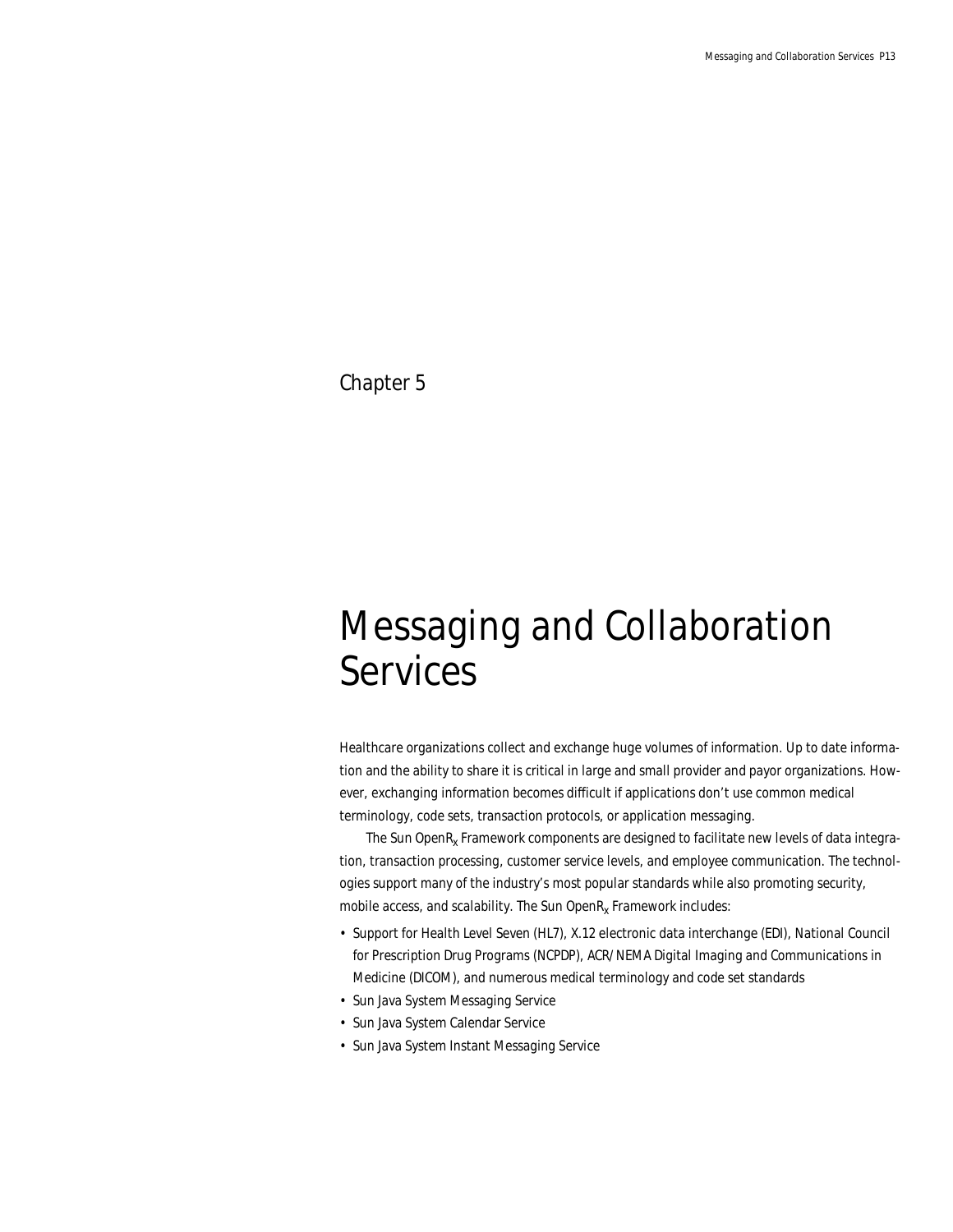#### Healthcare Industry Standards

As computing technologies evolved, disparate technologies emerged to serve localized business and departmental requirements. The plethora of heterogeneous best-of-breed solutions today often impedes the integration of data, processes, and collaboration. To help integrate existing systems into a distributed computing model, the Sun OpenR<sub>x</sub> Framework supports several key industry standards.

#### Health Level 7 Application Messaging

HL7 is an ANSI Standards Developing Organization addressing the interoperability requirements of the healthcare industry. The organization focuses on boosting the effectiveness of clinical and administrative data exchange between healthcare applications. For instance, HL7 provides:

- Standards for the exchange, management, and integration of clinical and administrative data that support patient care
- Standards for the management, delivery, and evaluation of healthcare services
- Messaging specifications supporting clinical and administrative data exchange

#### ASC Electronic Data Interchange X.12N Transaction Mapping

EDI is the electronic transfer of information using a standard format. Prior to the implementation of HIPAA-mandated X.12N EDI transactions, there were about 400 formats for electronic health claims being used in the United States. The lack of standardization made it difficult and expensive to develop and maintain software—while also minimizing the ability of healthcare providers and health plans to achieve efficiency and savings.

EDI allows entities within the healthcare system to exchange medical, billing, and other information—as well as process transactions quickly and cost effectively—so that organizations can enjoy:

- Substantial reduction in handling and processing time compared to paper
- The elimination of risk surrounding lost paper documents
- The elimination of inefficiencies related to paper handling
- Significant reductions in paper-based administrative burdens and operating costs
- Improved overall data quality compared to paper-based records

#### National Council for Prescription Drug Programs

The NCPDP standards are designed to facilitate data interchange across the pharmacy services sector of the healthcare industry. The NCPDP address transaction standards for the following three areas:

- Telecommunications
- SCRIPT
- Manufacturer rebates

#### ACR/NEMA Digital Imaging and Communications in Medicine Standard

The DICOM Standard facilitates the interoperability of medical imaging equipment by specifying standards for network communication, media communication, and command syntax and semantics. Specifically, the DICOM standard addresses digital medical image file format, medical directory structures, and communications protocols.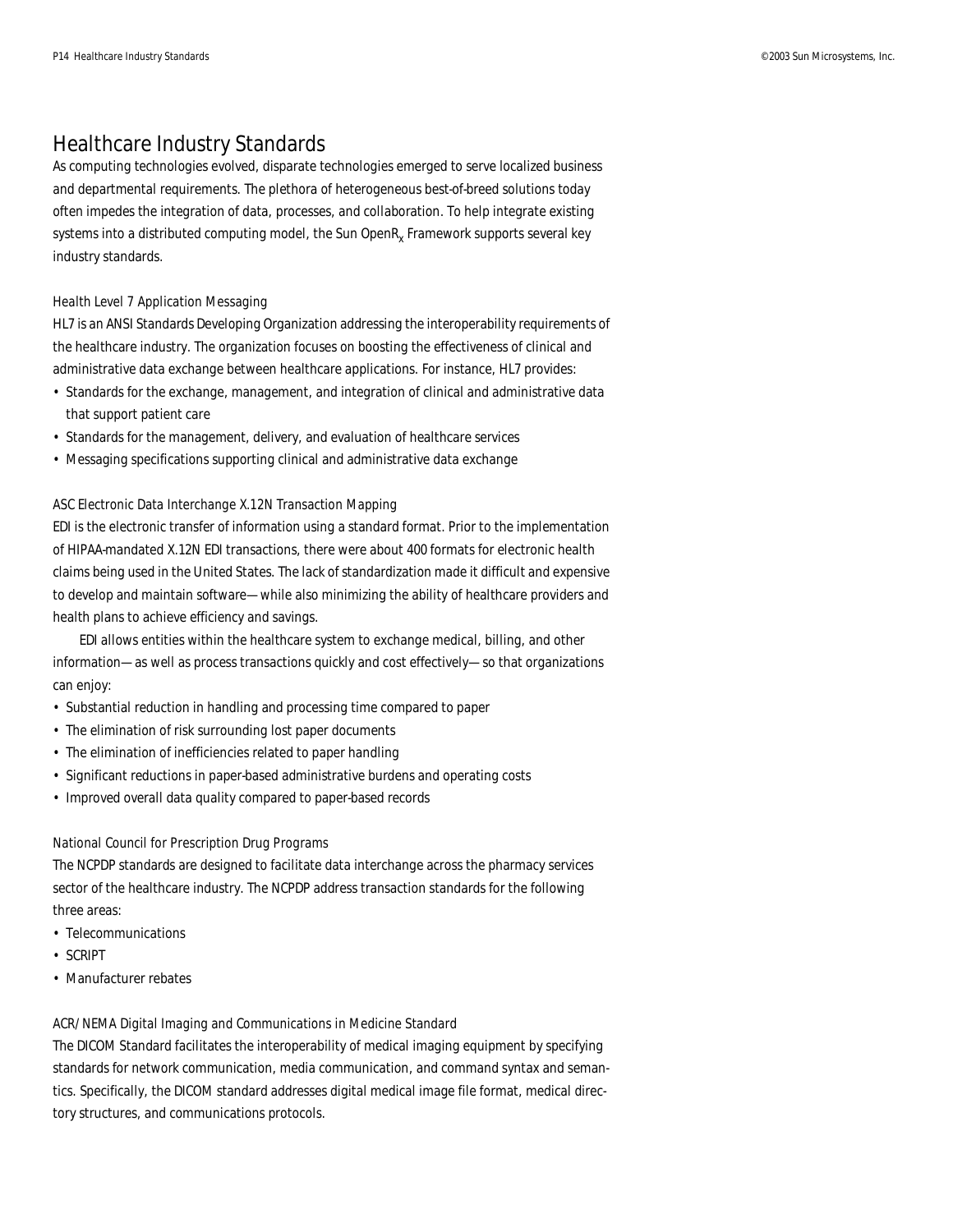#### Medical Terminology and Code Sets

Today, no single healthcare terminology standard exists that meets the needs of healthcare information users. Some of the most common terminology and code sets include LOINC, SNOMED, ICD, CPT, UMLS, and DSM. Each vocabulary has been designed for different purposes by different healthcare constituencies.

There is a vast array of healthcare information available to providers as well as people seeking answers to medical questions. Consumer-oriented health Web sites, electronic medical record systems, and clinical bibliographic databases offer unprecedented access to medical knowledge. However, the accurate and efficient retrieval of desired information remains a challenge for everyone, including consumers trying to find information about a family illness, physicians pursuing a difficult diagnosis, or researchers exploring a clinical protocol.

The Sun OpenR<sub>y</sub> Framework messaging and collaboration solutions help provide medical terminology services that mediate the differences between clinical and administrative systems.

#### Open-platform Software Solutions

The Sun OpenR<sub>x</sub> Framework offers secure, highly scalable messaging and collaboration services that can help streamline information systems across the enterprise.

#### Sun Java System Messaging Service

The Sun Java System Messaging Service is a highly scalable software product that helps provide a centralized location for the exchange of electronic messages between millions of patients, physicians, administrative staff, and business associates. The Sun Java System Messaging Service also offers value-added differentiated services such as outsourcing, wireless, and unified messaging services.

According to a March 2003 study from The Radicati Group, an independent market research firm, Sun Java System Messaging Service delivers a 2:1 total cost of ownership advantage over IBM and Microsoft.

#### Sun Java System Calendar Service

The Web-based Sun Java System Calendar Service helps healthcare users manage their schedules, share resources, and schedule events or appointments. The server is customizable, and accessible anytime, anywhere, from any Web-enabled device. Customers in both enterprise and service provider markets use the Sun Java System Calendar Service in conjunction with the Sun Java System Messaging Service to offer comprehensive communications, facilitate collaboration, and streamline operations.

#### Sun Java System Instant Messaging Service

The Sun Java System Instant Messaging Service supports secure, real-time communication between healthcare constituents across departments and organizations. The Sun Java System Instant Messaging Service incorporates presence awareness capabilities such as chat, conferences, alerts, news, polls, and file transfers to create a rich collaborative environment. Sun Java System Instant Messaging Service ensures the integrity of communications through its multiple authentication mechanisms and SSL connections. Integration with the Sun Java System Portal Service and Sun Java System Identity Service incorporate additional security features, access policy, user management, and secure remote access.

*For more information about The Radicati Group study, visit http://www.sun.com/software/insidesun/050503\_insidetrack.html/*

*For more information about Sun Java System solutions, visit http://wwws.sun.com/software/ index.html/*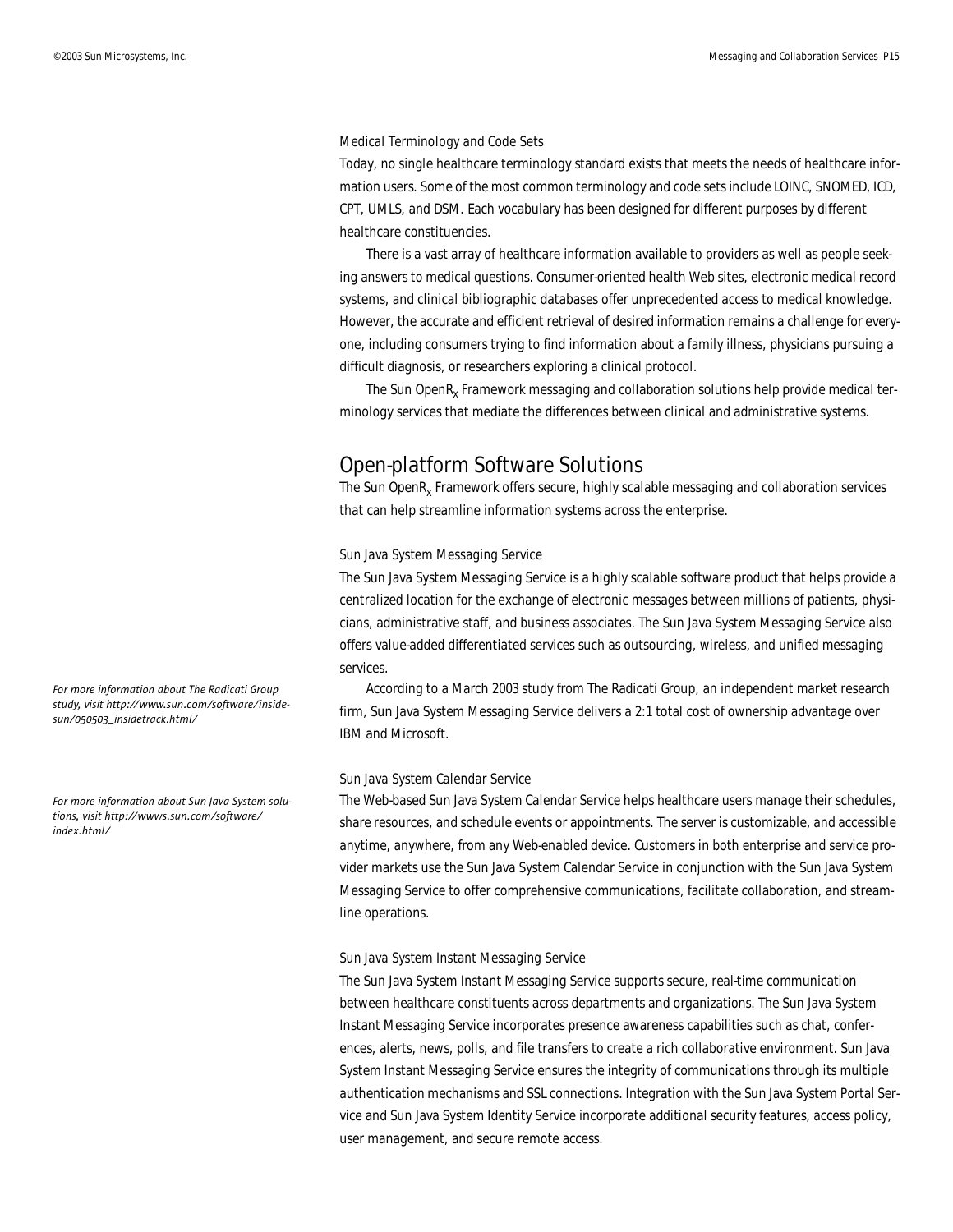P16 Open-platform Software Solutions ©2003 Sun Microsystems, Inc.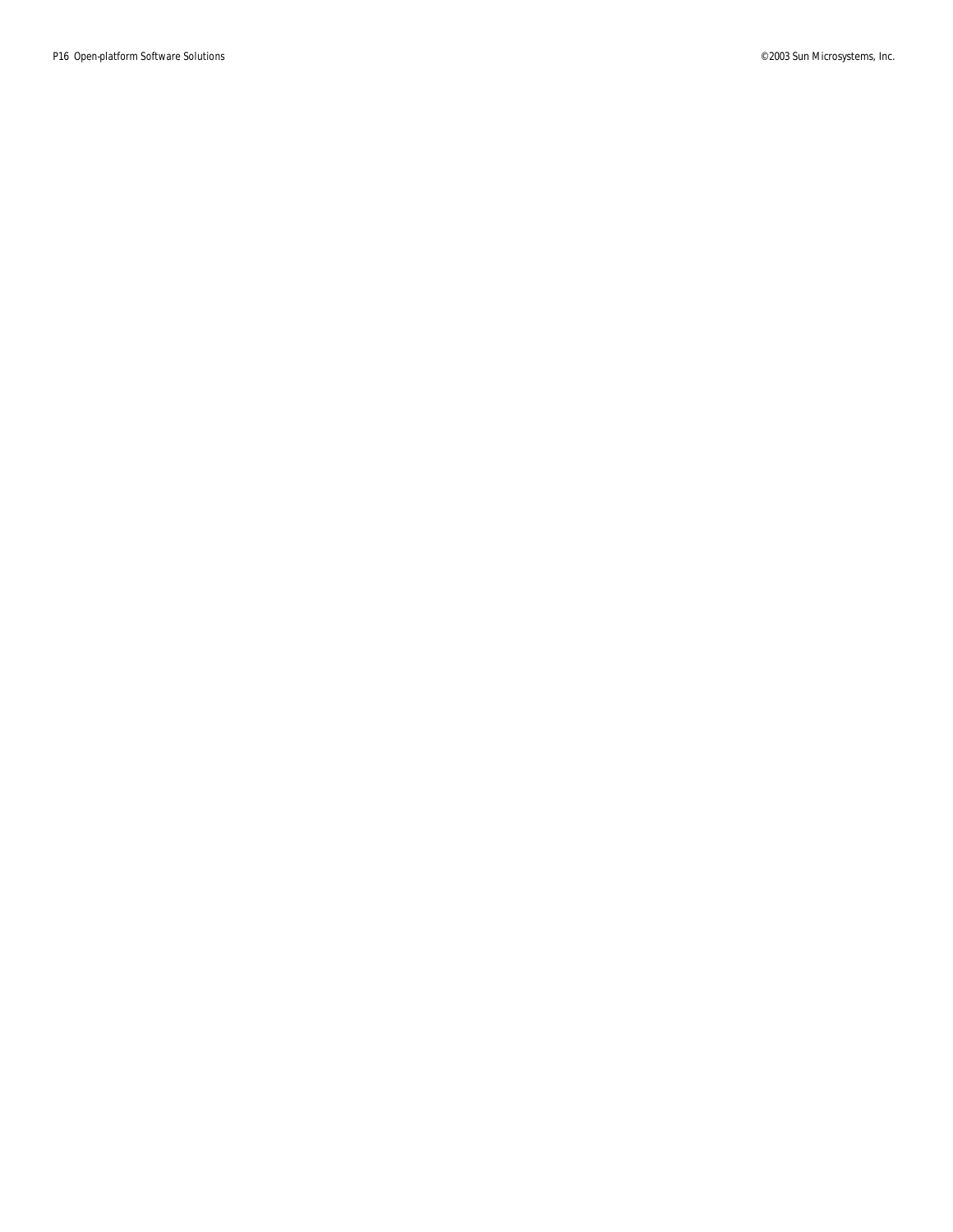### Chapter 6

# **Software Development**

Healthcare developers can use Java technologies and the Solaris OS to create innovative, distributed, real-time services designed to facilitate:

- Interoperability between different systems and communities
- Platform independence so peers can communicate despite the language, system, and network
- Ubiquity so that every device has a digital heartbeat
- High performance, scalable Web-based services
- Secure, mobile access
- Rapid time to market

The Sun OpenRx Framework includes end-to-end Java technology-enabled tools for healthcare developers, including:

- Java 2 Platform, Standard Edition (J2SE)
- Java 2 Platform, Enterprise Edition (J2EE)
- Java 2D two-dimensional application programming interface (API)
- Java 3D API
- Java Massachusetts General Hospital Utility Multi-programming System (MUMPS) Toolkit (jMT)
- Java 2 Platform, Micro Edition (J2ME)
- Jini Network Technology
- Java Card API
- JXTA
- Sun Java Studio
- Java Community Process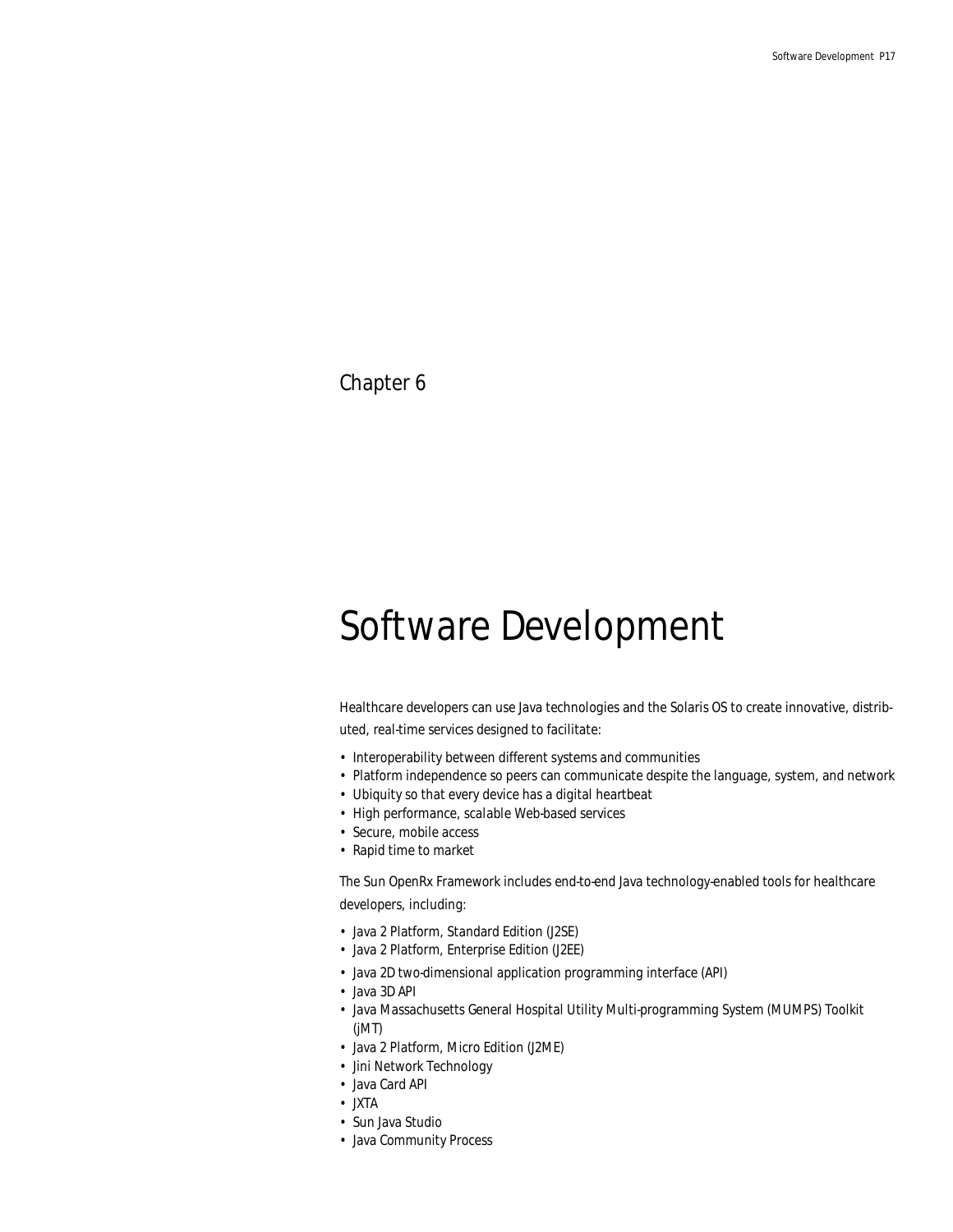#### Java 2 Platform, Standard Edition

The Java 2 Platform, Standard Edition (J2SE) is at the core of Java technology. From client to server and desktop to supercomputer, enterprises can use Java technology to develop more robust, scalable healthcare applications with less effort and in less time.

J2SE helps developers leverage existing systems without changing their underlying platforms by offering support for industry standards technologies such as XML, DOM, SSL, Kerberos, LDAP, and CORBA to ensure operability across heterogeneous platforms, systems, and environments. J2SE also supports very large memory configurations and ultra-fast I/O, allowing for entirely new classes of applications to be developed.

Java GSS-API with Kerberos support, Java Secure Socket Extension (JSSE), Java Cryptography Extension (JCE), and other security enhancements allow developers to implement the highest levels of security in their Java code. Combined with Solaris OS security features, Java software provides the ideal secure platform for developing *Services on Demand*.

#### Java 2 Platform, Enterprise Edition

The Java 2 Platform, Enterprise Edition (J2EE) extends the capabilities of J2SE by adding full support for enterprise application integration capabilities, such as Enterprise JavaBeans™ components, Java™ Servlet API, JavaServer Pages™ and XML technology. J2ME is a highly optimized Java runtime environment designed to address small memory footprint consumer devices ranging from smart cards and pagers, to cell phones, set-top boxes, and other devices.

#### Java 2D Application Environment

The Java 2D API is a comprehensive set of classes for advanced 2D graphics and medical imaging. Included in J2SE, the Java 2D API provides a rich set of display-oriented imaging operators and extensive support for image composition, alpha channel images, and accurate color space definition and conversion. Applications developed using the Java 2D API are Internet-ready and can run on heterogeneous platforms and systems.

#### Java 3D Application Environment

The Java 3D API, an optional package in J2SE, supports the creation of three-dimensional medical graphics applications and Internet-based 3D applets. Developers can use the API's high-level constructs to create and manipulate 3D geometry, efficiently defining and rendering very large virtual worlds. Moreover, in line with the Java platform's *write once, run anywhere* vision, applications written using the Java 3D API can run on a wide range of platforms and systems, and are adapted for Internet use.

The Java 3D API incorporates a high-level, scene-graph model that helps developers focus on objects and scene composition. This speeds application development, because programmers do not need to design specific geometric shapes, write rendering code for the scene display, manage attribute states, or tune and scale the application's scene graph to the underlying hardware. Additionally, the Java 3D API maximizes performance by providing three rendering modes: Immediate, Retained, and Compiled-retained.

#### Java MUMPS Toolkit (jMT)

By employing a standard Java technology-based interface with functions that are syntactically equivalent to native MUMPS database functions, the jMT provides access to MUMPS-enabled databases. Thus developers can use jMT to easily leverage the plethora of Java-based tools and technologies (like security services, directory services, and Web services) to build applications that *For more information about Java technologies, visit http://java.sun.com/*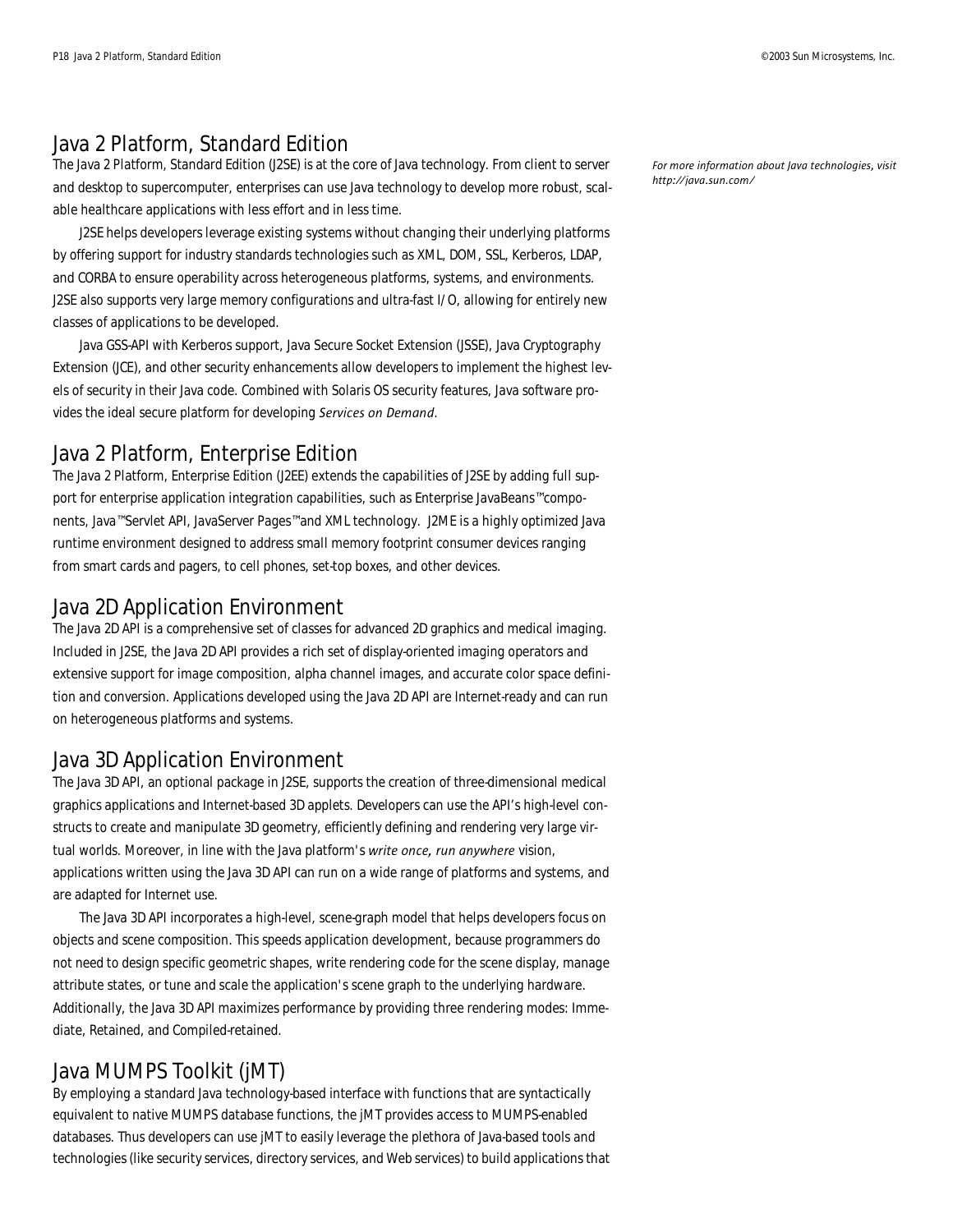interact with MUMPS environments—without making code or data changes to the existing system.

While there are tools currently available that bring Java to the MUMPS environment, the jMT is primarily focused on bringing MUMPS databases capabilities—including multidimensional sparse arrays, multi-level locking, and automatic subscript collation— to the Java technology platform.

Included in the jMT is a 100 percent Java technology-based, ANSI 1995-compliant MUMPS interpreter that exposes MUMPS legacy transactions and data to more modern Web-service architectures. The ability to execute MUMPS code locally allows for the transitioning of some or all existing MUMPS code to the Java technology platform, at a pace suitable to the customer's business.

#### Java 2 Platform, Micro Edition

J2ME is the Java platform for consumer and embedded devices such as medical devices, mobile phones, PDAs, TV set-top boxes, in-vehicle telematics systems, and a broad range of embedded devices. The J2ME platform delivers the power and benefits of Java technology tailored for consumer and embedded devices including a flexible user interface, robust security model, broad range of built-in network protocols, and support for networked and disconnected applications. With J2ME, applications are written once for a wide range of devices, are downloaded dynamically, and leverage each device's native capabilities.

#### Jini Network Technology

Jini network technology is an open architecture that allows healthcare developers to create network-centric services—implemented in hardware or software—that can scale from the medical device to the enterprise information system. Jini technology can be used to build adaptive networks that are scalable, evolvable, and flexible as typically required in dynamic computing environments.

Jini technology facilitates mobility by allowing Java executables and data to be extended over the network via a Java object. Additionally, the technology boosts fault tolerance through selfhealing and self-configuration, helping to reduce total cost of ownership.

#### Java Card Application Environment

The Java Card specifications enable Java technologies to run on smart cards and other devices with limited memory. The Java Card platform is licensed on an OEM-basis to manufacturers, which already represents more than 90 percent of the worldwide smart card manufacturing capacity. Across virtually all industries, the Java Card standard has the largest market penetration, and is employed by organizations like the Taiwan Health Ministry and U.S. Department of Defense. Java Cards' popularity can be attributed to features such as:

- Interoperability with any Java Card technology-based smart card, independent of card vendor and underlying hardware
- Inherent security provided by the Java technologies runtime environment
- Multiple applications co-exist securely on a single Java Card
- The ability to install new applications after a card has been issued
- Support for object-oriented programming processes and off-the-shelf Java technology development tools
- Compatibility with international standards for smart cards such as ISO7816 and EMV
- Recognition by major industry-specific standards such as Global Platform and ETSI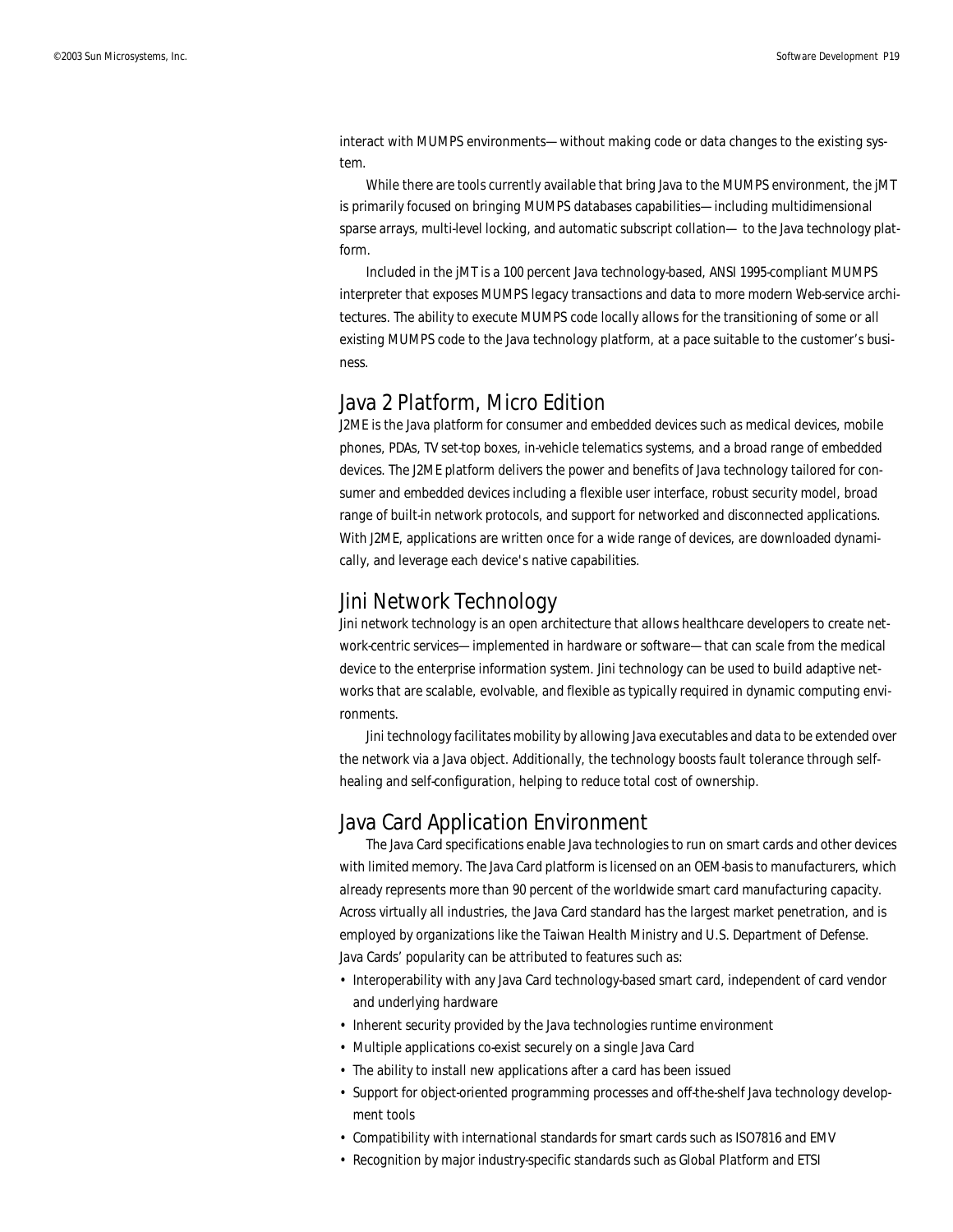#### Project JXTA Technology

JXTA technology is a set of open protocols that allow any connected device on the network including medical devices, cell phones, wireless PDAs, PCs, and servers—to communicate and collaborate in a peer-to-peer manner. JXTA peers create a virtual network where peers can interact, and access resources directly and securely—even when some peers and resources are behind firewalls or NATs, or are on different network transports.

#### Sun Java Studio

Sun Java Studio is an integrated development environment (IDE) for Java technology. Based on the modular, open source NetBeans Tools Platform, Sun Java Studio is ideal for building and deploying Web services across multiple hardware and software platforms, including Windows, Windows NT, Linux, and the Solaris operating environments. Sun Java Studio is also scalable, offering plugin modules for fast adoption of new technologies from Sun, Sun's partners, and the community.

### Auto-ID Technologies

Automatic Identification (Auto-ID) is a broad term for technologies that help devices identify objects. The aim of most Auto-ID systems is to increase efficiency, reduce data entry errors, and free up staff to perform more critical functions. The technologies that fall under the Auto-ID umbrella include bar codes, smart cards, sensor technologies, voice recognition, some biometric technologies such as retinal scans, optical character recognition, and radio frequency automatic identification (RFID).

The standards for Auto-ID technology are being defined and driven through the Auto-ID Center™: a unique partnership between over 87 global companies and three of the world's research universities (Massachusetts Institute of Technology in the US, University of Cambridge in the UK, and University of Adelaide in Australia). Sun Microsystems became an early sponsor of the Auto-ID Center in June 2000 and presently chairs the center's Technology Board and Software Action Group.

#### RFID Technology

RFID is a generic term for technologies that use radio waves to automatically identify individual items. There are several methods of identifying objects by use of RFID. The most common is to store a serial number that identifies a product, and perhaps other information, on a microchip that is attached to an embedded antenna. (The chip and the antenna together are called an RFID transponder or an RFID tag.) The antenna enables the chip to transmit the identification information to a reader. It converts the radio waves from the RFID tag into a form that can then be passed on to computer applications.

#### Java Community Process

The Java Community Process (JCP) is an open organization of international Java developers and licensees whose charter is to develop and revise Java technology specifications, reference implementations, and technology compatibility kits. Both Java technology and the JCP were originally created by Sun Microsystems, however, the JCP has evolved from the informal process that Sun used beginning in 1995, to a formalized process overseen by representatives from many organizations across the Java community.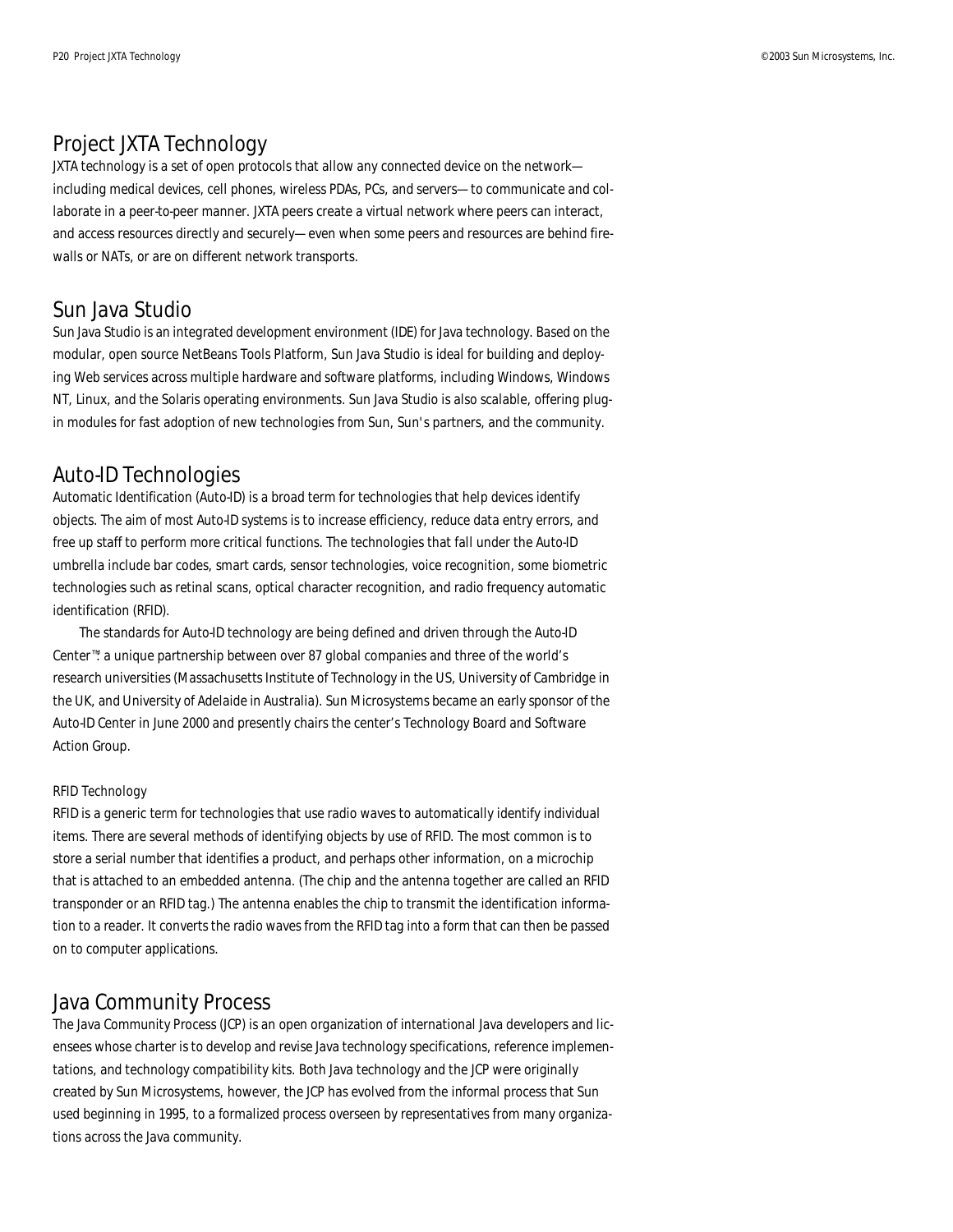Chapter 7

# **Provisioning and Systems Administration**

Through mergers, acquisitions, and the historic proliferation of localized departmental systems, many healthcare organizations now find themselves with disparate computing platforms. The Sun Open $R_x$  Framework components can help utilize systems and services in new ways, helping to provide:

- Reduced system cost and complexity
- Enhanced system performance
- Resources where you need them, when you need them
- Flexibility and scalability to meet tomorrow's challenges
- High availability levels

The Sun OpenR<sub>x</sub> Framework provisioning and systems administration components include:

- N1 Provisioning Server
- Sun ONE Grid Engine
- Sun Infrastructure Solution for Enterprise Continuity
- Sun StorEdge Utilization Suite software
- Sun StorEdge Performance Suite software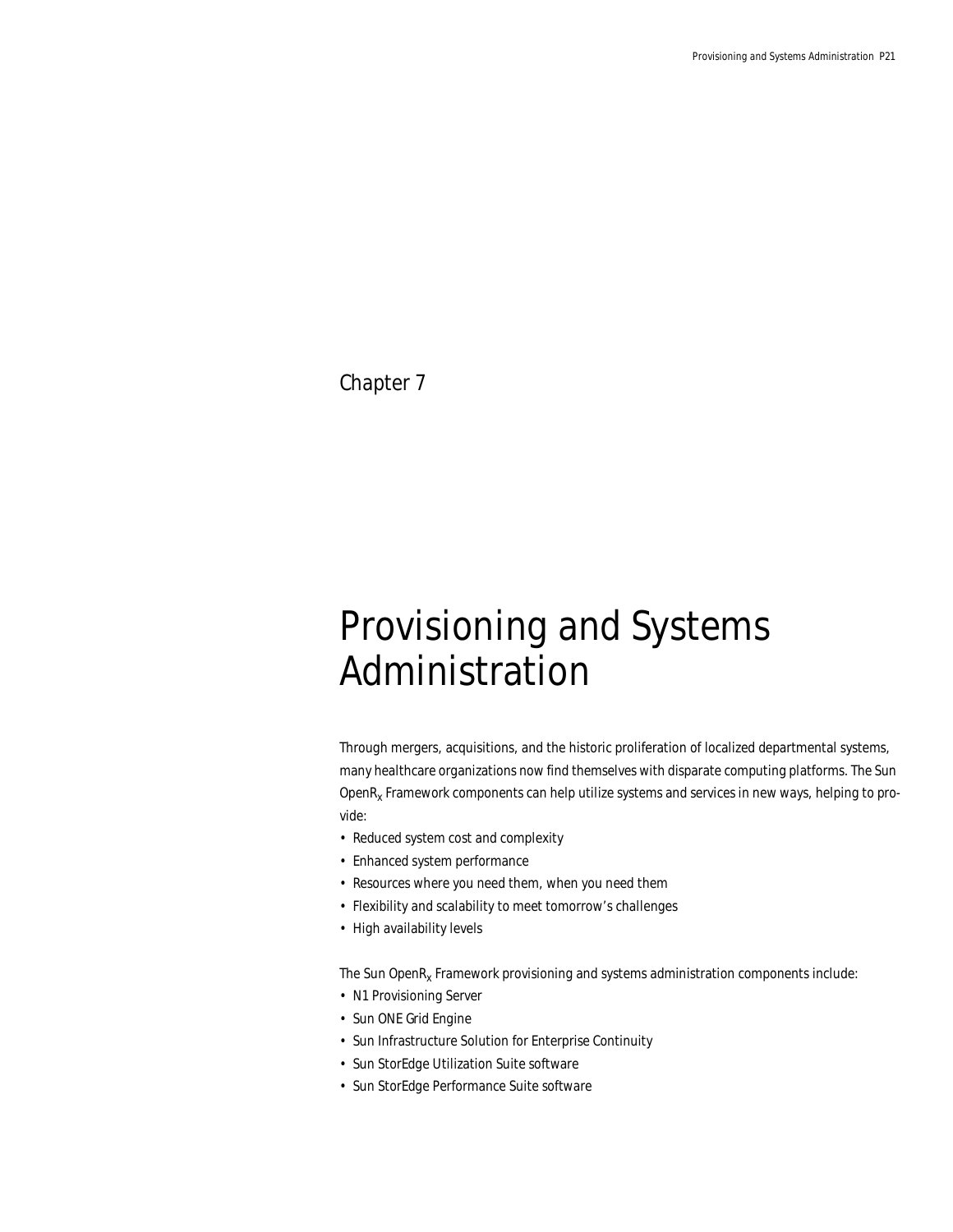#### N1 Provisioning Server

The N1 Provisioning Server is the core component of the Sun N1 architecture. A radical new computing paradigm, the N1 architecture treats the network as the computer. A system is no longer just a *box*, a computer, a storage system, a network router, or some other resource used by only one department, building, or location. Instead, N1 makes the data center work like a single system. Once isolated resources become a pool of virtual resources, available to be re-allocated in minutes and used in more flexible ways.



*For more information about the N1 architecture, visit http://wwws.sun.com/software/solutions/n1/ index.html/*

#### Figure 7-1: N1 Provisioning Server

*N1 can use several key abstractions to support an environment designed to meet service-level objectives. IT architects use the N1 control plane to translate service definitions and business goals into a service description. The business logic is housed in containers, such as an application server or an operating system. Containers are hosted on hardware containers such as servers, Dynamic System Domains, and server appliances. The virtualized hardware infrastructure specifies a pool of computing resources connected through networks, including computing platforms, Dynamic System Domains, network infrastructure elements, and storage systems. Virtualized software images include business logic and container code, and can be off-the-shelf or customized software that supports business objectives.* 

The N1 Provisioning Server manages which network components support which services. Re-allocating resources as needed to support flexing system demands, the N1 Provisioning Server creates a virtual pool of business services and then maps services to resources as required, automatically. Services are no longer restricted to run on a single system. Instead, services are allocated to the appropriate hardware device so that system resource utilization and efficiency is boosted, not wasted.

Using a graphical user interface (GUI), administrators specify performance objectives for network services. The N1 Provisioning Server uses the performance objectives to monitor the health and availability of each application. If a service requires more computing power, the N1 Provisioning Server reallocates computing resources. If there is an outage, the N1 Provisioning Server maps the services to available resources.

*For more information about the N1 Provisioning Server, visit http://wwws.sun.com/software/products/provisioning\_server/*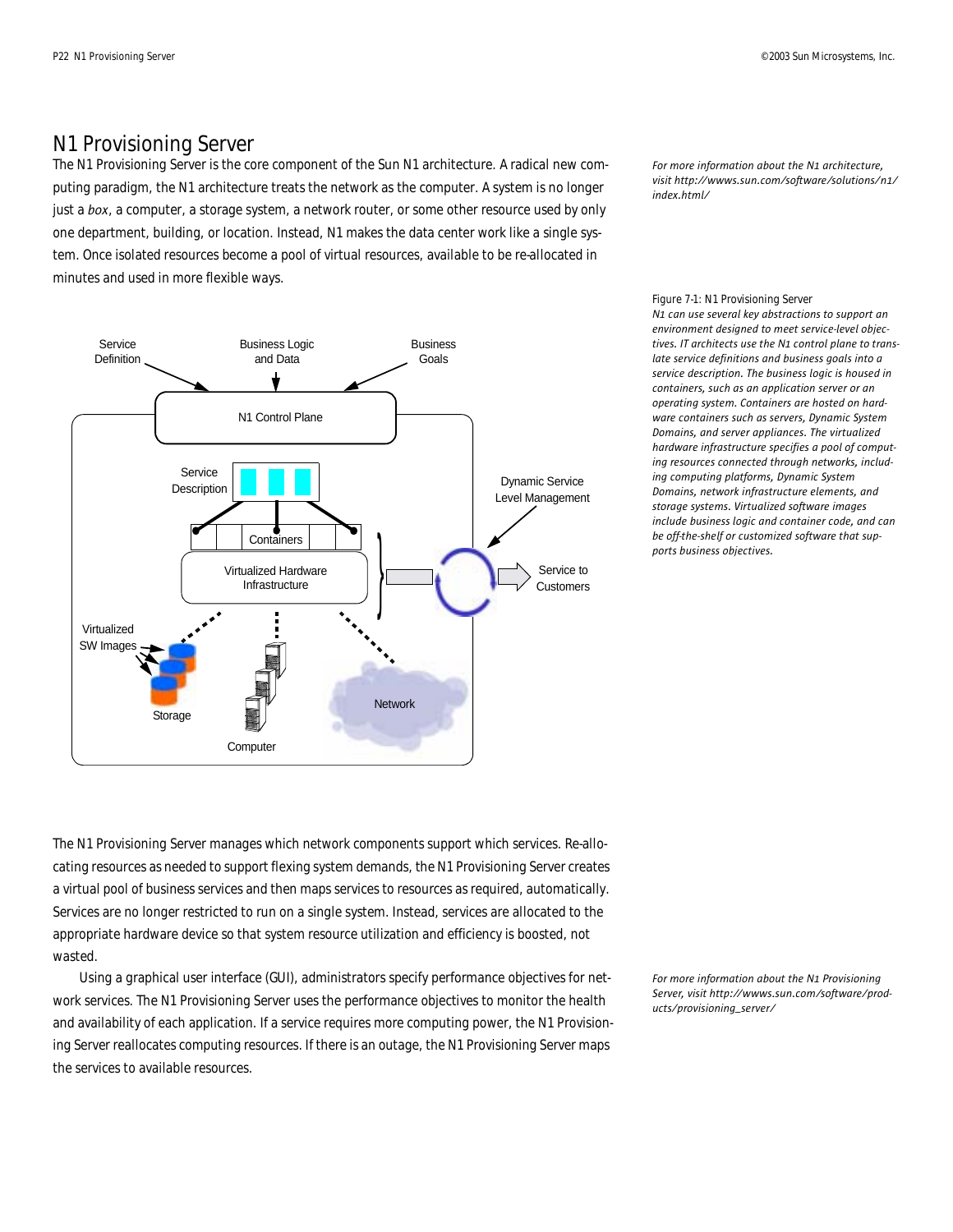Through its efficient management of existing and future compute resources, the N1 Provisioning Server can help:

- Reduce costs and complexity
- Improve utilization rates
- Increase the efficiency of resources
- Improve management and administration efficiency
- Promote agility in meeting changing business requirements
- Protect IT investments by incorporating existing hardware and software

#### Virtualization Through the N1 Control Plane

A key function provided by the N1 architecture is virtualization: breaking down the boundaries between resources so they can be pooled and used by any number of services. The N1 Control Plane, a component of the N1 Provisioning Server, allows for the virtualization of hardware resources. Similar to a computer system bus that holds processors, memory cards, or networking cards, the N1 control plane stores information about the architecture's compute, storage, and network resources so that services can be readily mapped to available resources.

#### Sun ONE Grid Engine Software

Sun ONE Grid Engine software is Sun's solution for managing cluster grids. A cluster grid consists of multiple systems—including distributed workstations, servers, and centralized resources in a data center environment—interconnected through a network. Typically owned and used by a single project or department, cluster grids support high-throughput and high-performance functions such as those performed by medical imaging and clinical research applications.

Sun ONE Grid Engine software is designed to provide:

- Transparent resource access
- Distributed resource management
- High system utilization
- Increased computing throughput

 A unique feature of Sun ONE Grid Engine software is its ability to quickly provide computer resources where they are needed most in the cluster. For example, the software helps clinical researchers access high-performance computing resources that can process hundreds of billions of arithmetic operations per second—speeds that outperform some of the most powerful supercomputers just a few years ago.

*For more information about Sun ONE Grid Engine software, visit http://wwws.sun.com/software/ gridware/sge.html/*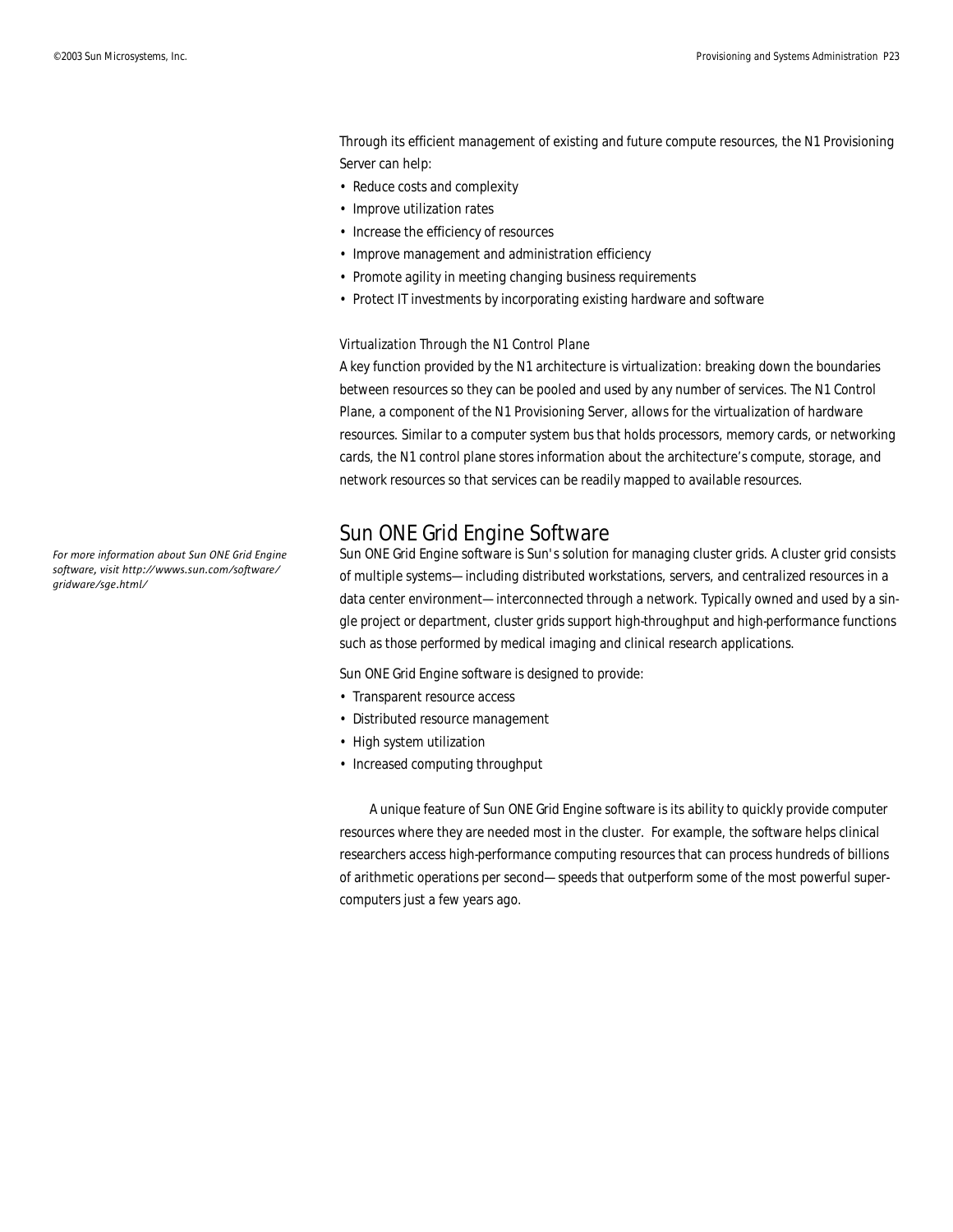

Figure 7-2: Sun One Grid Engine Software *Sun One Grid Engine software addresses the needs of cluster, enterprise, and global grids. Cluster grids consist of multiple systems interconnected through a network. Enterprise grids include more than one cluster grid, interconnected to support multiple projects or departments. Global grids are a collection of enterprise grids that have agreed on global usage policies and protocols, but not necessarily the same implementation.* 

#### The Sun Infrastructure Solution for Enterprise Continuity

Sun and Nortel Networks have collaborated to develop the Sun Infrastructure Solution for Enterprise Continuity. An availability product based on redundant systems, Sun Infrastructure for Enterprise Continuity is designed to keep mission-critical applications running no matter what happens—at distances up to 200 kilometers apart.

The Sun Infrastructure Solution for Enterprise Continuity physically links multiple data centers to create a single, highly available data center. Multiple sites act as one geographically dispersed storage area network (SAN), and the SunPlex™ cluster acts as one unified application cluster. In the event of a system failure, a secondary system at another site automatically takes over within minutes.



*For more information about the Sun Infrastructure Solution for Enterprise Continuity, visit http:// www.sun.com/solutions/infrastructure/3\_0.html/*

Figure 7-3: Sun Infrastructure Solution for Enterprise Continuity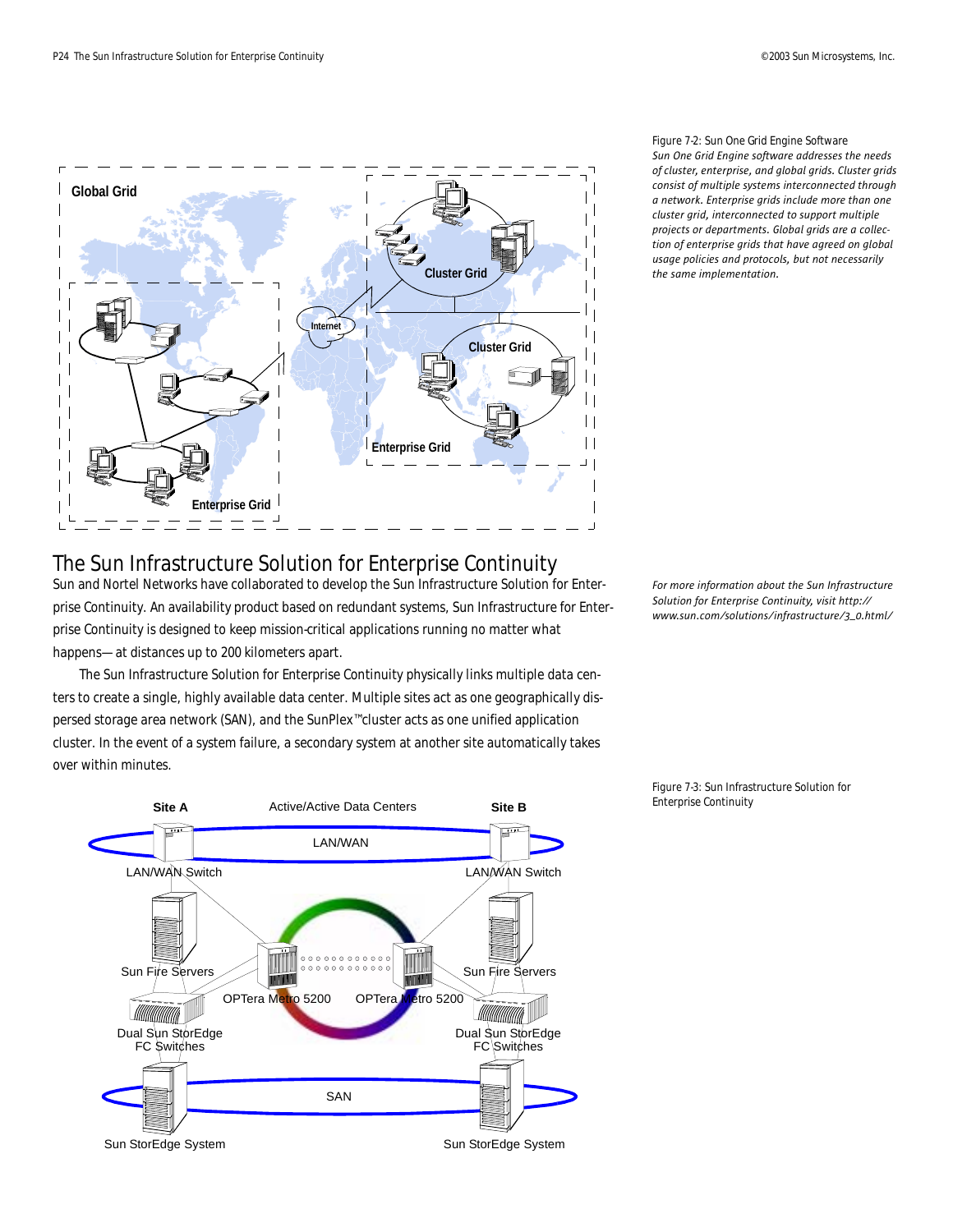Organizations can employ the Sun Infrastructure Solution for Enterprise Continuity to help protect against localized disasters, boost productivity, reduce the need for additional IT investments in replication hardware and software, and cut costs by housing secondary data centers in less costly real estate markets.

The key components of the Sun Infrastructure Solution for Enterprise Continuity include:

*• Nortel Network OPTera Metro 5200*

A Dense Wavelength Division Multiplexing (DWDM) multi-service platform that supports the precise high-speed interaction necessary between clustered servers at geographically disparate sites.

*• Sun Open SAN Environment*

A total SAN solution that integrates storage resources, host bus adaptors (HBAs), interconnect, and backup devices to help provide high-availability access to mission-critical data, expedited backup and recovery procedures, resource consolidation, and centralized system management.

• *Sun™ Java System Cluster Service Runtime Environment and SunPlex System Technology*  Delivering high-availability application services to the data center, the Sun Java System Cluster Service Runtime Environment extends the Solaris operating system to seamlessly support applications on heterogeneous machines, in a tightly-coupled clustering model. SunPlex systems feature redundant paths between systems, disk subsystems, and external networks. Thus no single point of failure—hardware, software, or network—can bring a SunPlex system down.

### Sun StorEdge Utilization Suite SAM-FS Software

The Sun StorEdge Utilization Suite incorporates Sun StorEdge Archival Manager File System (SAM-FS), which combines outstanding archiving and back-up methodologies with a robust file system to offer superior data management performance, scalability, and reliability. The software replaces traditional backups to improve storage resource utilization and promote more cost-effective data management. By efficiently utilizing valuable archives—such as digital images, clinical data, or research information—both small and large enterprises can help reduce operational expenses, and gain a competitive edge by having reliable, high-performance data access.

Sun StorEdge SAM-FS software is an advanced storage management product that combines unmatched performance, an easy-to-use graphical user interface (GUI), and advanced functionality for medium to high-end storage configurations. With Sun StorEdge SAM-FS, data centers have the flexibility to choose a variety of storage media and devices without having to rely on primary storage on servers. The storage management system migrates data from expensive online disk to more affordable secondary storage such as optical or tape media, while giving users what appears to them as "infinite disk."

Some of the key features offered by Sun StorEdge SAM-FS include:

*• Automated, flexible policy management*

Administrators can configure automatic archiving policies that specify when, where, and how information is stored. Policies can be changed without adversely affecting previously archived files.

*• Complete transparency to the user and application* 

Acting as middleware between the OS and applications, Sun StorEdge SAM-FS automates the storage management process, without requiring intervention from a user or administrator.

*For more information about Sun StorEdge Performance Suite software, visit http://www.sun.com/ storage/software/utilization/Sun StorEdge Archival Manager File System (SAM-FS), combines outstanding archiving and back-up methodologies with a robust file system to offer superior data management performance, scalability, and reliability. The software replaces traditional backups to improve storage resource utilization and promote more costeffective data management. By efficiently utilizing valuable archives—such as digital images, clinical data, or research information—both small and large enterprises can help reduce operational expenses, and gain a competitive edge by having reliable, high-performance data access.*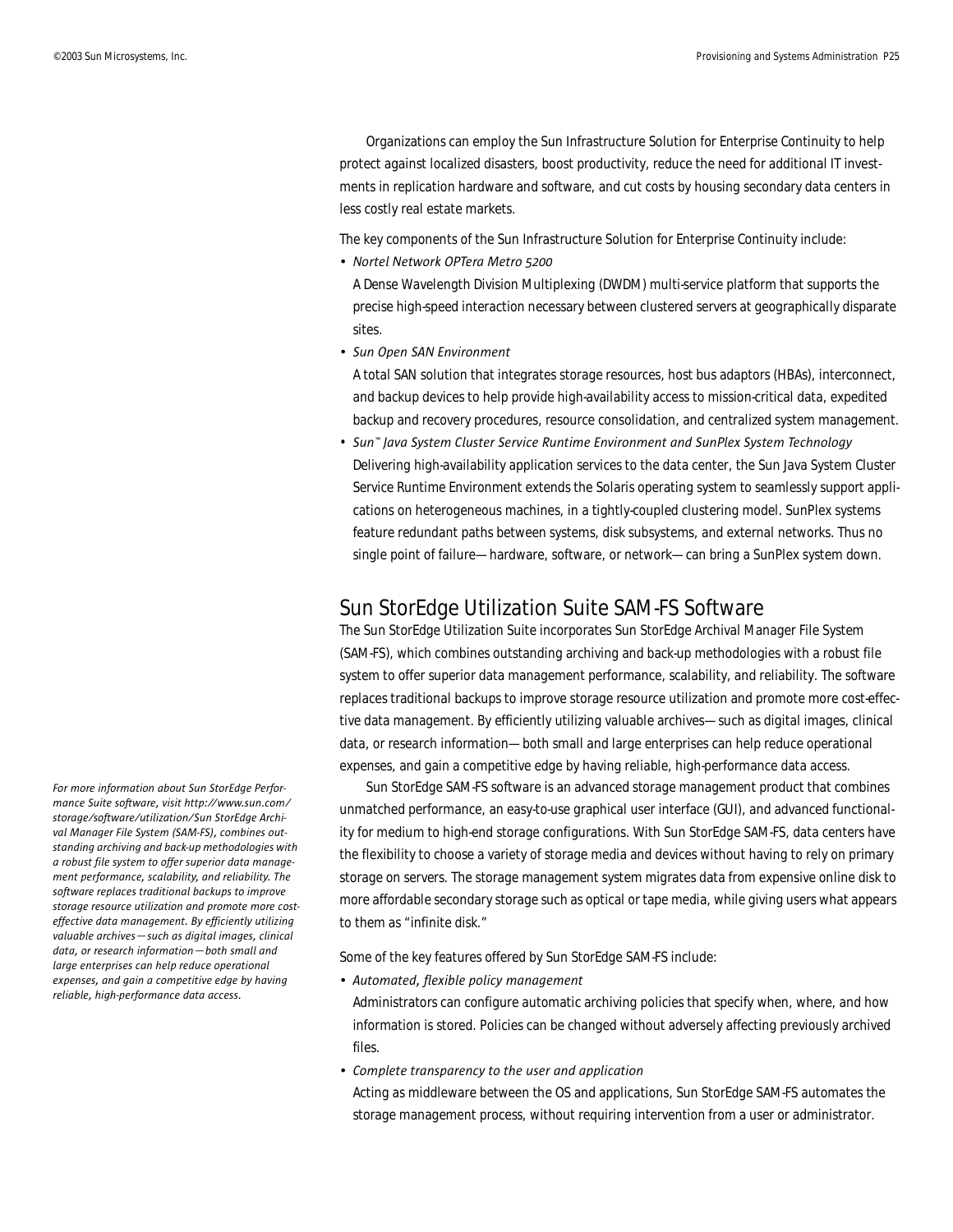*• Fast recovery*

In the event of a business disruption, users can access files as soon as meta data is restored (typically within minutes or hours), rather than waiting for all data to be restored (which can take several days).

*• Heightened data access security*

Enhanced policy-based administration and security features let you set quotas and define access control lists (ACLs) to manage space consumption and data access.

*• Scalability*

end user.

By holding file attribute information in separate files, a Sun StorEdge SAM-FS file system can be dynamically enlarged, and can currently scale to accommodate up to 252 terabytes.

*• Advanced hierarchical storage management (HSM)* Sun StorEdge SAM-FS acts as a true extension of online storage, migrating and accessing data simultaneously from multiple storage devices while maintaining an online look and feel to the

### Sun StorEdge Performance Suite QFS Software

The Sun StorEdge Performance Suite incorporates the Sun StorEdge Quick File System (QFS), which helps provide maximum scalability, performance, and throughput for the most data-intensive applications. The software suite includes a robust shared file system with fully integrated volume management, discovered direct I/O, and other leading features that can help simplify storage pooling in Network Area Storage (NAS) and SAN configurations. Sun StorEdge QFS is a high-performance 64-bit Solaris OS file system that allows for large healthcare data sets, such as digitized medical images, to be available at device-rated speeds when requested by one or more users. The Sun StorEdge QFS file system's inherent scalability helps organizations to accommodate growing storage demands.

Along with offering an easy-to-use GUI, some key features of Sun StorEdge QFS include:

*• Shared file access*

Multiple applications and users can share the same files and volumes on the network.

*• Automated, transparent data management*

The file system continually and automatically manages the online, nearline, and offline data transparently to users and applications. Additionally, users read and write to files as though they were on primary storage.

- *Support for multiple file formats and platforms* The file system accommodates many file types—including test, image, audio, video, and mixed-media—in one logical place.
- *Heightened data access security*

Administrators can set quotas and define access control lists to simplify management, heighten data access security, and improve storage resource allocation.

*• Scalability*

The Sun StorEdge QFS software currently scales up to 252 terabytes.

*For more information about Sun StorEdge QFS Software, visit http://www.sun.com/storage/software/ performance/*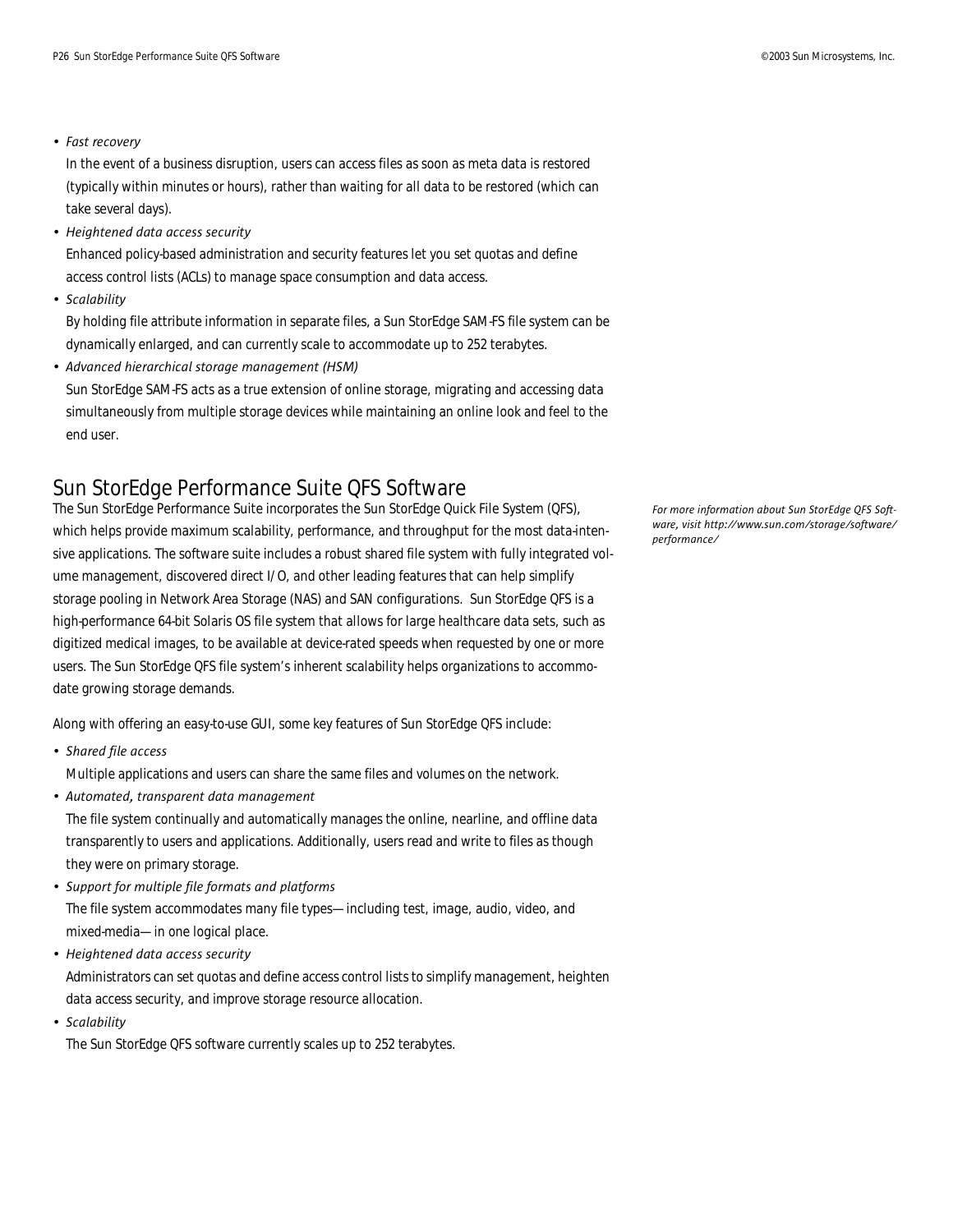#### Chapter 8

## **Hardware**

Sun's end-to-end, high-performance hardware solutions support heterogeneous platform environments while also offering world-class performance and scalability. Whether a customer's healthcare organization wants to integrate an additional server, build additional sites, or migrate an entire platform, Sun has the right solution for them.

Medical imaging processing and storage, patient privacy, remote system access by physicians, and insurance transaction processing are just a few of the healthcare industry's specialized functions and concerns. Though the Sun Open $R_x$  Framework encompasses all of Sun Microsystems' hardware offerings, the following technologies are of particular interest:

- Sun Ray thin clients
- Sun servers including the Sun Fire V880z Visualization server and the Sun Fire Blade platform
- Sun Crypto Accelerator Board
- Sun StorEdge systems

### Sun Ray Thin Clients

The Sun Ray thin client is a stateless device: all processing is performed by the server. No maintenance is required for desktop software. The flexibility of the device is ideal for patient rooms, ambulatory settings, intensive care units, and nursing stations. The Sun Ray thin client has a built-in Java Card reader and hot-desking feature which enable care-givers to use a Java Card to access their session exactly where they left off—even if they did not save the session—from any Sun Ray thin client in the enterprise. Care-givers can move their session from desktop to desktop, supporting increased mobility, collaboration, and the ability to share desktops. The Java Card also helps promote security and HIPPA compliance.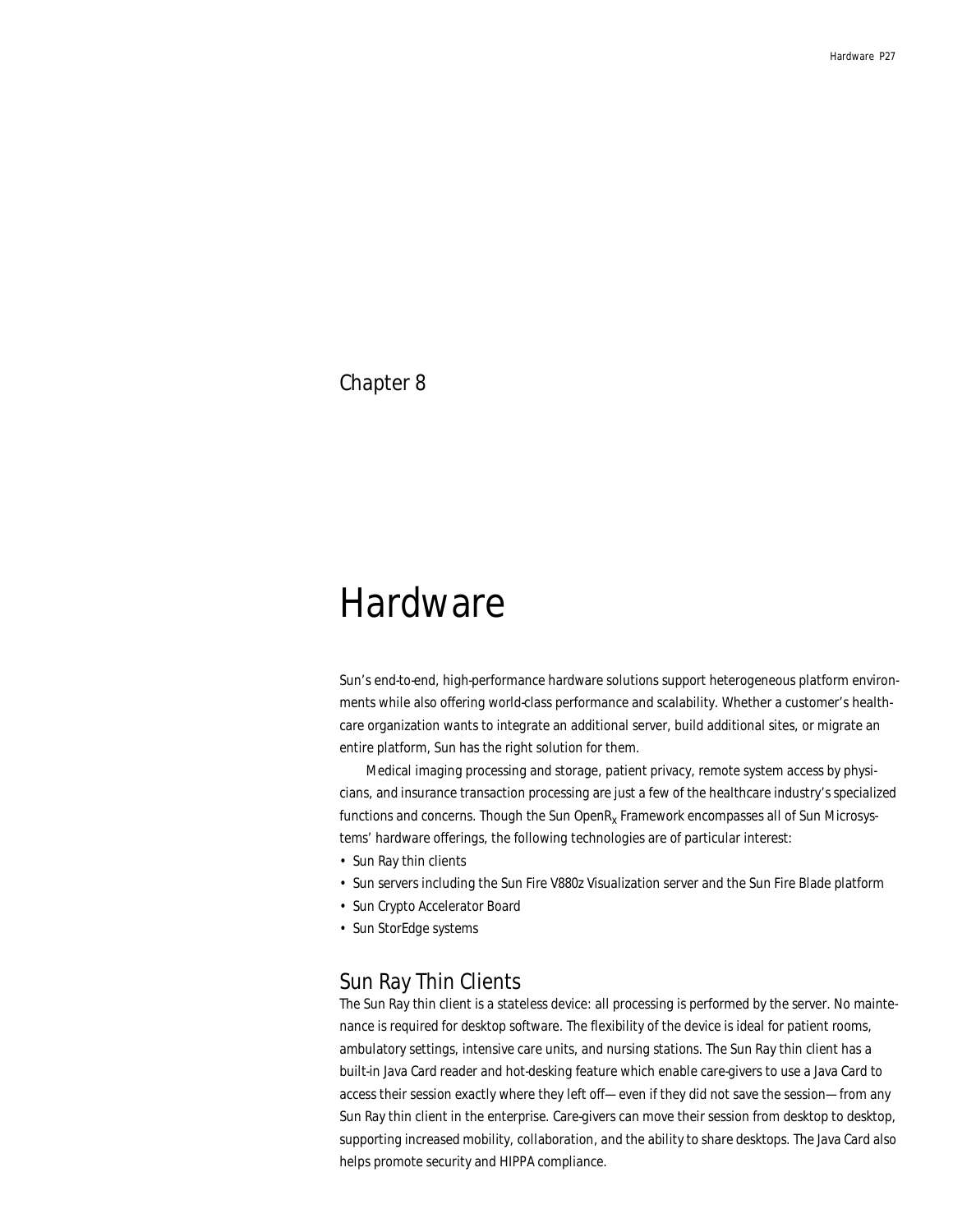Minimal set up is required for Sun Ray thin clients because they are stateless. Once plugged in, they are automatically discovered and connected to the enterprise network. This dramatically reduces the time and costs required to install and maintain desktops over traditional personal computers.

Sun Ray thin clients are VESA-mount compatible, and can be mounted on the wall or on a bracket with a moveable arm. The device can also project images by attaching an LCD projector.

#### Sun Servers

With optimal scalability, flexibility, and performance at a low total cost of ownership, Sun servers offer excellent investment protection for your applications and hardware. Customers can flexibly choose from high-end, midrange, midframe, and entry-level platforms. Each server is designed to provide a seamless, smooth upgrade path with a common UltraSPARC® architecture, along with binary compatibility and a common Solaris or Trusted Solaris OS. Additionally, Sun's range of x86 hardware has been certified as compatible with Red Hat Enterprise Linux, and certifications for SuSE Linux are forthcoming.

Linux and Solaris applications are compatible today using Java technologies and common interfaces and tools, such as lxrun and Linux Compatibility Toolkit (LinCAT).

#### Sun Fire V880z Visualization Server

The Sun Fire V880z visualization server with the Sun XVR-4000 graphics accelerator is a powerful, highly affordable solution that meets the visual quality and performance needs of the high-end medical imaging market. The systems-level and graphics performance of the Sun Fire V880z visualization server helps process the large data sets manipulated in collaborative, visualization environments.

With the UltraSPARC III architecture and a large memory capacity, the Sun Fire V880z visualization server provides the technology and scalability to run compute-intensive, 64-bit visualization applications. The Sun XVR-4000 graphics accelerator provides excellent visual quality through sophisticated, programmable anti-aliasing chips and dedicated frame buffer and texture memory. Anti-aliasing features on the Sun XVR-4000 graphics accelerator virtually eliminate *jaggies* on a 3-D surface and allow precise rendering of complex data with sub-pixel accuracy. The Sun XVR-4000 graphics accelerator also features advanced functionality such as support for framelock, genlock, stereo displays, S-video output, and dynamic video resizing.

#### Sun Fire Blade Platform

The Sun Fire Blade Platform lets you mix, match, and manage SPARC<sup>®</sup> and x86 architectures, Solaris and Linux operating systems, and specialty blades through a 16 slot Intelligent Shelf and the N1 Provisioning Server software. Designed for customers who require high availability, horizontally scaled processing power, and lower total cost of ownership, the Sun Fire Blade Platform can be quickly integrated into current IT environments, and quickly respond to changing business requirements.

By integrating different platform blades in one shelf, and gaining the ability to manage resources in a virtual pool through the N1 Provisioning Server, customers can boost resource utilization and help reduce management costs in existing data center environments.

*For more information about Sun servers, visit http://www.sun.com/servers/.*

*For a list of server models and corresponding URLs, see Appendix A.*

*For more information about the Solaris, Trusted Solaris, and Red Hat Enterprise Linux, visit http://wwws.sun.com/software/product\_categories/ operating\_systems.html/*

*For more information about the Sun Blade Platform, visit http://www.sun.com/servers/entry/ blade/index.html/*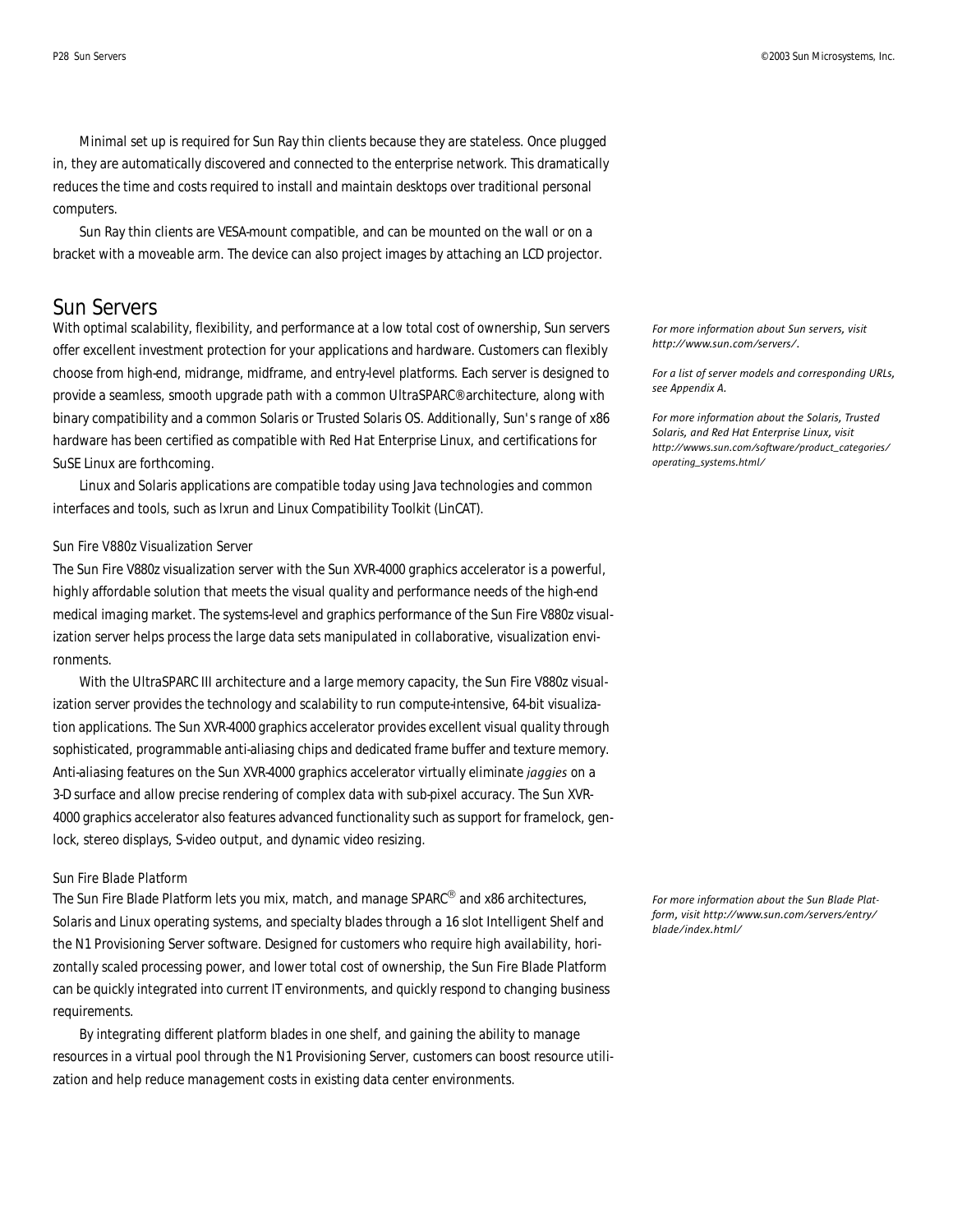The Sun Fire Blade Platform includes the following hardware components:

- 16 Slot Intelligent Shelf (employed by each Sun Fire Blade server)
- General purpose blades
- Speciality blades
- Sun Fire B100s (SPARC) Blade Server
- Sun Fire x86 Blade Server
- Sun Fire SSL Proxy Blade
- Sun Fire B10n Content Load Balancing Blade
- Sun StorEdge 3310 NAS

#### Sun Crypto Accelerator Board

The Sun Crypto Accelerator 4000 board helps efficiently deliver network security on Sun servers running the Solaris OS and the Sun Java System Web Serving Service software or Apache Web server software. By combining Gigabit Ethernet functionality with specialized hardware that offloads and accelerates the cryptographic operations of IPsec and SSL industry-standard security protocols. Ideal for companies using IPsec over virtual private networks, the board helps provide the high-bandwidth connections and optimized performance required to efficiently protect your server-to-server communications. Specifically, the Sun Crypto Accelerator 4000 board is designed to:

- Improve server response times and availability for secure Web transactions
- Help lower the cost and complexity of secure networking
- Increase resource utilization and traffic handling capacity by off-loading cryptographic functions from system processors
- Help reduce dropped connections by supporting multiple simultaneous secure connections for increased customer satisfaction
- Provide tamper-proof, centralized security key and certificate administration for Sun Java System Web Serving Service software

#### Sun StorEdge Systems

The Sun StorEdge product family offers a wide range of flexible, scalable storage systems for desktop, workgroup, midrange, and data center environments. Sun StorEdge systems are particularly adept at handling very large volumes of medical information such as digital medical images and clinical data repositories. The product family includes disk and tape appliances as well as support for other media such as optical. Each device is optimized to support the Sun StorEdge SAM-FS and QFS software, as well as the Solaris operating system. The product family also supports heterogeneous environments, offers leading-edge solutions for High Performance Computing (HPC) and enterprise SAN implementations, and state-of-the-art storage virtualization technology for maximum business performance.

By deploying products such as the Sun StorEdge SAM-FS and QFS software on appropriately sized Sun StorEdge storage systems and tape libraries, healthcare organizations can quickly realize the benefits of a digital asset management system—while also providing the agility required in fast-paced environments. Sun OpenR<sub>y</sub> Framework's use of open interfaces and industry-standard components allows customers to make choices that best meet business requirements, help achieve lower total cost of ownership, and release proprietary constraints. Additionally, Sun StorEdge products offer built-in enterprise scalability—up to 252 terabytes—so customers can

*For more information about Sun StorEdge systems, visit http://www.sun.com/storage/*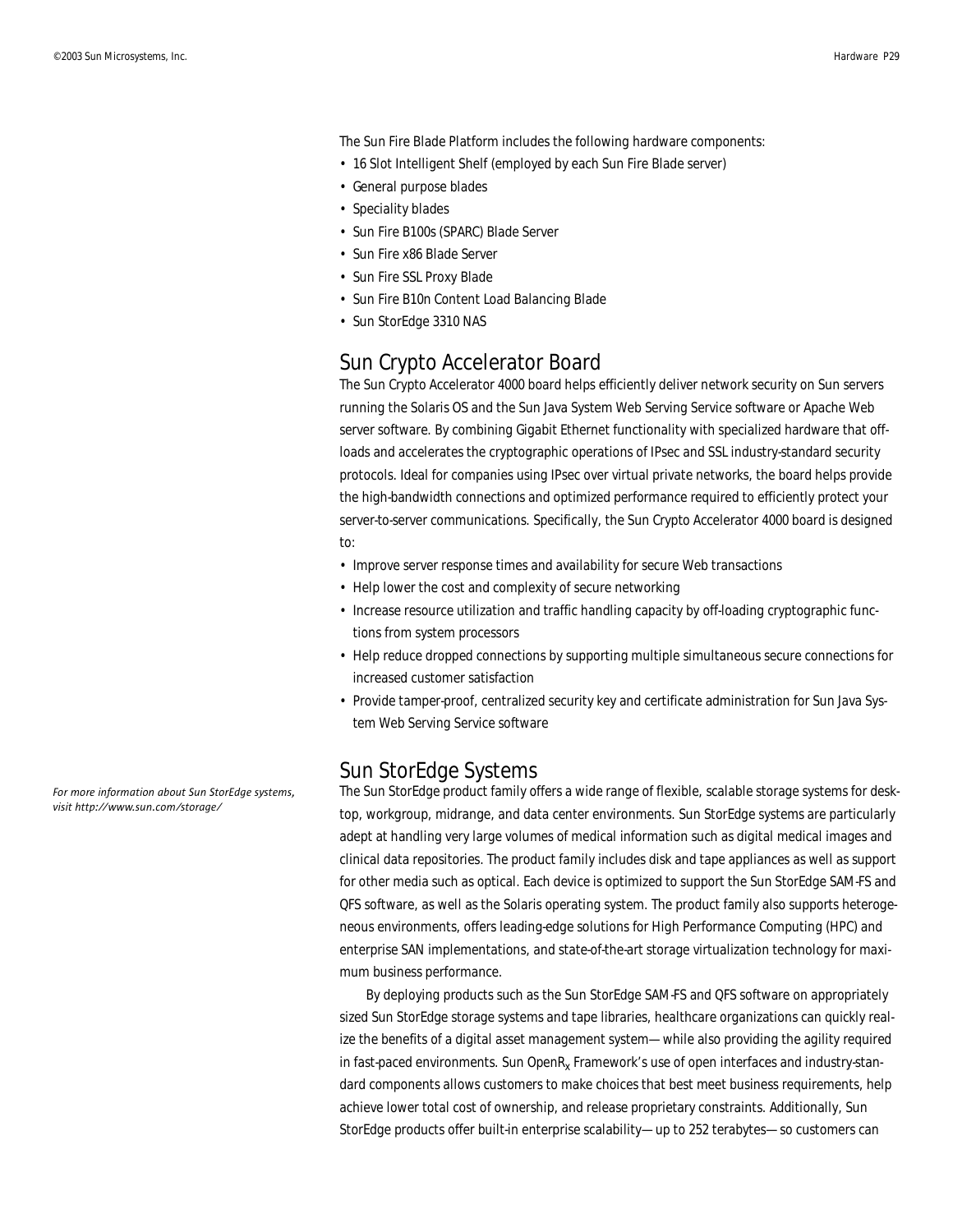add digital content or expand their user community, while also scaling performance, storage resources, and accessibility to meet changing demands.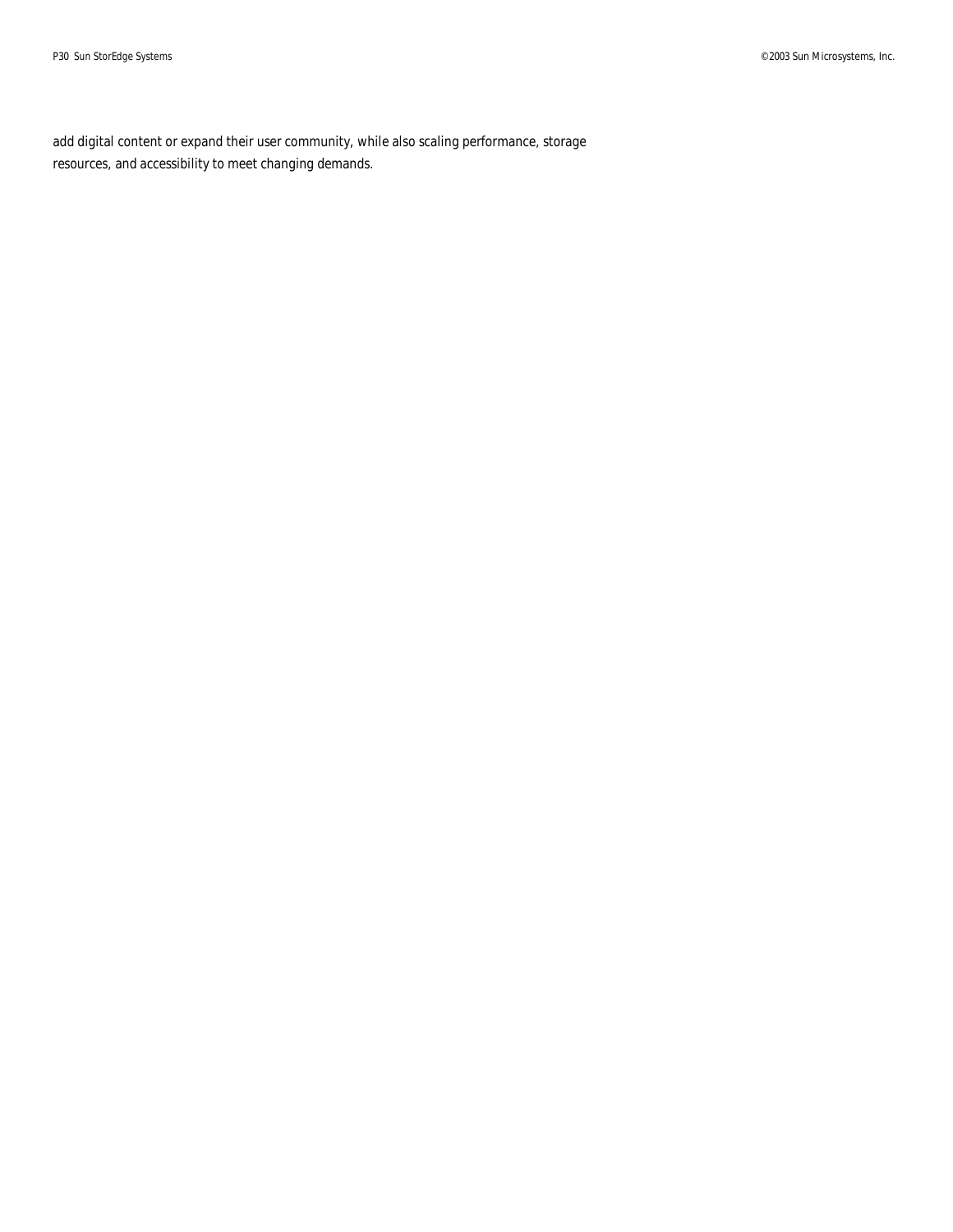#### Chapter 9

# **Sun OpenR<sub>x</sub> Framework Model Architectures**

The following model architectures illustrate how the Sun Open $R_x$  Framework can be used to create end-to-end healthcare solutions. A common theme throughout the model architectures is the establishment of a standards-based, network computing infrastructure that connects healthcare constituents across the healthcare value chain. There are common foundational elements and design considerations that span all of the model architectures:

- Federated network identity (for example Liberty SAML)
- Common directories (e.g., LDAP)
- Standards-based application to application messaging (e.g., HL7)
- Healthcare-specific transaction sets (e.g., X.12N and/or NCPDP SCRIPT)
- Multi-platform programming languages (e.g., Java technologies)
- 2D/3D APIs (including interfaces between Java technologies and MUMPS)
- Standardized medical terminology services (e.g., LOINC and SNOMED)
- Hardware (such as Sun Ray thin clients and Java Cards)
- Access technologies (such as RFID Tags and biometric devices)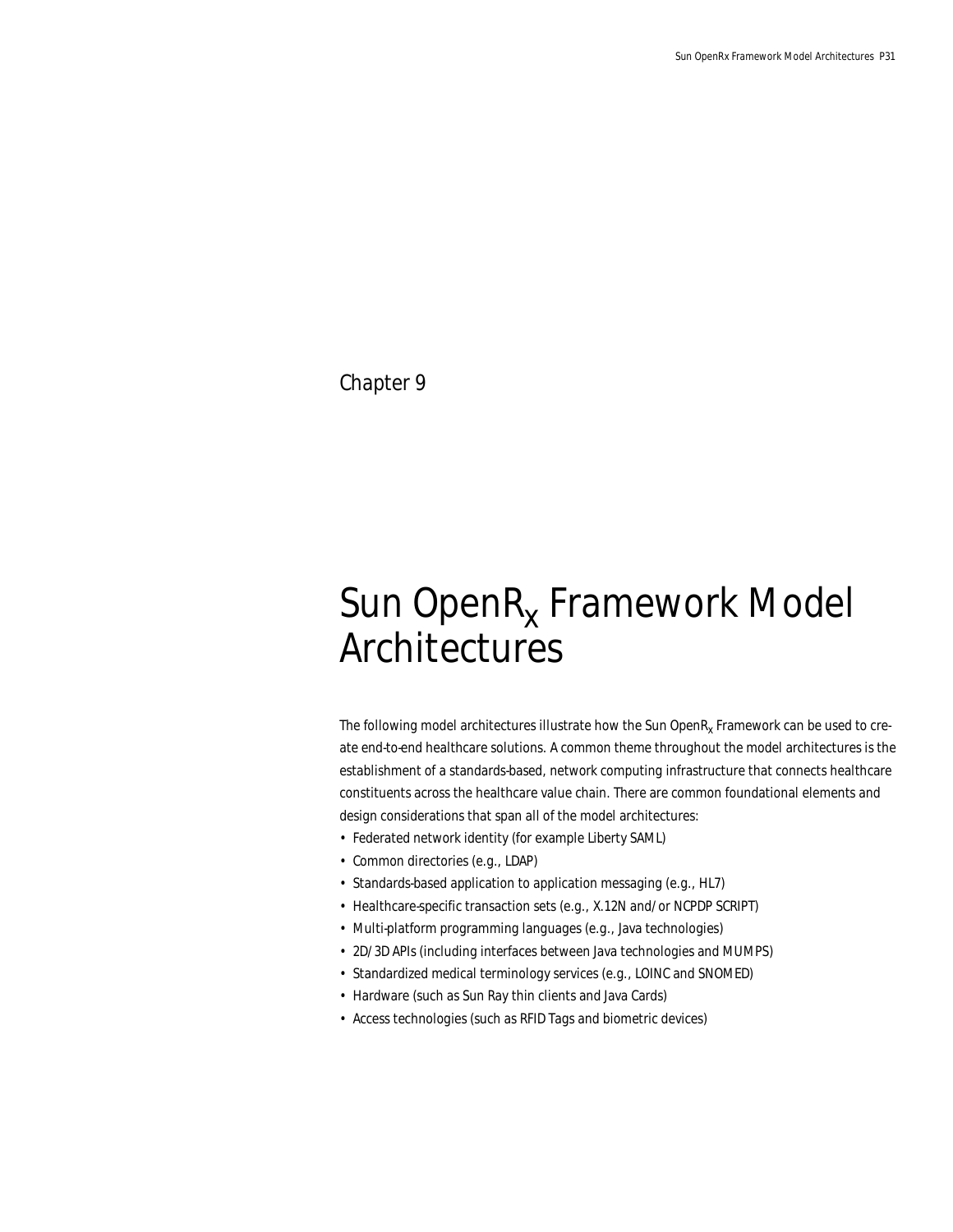| Sun OpenR <sub>x</sub> Framework<br><b>Model</b>      | <b>Description</b>                                                                                                                                                                                                                                                                                           | Industry Standards/<br><b>Key Components</b>                                                                                                                                                                                                             |
|-------------------------------------------------------|--------------------------------------------------------------------------------------------------------------------------------------------------------------------------------------------------------------------------------------------------------------------------------------------------------------|----------------------------------------------------------------------------------------------------------------------------------------------------------------------------------------------------------------------------------------------------------|
| <b>Community Health</b><br>Information Infrastructure | • Patient-centric network computing<br>infrastructure<br>• Helps healthcare organizations<br>exchange data electronically inter-<br>nally and across a community<br>• Allows for the creation of a patient-<br>centric electronic health record that<br>spans organizational boundaries<br>• Highly scalable | $·$ HL7<br>• X.12N<br>• LOINC<br>• SNOMED<br>• Liberty SAML<br>• EMPI<br>• Java Card<br>• BiObex<br>• NCPDP/SCRIPT<br>• jMT Java/MUMPS<br>• Sun StorEdge technologies<br>• Sun Java System and Sun<br>ONE software                                       |
| Disease and Bio-<br>Surveillance Grid                 | • Grid infrastructure<br>• Facilitates the exchange, analysis,<br>and response to infectious disease<br>and bio-terror health events<br>• Helps public health agencies and<br>healthcare facilities to detect and<br>respond to epidemic health events                                                       | $\cdot$ HL7<br>• LOINC<br>• SNOMED<br>$\cdot$ ICD-9<br>$\bullet$ CPT-IV<br>• Liberty SAML<br>• jMT Java/MUMPS<br>$-$ J2ME<br>• Sun Java System and Sun<br>ONE software<br>• Sun StorEdge technologies                                                    |
| Java Health Card                                      | • Network computing infrastructure<br>• Supports the distribution and use of<br>smart cards in healthcare<br>• Helps ensure positive patient identi-<br>fication<br>• Helps secure access to sensitive<br>patient information by healthcare<br>employees                                                     | $\cdot$ HL7<br>$\cdot$ X.12N<br>• LOINC<br>• SNOMED<br>• Liberty SAML<br>• EMPI<br>• Java Card<br>• BiObex<br>• NCPDP/SCRIPT<br>• jMT Java/MUMPS<br>• Java Card toolkit<br>• X.12N<br>• Sun Ray thin client<br>• Sun Java System and Sun<br>ONE software |
| <b>Outcomes and Research</b><br>Data Warehousing      | • High performance computing infra-<br>structure<br>• Supports the clinical quality goals of<br>evidence- and outcomes-based medi-<br>cine<br>• Helps improve quality of care<br>through the measurement of stan-<br>dardized treatment protocols                                                            | $·$ HL7<br>• LOINC<br>• SNOMED<br>$\cdot$ EMPI<br>• jMT Java/MUMPS<br>• RDBMS<br>• Sun StorEdge technologies<br>• Sun Java System and Sun<br>ONE software                                                                                                |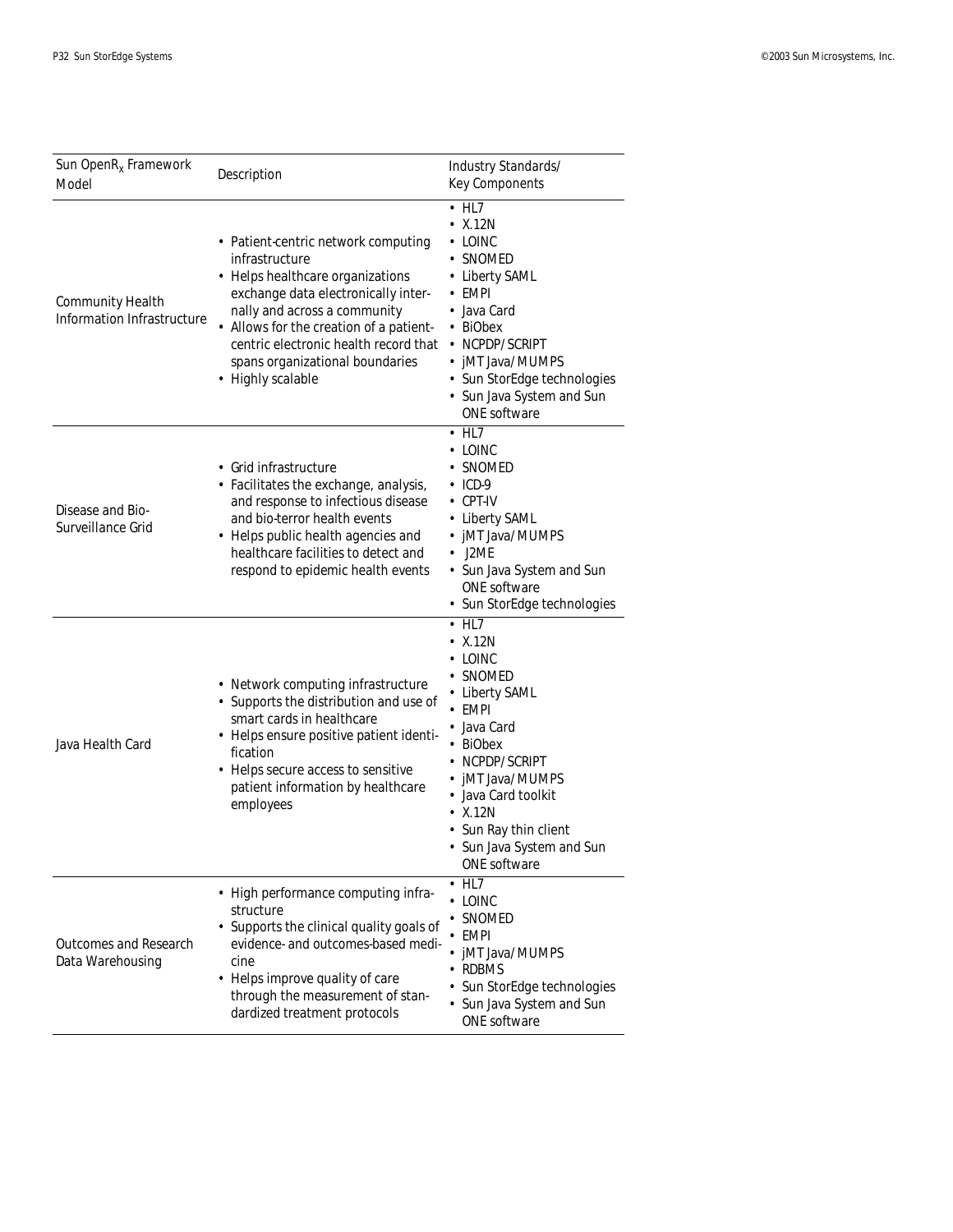| Sun OpenR <sub>x</sub> Framework<br>Model     | Description                                                                                                                                                                                                                                                                                                                         | Industry Standards/<br><b>Key Components</b>                                                                                                                                                                                                                                                                                   |
|-----------------------------------------------|-------------------------------------------------------------------------------------------------------------------------------------------------------------------------------------------------------------------------------------------------------------------------------------------------------------------------------------|--------------------------------------------------------------------------------------------------------------------------------------------------------------------------------------------------------------------------------------------------------------------------------------------------------------------------------|
| Medical Imaging Grid                          | • Distributed grid infrastructure<br>• Facilitates the digitalization, cap-<br>ture, remote interpretation, archi-<br>val, and real-time delivery of medical<br>diagnostic images at the point of<br>care<br>• Enables remote community-based<br>physicians to receive diagnostic<br>image interpretation from specialists          | • EMPI<br>• HL7<br>• jMT Java/MUMPS<br>$\bullet$ X.12N<br>• RDBMS<br>• Sun StorEdge<br>Utilization Suite (SAM-FS)<br>• Sun StorEdge Performance<br>Suite (QFS)<br>• Java 2D/3D API<br>• RDBMS<br>• Sun Java System and Sun<br>ONE software<br>• Liberty SAML<br>• Sun Fire V-880z<br><b>Visualization Server</b><br>• XVR-4000 |
| Personalized Healthcare                       | • Real-time computing infrastructure<br>• Monitors health status through<br>'wearable' and 'implantable' medi-<br>cal devices<br>• Offers technologies that medical<br>device manufacturers can use to<br>develop remote sensing and<br>response systems that can help<br>improve patient monitoring and<br>drug delivery processes | • JXTA<br>$-$ J2ME<br>• Liberty SAML<br>• NCPDP/SCRIPT<br>$\bullet$ X.12N, EMPI<br>• Sun Java System and Sun<br><b>ONE</b> software<br>• Sun StorEdge technologies                                                                                                                                                             |
| Real-time Healthcare<br>Enterprise            | • Network computing infrastructure<br>• Electronic business process integra-<br>tion between disparate systems and<br>across the healthcare value chain<br>• Helps improve relationships among<br>healthcare partners<br>• Helps reduce costs associated with<br>manual processes                                                   | $\bullet$ X.12N<br>$·$ HL7<br>• LOINC<br>• SNOMED<br>$\cdot$ ICD-9<br>$\cdot$ CPT-IV<br>• Liberty SAML<br>• Business process<br>integration tools<br>• Java Card<br>• Sun Java System and Sun<br><b>ONE</b> software<br>• Sun StorEdge technologies                                                                            |
| <b>Smart Medical Supply</b><br><b>Network</b> | • End-to-end automated supply chain<br>network<br>• Real-time communication across the<br>healthcare value chain<br>• Helps reduce costs and inefficien-<br>cies in the healthcare supply chain                                                                                                                                     | • Auto-ID (RFID)<br>$\cdot$ X.12N<br>• NCPDP/SCRIPT<br>• Sun Java System and Sun<br><b>ONE</b> software<br>• Sun StorEdge technologies                                                                                                                                                                                         |
| ePrescriber<br><b>Network</b>                 | • Electronic medication order and<br>administration network<br>• Real-time communication between<br>care-givers and other healthcare<br>constituents such as PBMs and phar-<br>macies<br>• Helps improve communication<br>regarding medication dosage and<br>delivery to reduce medical errors                                      | • NCPDP/SCRIPT<br>• X.12N<br>• Liberty SAML<br>• Sun Java System and Sun<br>ONE software<br>• Sun StorEdge technologies                                                                                                                                                                                                        |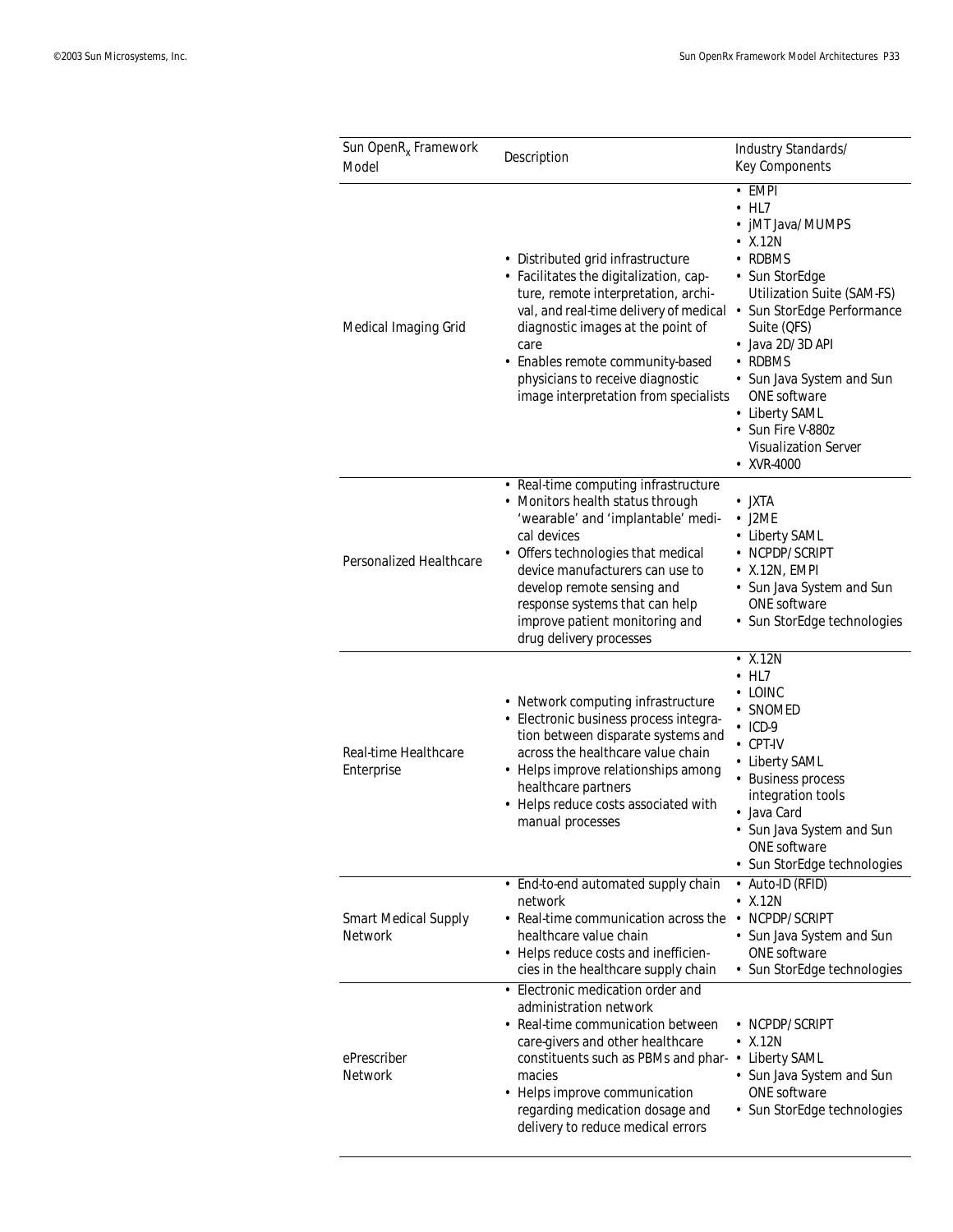### Community Health Information Infrastructure

Today, the data required to establish a comprehensive patient record is housed within paper charts and disconnected systems found in hospitals, clinics, and physician offices. Cost inefficiencies and patient safety concerns are consequences of patient records not being available when needed. For instance, when clinical data is not readily available at the point of care, redundant tests might be performed, or prescribed medications could induce an adverse event. Additionally, most healthcare organizations exchange data—such as eligibility, authorizations, and claims using their own parochial business requirements. Not only is the clinical data not made readily available in an aggregated way to care-givers, it is frequently unavailable in a meaningful way to the patient.

The following model architecture shows how Sun Open $R<sub>x</sub>$  Framework components can be integrated to build a community health information infrastructure that facilitates:

- Electronic clinical and administrative data interchange across healthcare systems
- Standardized medical terminology and code set mapping
- Electronic health benefit transactions for authorizations, eligibility, and claims
- Positive patient and care-giver identification
- Master patient index and duplicate record remediation
- Electronic medication prescription communications
- Secure electronic messaging and instant communications
- Single sign-on for electronic medical record access
- Consolidated Web presence
- Consolidated directory of patients, care-givers, and care delivery entities
- Highly available and scalable data repository



Figure 9-1: Community Health Information Infrastructure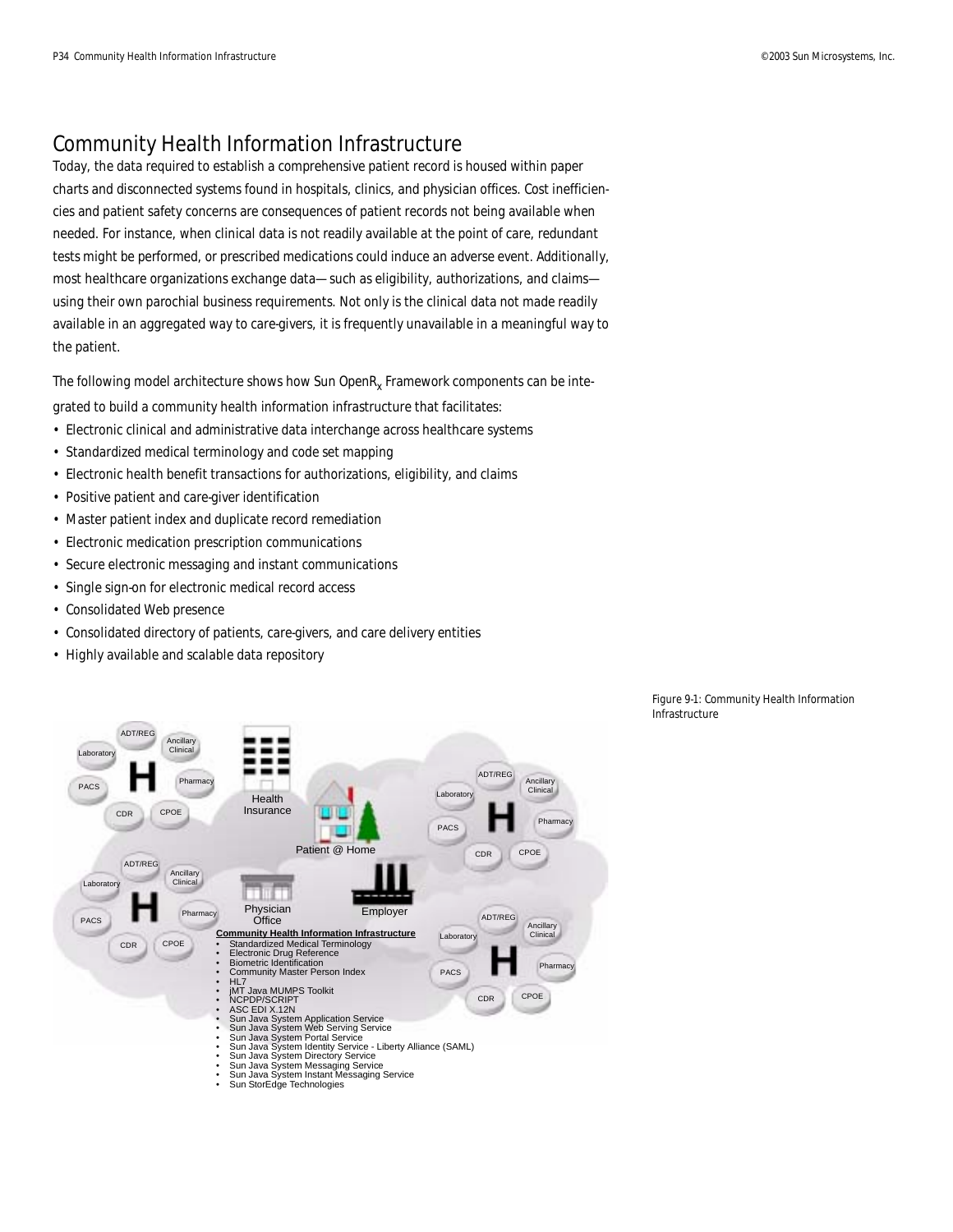## Disease and Bio-Surveillance Grid

There is an increased need by government and local health agencies to rapidly detect and respond to infectious disease and bio-terror events. If an infectious disease or bio-terror event occurs, it is critical that all healthcare constituents understand their roles and receive consistent, near-realtime information so they can respond effectively.

Today, relevant clinical disease conditions are usually collected on paper, while electronic data interchange among public health agencies, care-delivery organizations, and practicing physicians remains limited. To help ensure that disease surveillance is collected and quickly analyzed, data must be electronically collected and aggregated from all patient care delivery touch points. This involves the electronic communication of patients' signs, symptoms, and diagnosis to a centralized data center.

From a system design perspective, a centrally managed utility grid configuration is the most effective delivery vehicle for meeting public health needs. The disease and bio-surveillance grid provides a consistent means for collecting and distributing relevant clinical data from local health agencies, laboratories, physicians, and care delivery organizations.

The following model architecture shows how Sun Open $R<sub>x</sub>$  Framework components can be inte-

- grated to build a disease and bio-surveillance grid that facilitates:
- Electronic clinical data transmission from local laboratories, physicians, and care delivery organizations to a centralized public health grid
- Standardized medical terminology and code set mapping
- Secure electronic messaging and instant communications to local public health agencies, physicians, first responders, health insurance companies, and care delivery organizations
- Consolidated Web presence
- Consolidated directory of all healthcare entities
- Mobile device communications
- Highly available and scalable data repository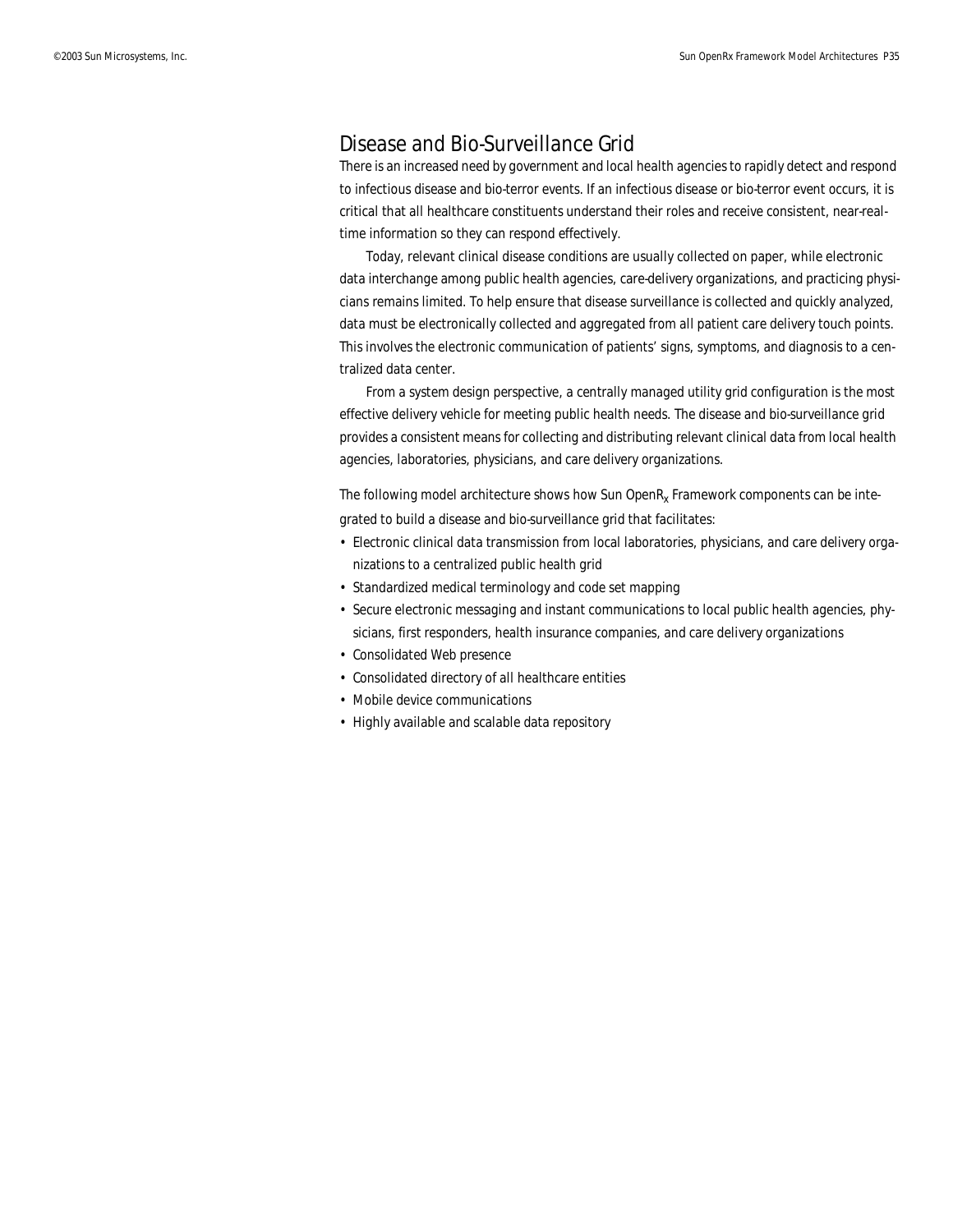#### Figure 9-2: Disease and Bio-Surveillance Grid



### Java Health Card

Government and private healthcare organizations have traditionally employed paper or plastic healthcare identity cards that include minimal information dictated by card size. Such cards have limited usefulness in terms of preventing identification fraud and addressing patient safety issues.

Java health cards are not limited by card size. Instead, the cards can be programmed to contain system access rights. Java cards can be used by authorized healthcare providers to gain access to critical patient data such as demographics, allergies, current medication list, chronic illnesses, and insurance benefits. Additionally, the cards can be used in conjunction with the Sun Ray thin client to support hot desking, so care givers can access systems and close screens when they need to, where they need to.

The following model architecture shows how Sun Open $R<sub>x</sub>$  Framework components can be integrated to build Java health cards that facilitate:

- Electronic extraction and transformation of administrative and clinical data from health insurers, laboratories, physician practices, government agencies, and care delivery organizations to the Java health card
- A Java technology development toolkit for building health card applications
- Sun Ray thin clients with integrated card readers
- Built-in support for open directory and unique person identification
- Built-in support for Biometric authentication
- Access to MUMPS legacy systems applications from Java technology-enabled applications
- Built-in support for secure federated identification across healthcare organizational boundaries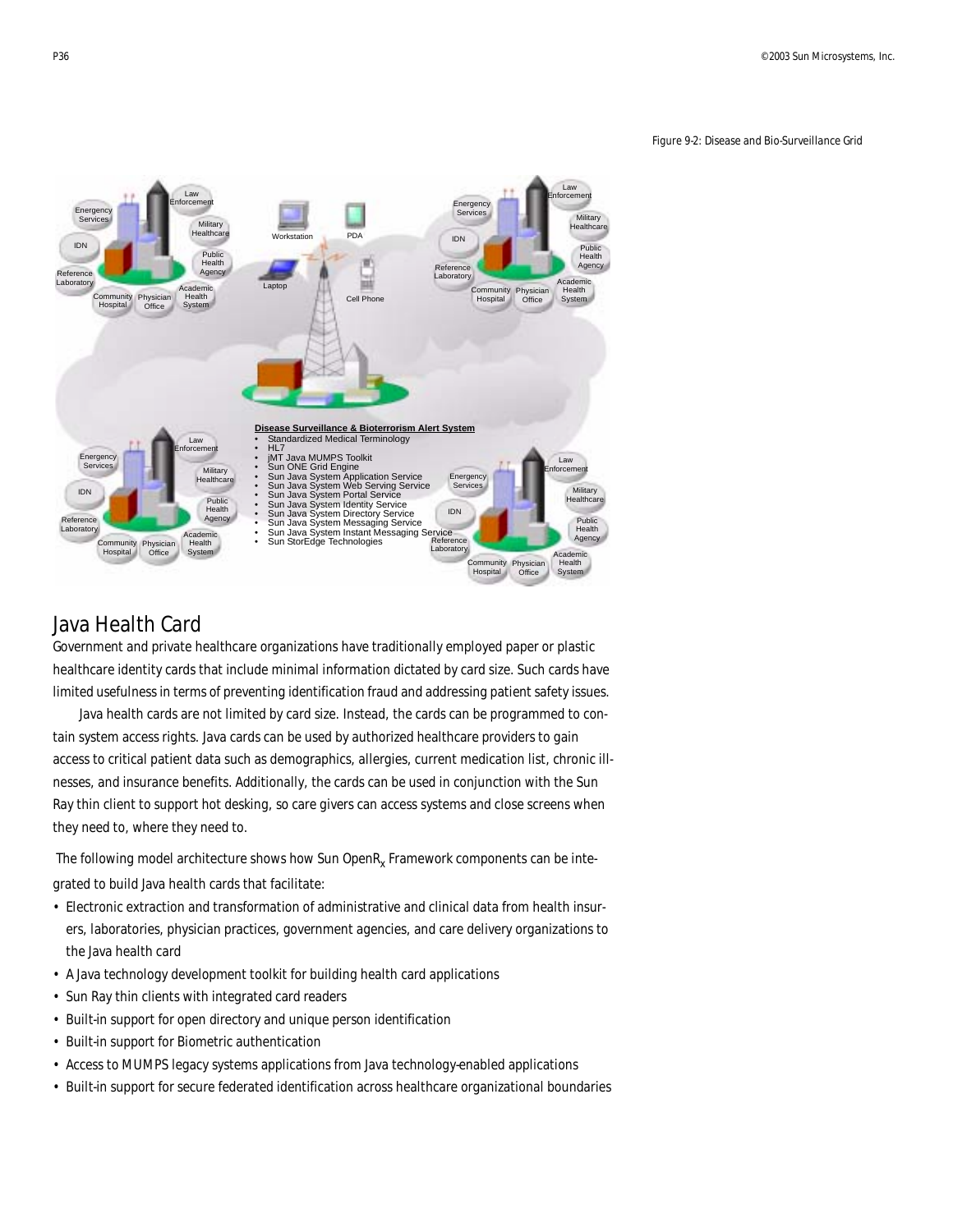Figure 9-3: Java Health Card



#### Outcomes and Research Data Warehouse

Government and commercial healthcare organizations are developing systems that address the objectives and requirements for cost reduction, clinical process improvement, outcomes data collection, evidence-based medicine processes, and research. To meet these objectives, healthcare organizations require an IT infrastructure and architectural framework that can facilitate the collection and analysis of administrative and clinical data stored in disparate systems and formats.

Data warehousing strategies for the healthcare industry are the most challenging compared to any other industry. For example, the complexity and volume of clinical data in the healthcare industry is significantly greater than information in the financial or retail sector. A particular laboratory test has specific reference ranges that must accompany each discrete result. Each laboratory system may use a different nomenclature and reference range for the same data or test. Additionally, the medical terminology, coding, and vocabularies that may be employed by each clinical system vary greatly. The ability to reconcile varying data formats and vocabularies is critical. The wide array of data types and meta-data definitions increases the complexity of data extraction, logical and physical schema design, and data normalization.

The prevalence of MUMPS-based legacy systems in healthcare presents additional challenges. In particular, there is a need to provide extraction and transformational tools for MUMPS legacy data into relational schema.

Finally, a platform-independent language such as Java technologies is required to develop Web-based services that enable the promulgation of normalized outcomes data to help facilitate new evidence-based medicine applications.

The following model architecture shows how the Sun Open $R_x$  Framework components can be integrated to build an outcomes and research data warehouse that facilitates:

• Electronic extraction and transformation of administrative and clinical data from health insurers, laboratories, physician practices, government agencies, and care delivery organizations into an open data warehousing environment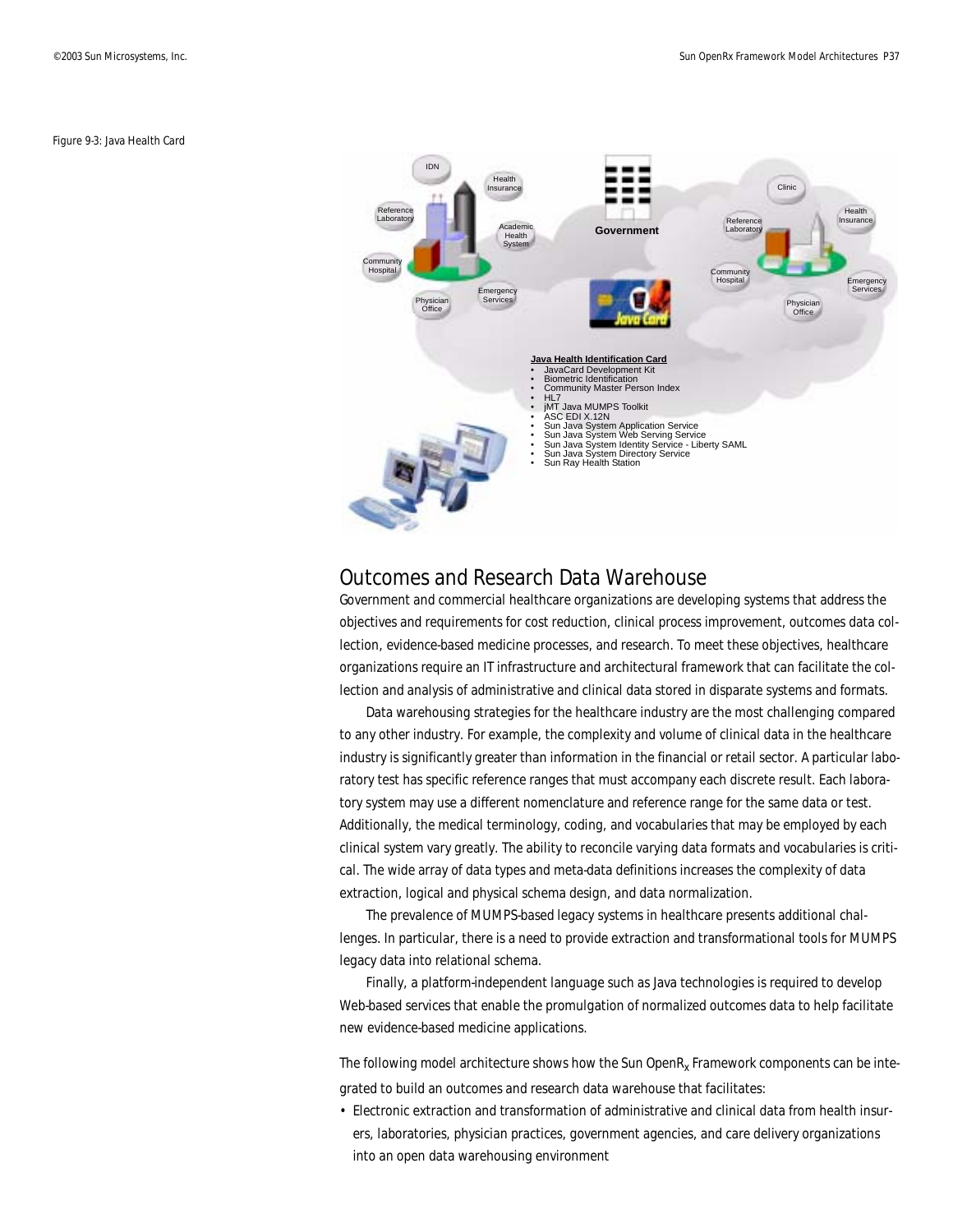- Web services application development and deployment environments for delivering evidencebased medicine systems
- Industry-leading database management systems for storing, maintaining, and scaling administrative and clinical data
- Normalized open directory of persons and other entities across data sources
- Transformation and normalization of medical terminology, vocabulary, and coding sets across data sources
- Native Java technology access to MUMPS legacy applications and data sources



Figure 9-4: Outcomes and Clinical Research Data **Warehouse** 

### Medical Imaging Grid

The application of the grid computing paradigm in healthcare, particularly in remote diagnostic imaging analysis, has the potential to streamline care delivery processes, improve quality of care, and reduce costs. Healthcare grids generally include computing resources that provide services on a *utility* basis. Ideally, utility-based grid computing is delivered to healthcare constituents as a managed shared service, much like electricity or water services.

The diagnostic interpretation and archiving of medical images is an ideal application of the grid and utility computing paradigm. In the pre-digital medical imaging era, there were inherent inefficiencies attributed to the physical storage and delivery of film-based images. As more medical images are digitally captured and stored, grid computing can further streamline the process of accessing images at the point of care.

By leveraging digital medical imaging systems, grid computing, and the Internet, new healthcare business models can be created to support more efficient care delivery processes. For example, rural community clinics can capture medical images and electronically send them to a utility that provides remote interpretation services by highly trained radiologists. Once the images are interpreted, the utility posts or sends the diagnosis to the primary care physician and other referring specialists as required. In this model, the grid service manages the storage and archiving of the images to help ensure secure, timely information exchange.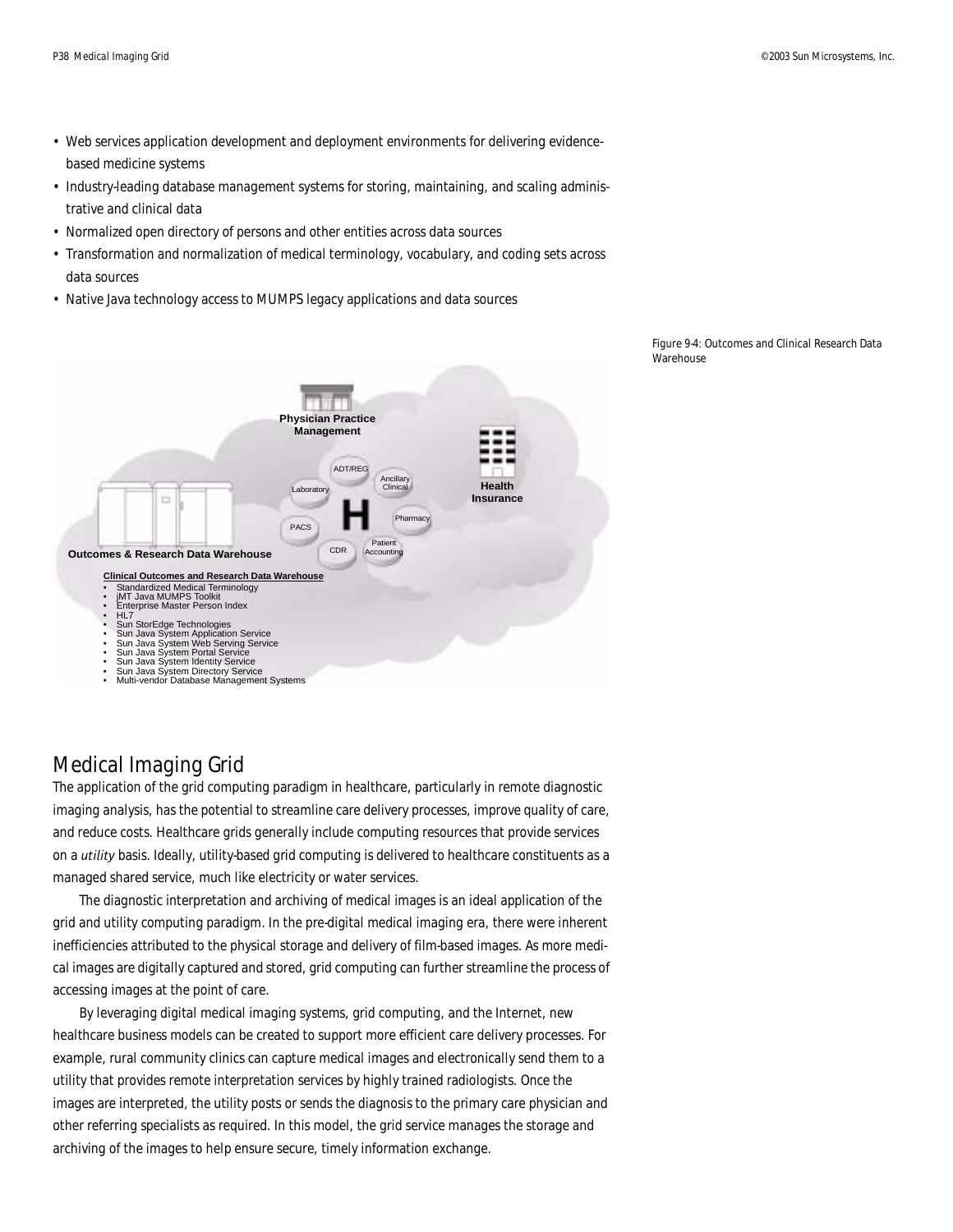Another benefit of a medical imaging grid is to facilitate medical research. A by-product of the imaging grid would be the collection and aggregation of medical images and interpretations from diverse population groups. For example, researchers studying a particular population of women with breast cancer could be more effective if they had ready access to a cross-section of patient images and interpretations.

The following model architecture shows how the Sun OpenR<sub>y</sub> Framework components can be integrated to build a medical imaging grid that facilitates:

- Electronic data interchange standards across healthcare legacy systems, including HL7 and DICOM
- Application development platform for delivering 2D and 3D Java technology-based medical imaging applications
- Industry-leading database management systems for storing, maintaining, and scaling digitized medical images and interpretation results
- Normalized open directory of persons and other entities across data sources
- Transformation and normalization of medical terminology, vocabulary, and coding sets across data sources
- Native Java technology access to MUMPS legacy applications and data sources
- Specialized workstations and servers designed for medical imaging applications
- Specialized grid computing servers and system management tools
- Secure electronic messaging and instant messaging technology



#### Figure 9-5: Medical Imaging Grid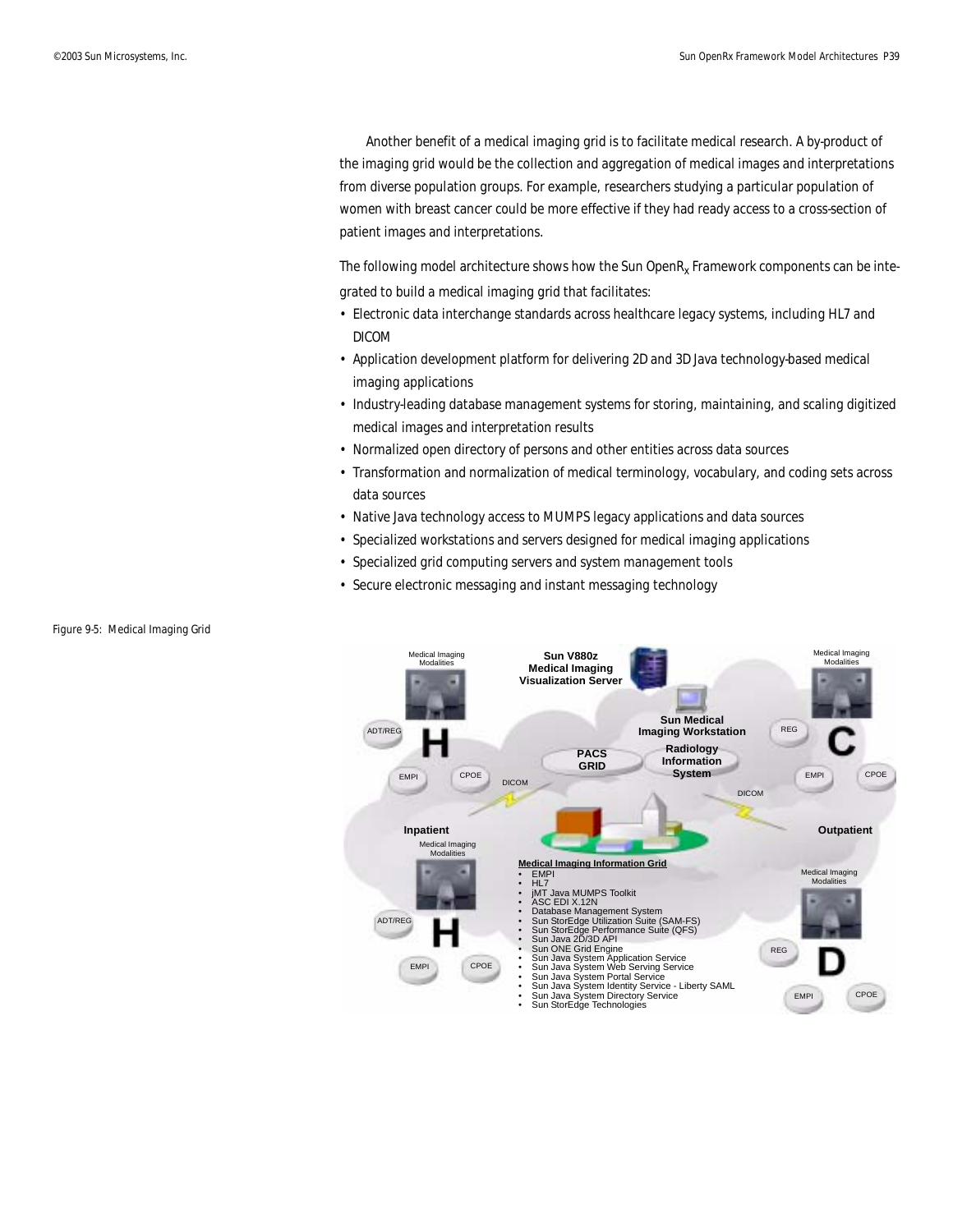#### Personalized Healthcare Infrastructure

The notion of a medical device with an IP address that communicates its findings or delivers medications can soon be a reality. In the near future, physicians can offer around-the-clock monitoring and execution of treatment protocols by means of wearable medical devices and implantable silicon-based medication delivery systems. These wireless systems will be programmed to continually monitor and deliver specific treatment protocols in real time.

In this new paradigm, frequent visits and calls to the primary care physician and pharmacist will be obviated. Monitoring devices with embedded processors can regulate and dynamically adjust the flow of medications. Instant messaging and alerts could be generated and sent by the devices when medication levels are low, vital signs go beyond a given threshold, adverse events are detected, or malfunctions occur—whether the patient is in town, or out of town.

The following model architecture shows how the Sun OpenRx Framework components can be integrated to offer personalized healthcare services that facilitates:

- Standards-based electronic transactions and communications with administrative and clinical stakeholders
- A Java technology development environment for mobile applications
- Built-in support for secure e-mail and instant messaging protocols
- Built-in support for secure remote access services
- Built-in support for secure federated identification across healthcare organizational boundaries
- A Java technology development environment for network-enabled, peer-to-peer medical applications
- Highly available and scalable data repository



#### Figure 9-6: Personalized Healthcare Infrastructure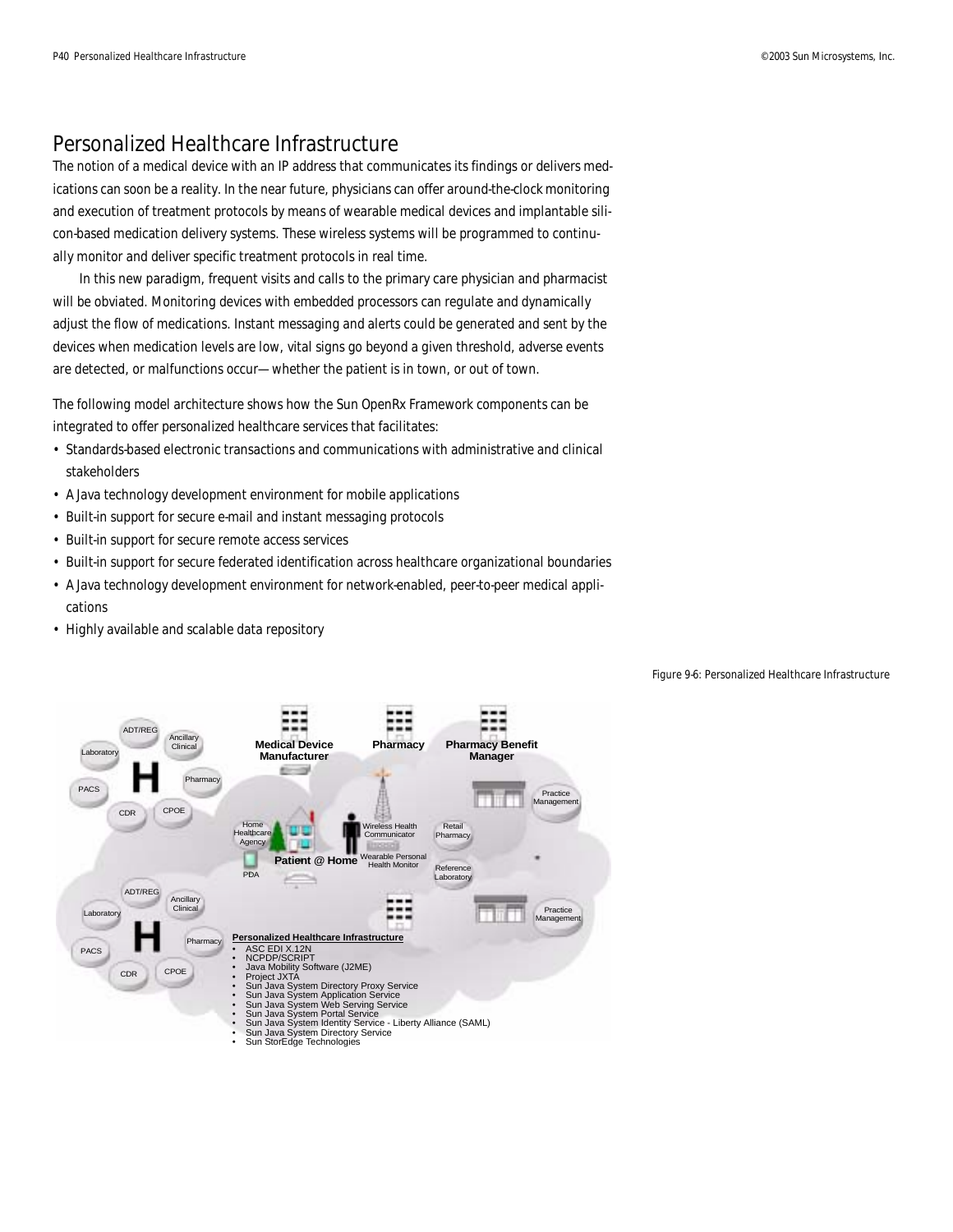### Real-time Healthcare Enterprise

The healthcare delivery value chain consists of a complex web of fragmented and disconnected processes that span health insurance companies, retail pharmacies, pharmacy benefit managers, physician practices, medical device manufacturers, pharmaceutical companies, government agencies, laboratories, diagnostic centers, hospitals, and home health agencies. The various processes may be supported electronically or by paper-based systems. Different technologies and standards may be employed.

The application of technologies that link clinical and business processes across a multi-vendor systems environment will help streamline internal and external processes. Consequently, the healthcare value chain can realize substantial improvements in customer service levels, quality of care, and reduced costs.

The following model architecture shows how the Sun OpenR<sub>y</sub> Framework components can be integrated to build a real-time healthcare enterprise that facilitates:

- Standards-based electronic transactions and communications with administrative and clinical stakeholders
- A Java technology environment for developing Web-based applications
- Built-in support for secure e-mail and instant messaging protocols
- Business process integration
- Built-in support for secure federated identification across healthcare organizational boundaries
- An open directory of people and entities that applications can interoperate across the healthcare value chain
- Highly available and scalable data repository



#### Figure 9-7: Real-time Healthcare Enterprise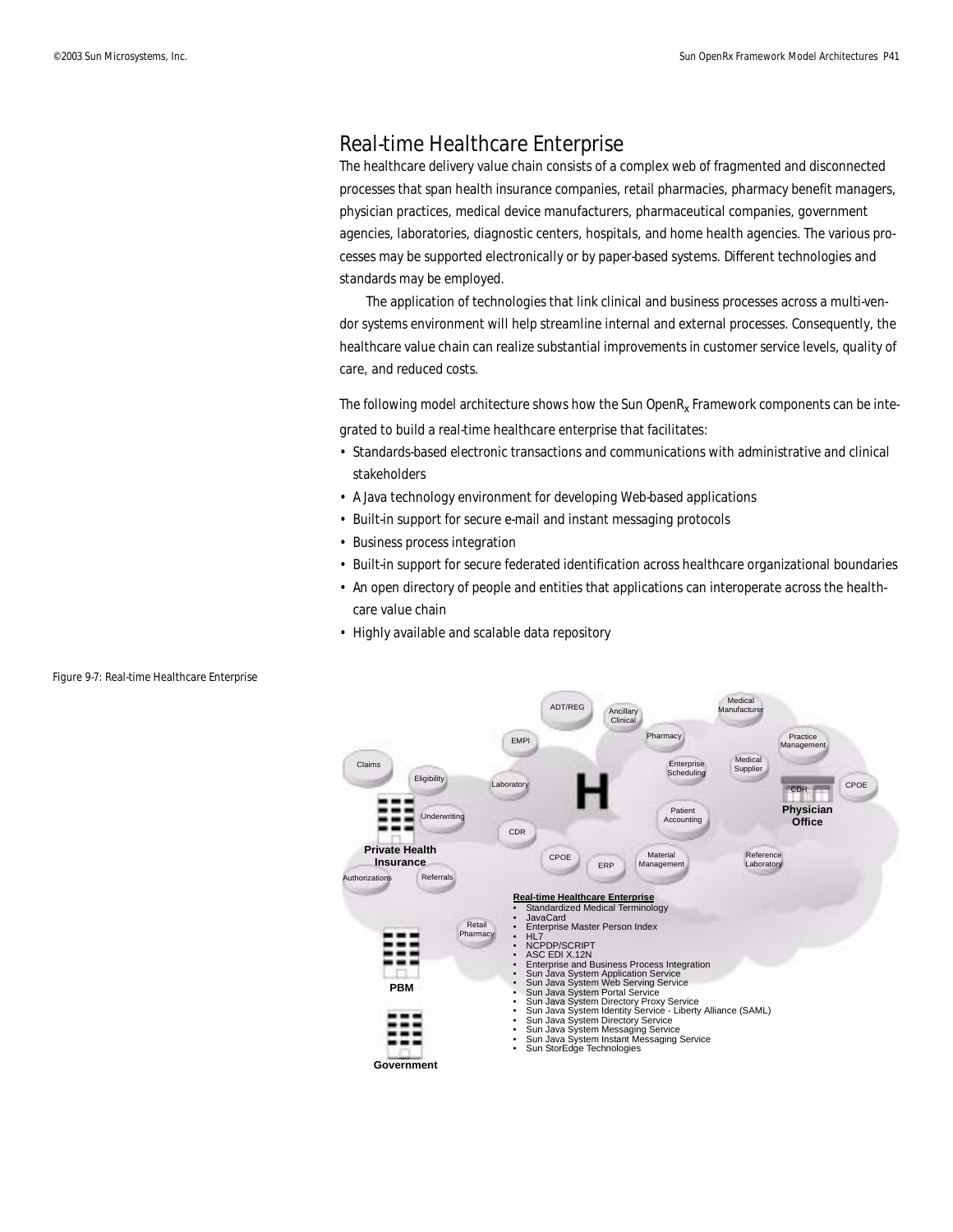### Smart Medical Supply Networks

The current healthcare supply chain is characterized by limited electronic connectivity among manufacturers, distributors, hospitals, and physician offices. Smart medical supply networks employ Auto-ID and RFID technologies to give healthcare organizations the potential of achieving near-perfect supply chain visibility, improving the quality of the supply chain from drug or device manufacturer all the way to the patient. That is, healthcare suppliers and hospitals that deploy a smart medical supply network can know where every item in their supply chain is at any time.

Today, Using Auto-ID and RFID technologies to track materials, a bottle of antibiotics in a store room that has experienced temperature fluctuations can have the expiration date adjusted dynamically. Or, the server can send an alert to pharmacies, hospitals, or consumers so that the product is not sold or used. Ultimately, the consumer's medicine cabinet could *speak* to the primary care physician, or pharmacist, to refill a prescription.

The price of RFID tags has dropped to the point where they are an affordable solution for tracking many items by the pallet, case, or carton. Within a few years, RFID tags will be applicable even to individual products throughout the entire healthcare system.

The following model architecture shows how the Sun Open $R_x$  Framework components can be integrated to build a smart or automatic identification medical supply network that facilitates:

- Standards-based electronic transactions and communications between manufacturers, distributors, retail pharmacies, and healthcare organizations
- Instant communications across the healthcare value chain
- Automated material tracking
- Highly available and scalable data repository



Figure 9-8: Smart or Automatic Identification Medical Supply Network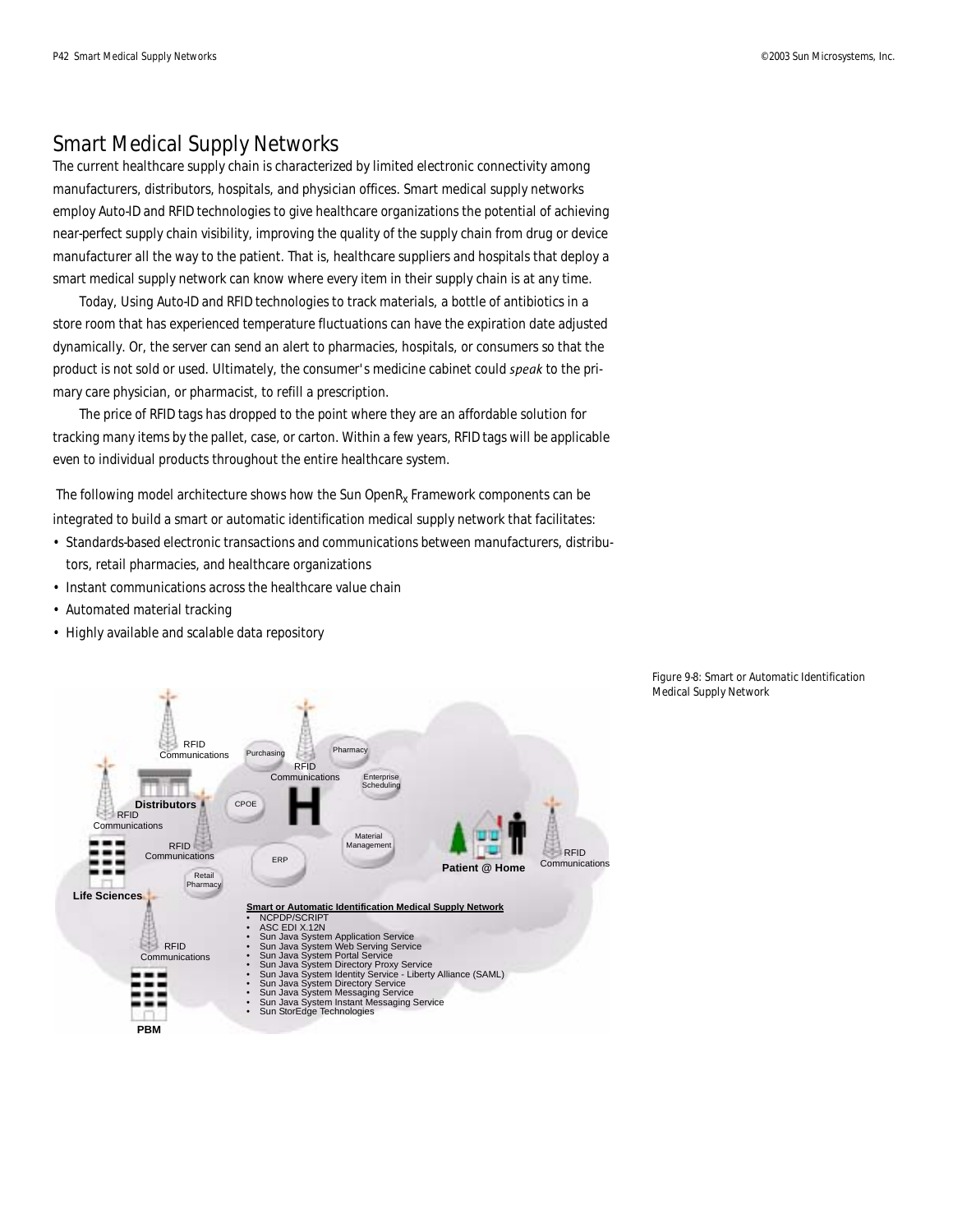#### ePrescriber Network

When a patient receives a prescription today, it is most likely on paper. After driving to a pharmacy, the patient either drops the prescription off or waits for it to be filled. The process can be delayed if the prescription must be verified or if insurance benefits must be confirmed over the telephone.

ePrescriber networks connect physicians at the point of care with pharmacists, helping to reduce medication errors, streamline the prescription writing and renewal process, and reduce claims submission issues. The following model architecture shows how the Sun OpenR<sub>x</sub> Framework components can be integrated to build an ePrescriber network that facilitates:

- Standards-based electronic transactions and communications between pharmacies and pharmacy benefit management companies
- Instant communications between care-givers across the healthcare delivery chain
- Highly available and scalable data repository



#### Figure 9-9: ePrescriber Network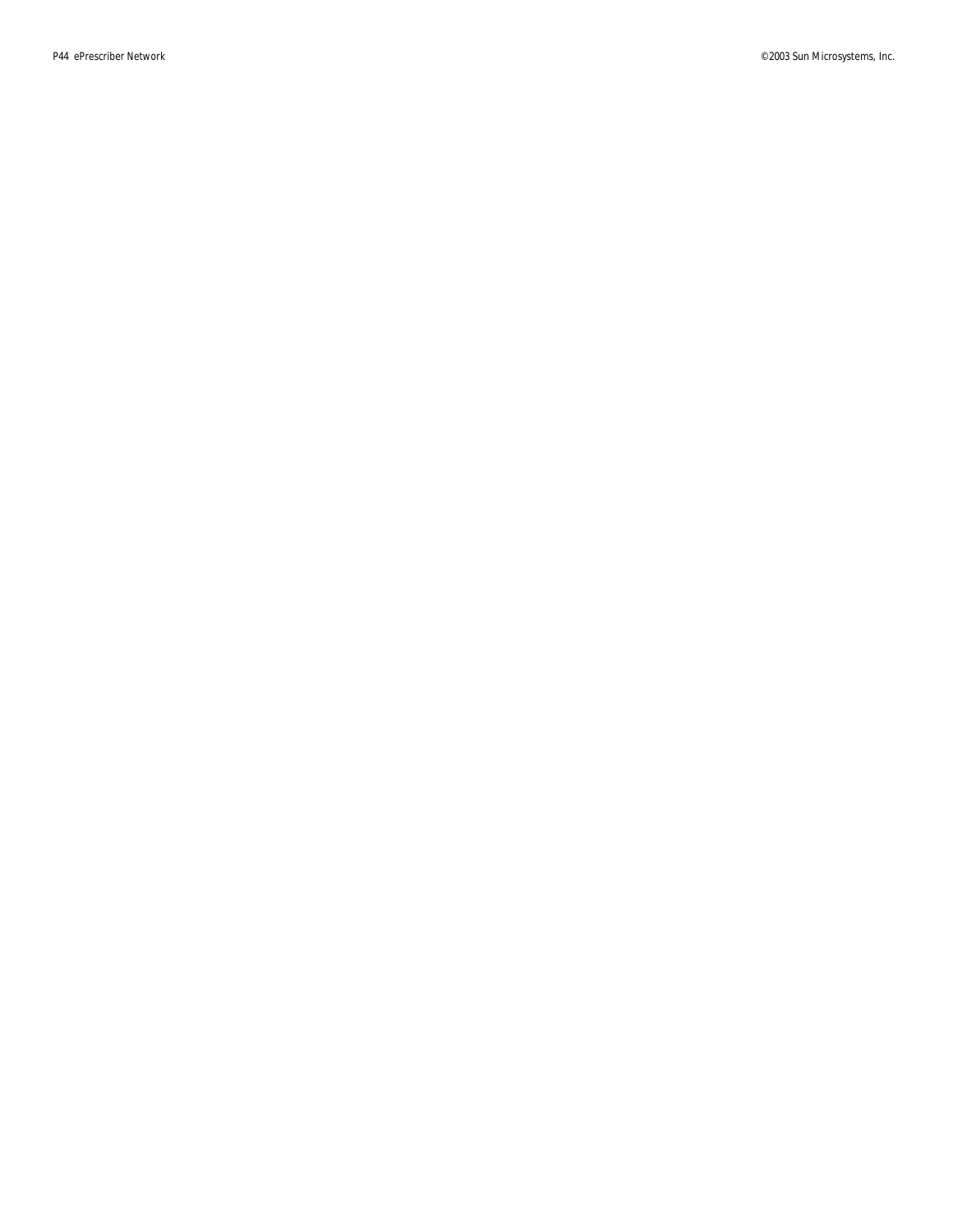Chapter 10

# **Conclusion**

The Sun OpenR<sub>x</sub> Framework offers a comprehensive, end-to-end, high performance network computing infrastructure that can help healthcare organizations implement systems that:

- Reduce cost and complexity
- Offer mobility with security
- Improve reliability while enabling scalability

Healthcare organizations can choose from an assortment of Sun and pre-qualified third-party technologies that offer open-platform flexibility and support for industry standards—so your IT solution can flex to meet rapidly changing demands.

The Sun Open $R<sub>x</sub>$  Framework offerings include access management, Web and application services, messaging and collaboration services, Java technology development, provisioning and systems administration services, and hardware components.

Start treating your network like a computer: let the Sun OpenR<sub>x</sub> Framework help your enterprise deliver tomorrow's healthcare services today.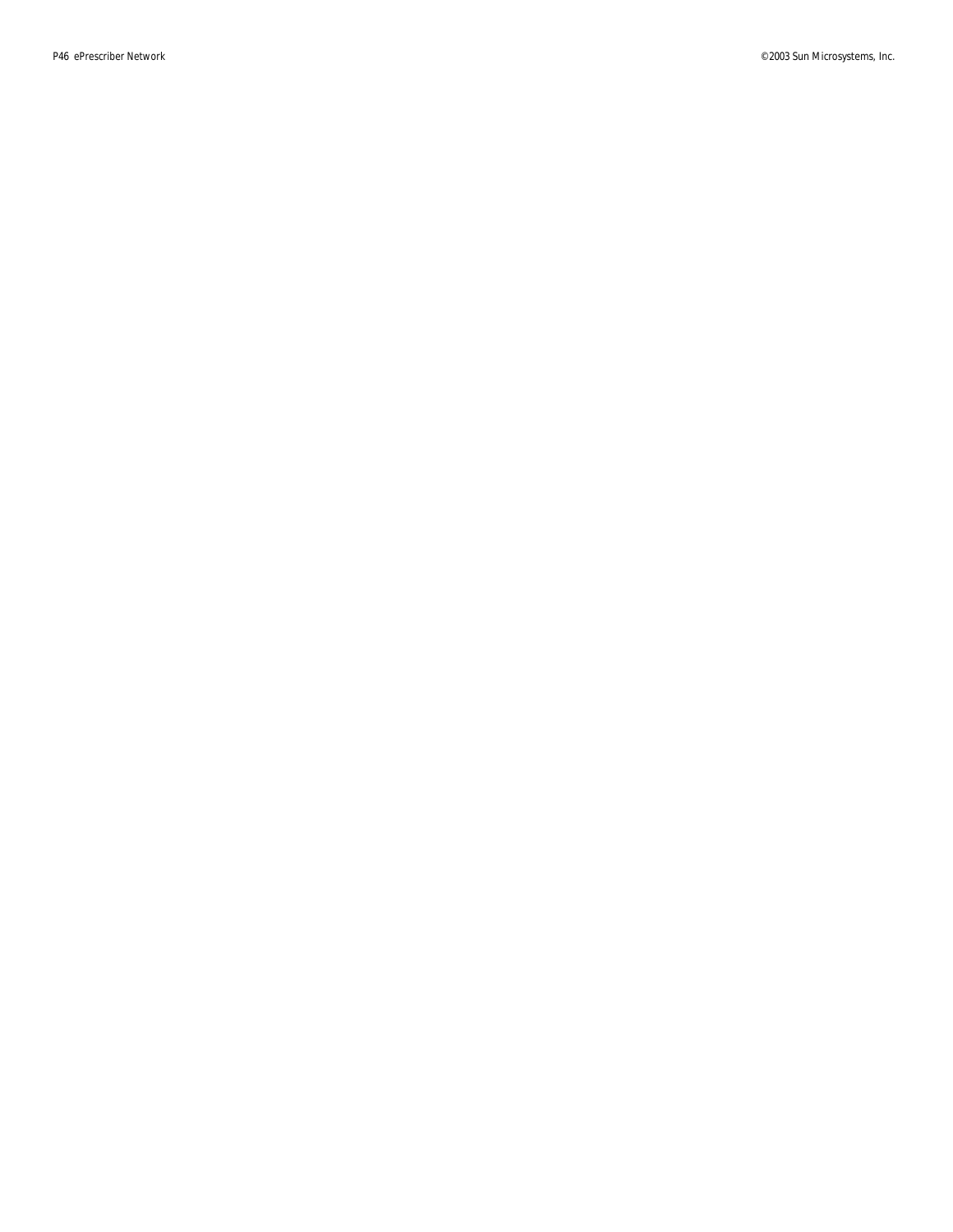Appendix A

# **Alliance Solutions and Supported Technologies**

This appendix offers URLs that you can visit to learn more about alliance solutions supported by the Sun OpenR<sub>x</sub> Framework, as well as Sun components, healthcare industry standards, and related technologies. Tables are organized as follows:

- Access management
- Application and Web services
- Messaging and collaboration services
- Software development tools
- Provisioning and systems administration
- Hardware platforms
- Operating systems
- Database management systems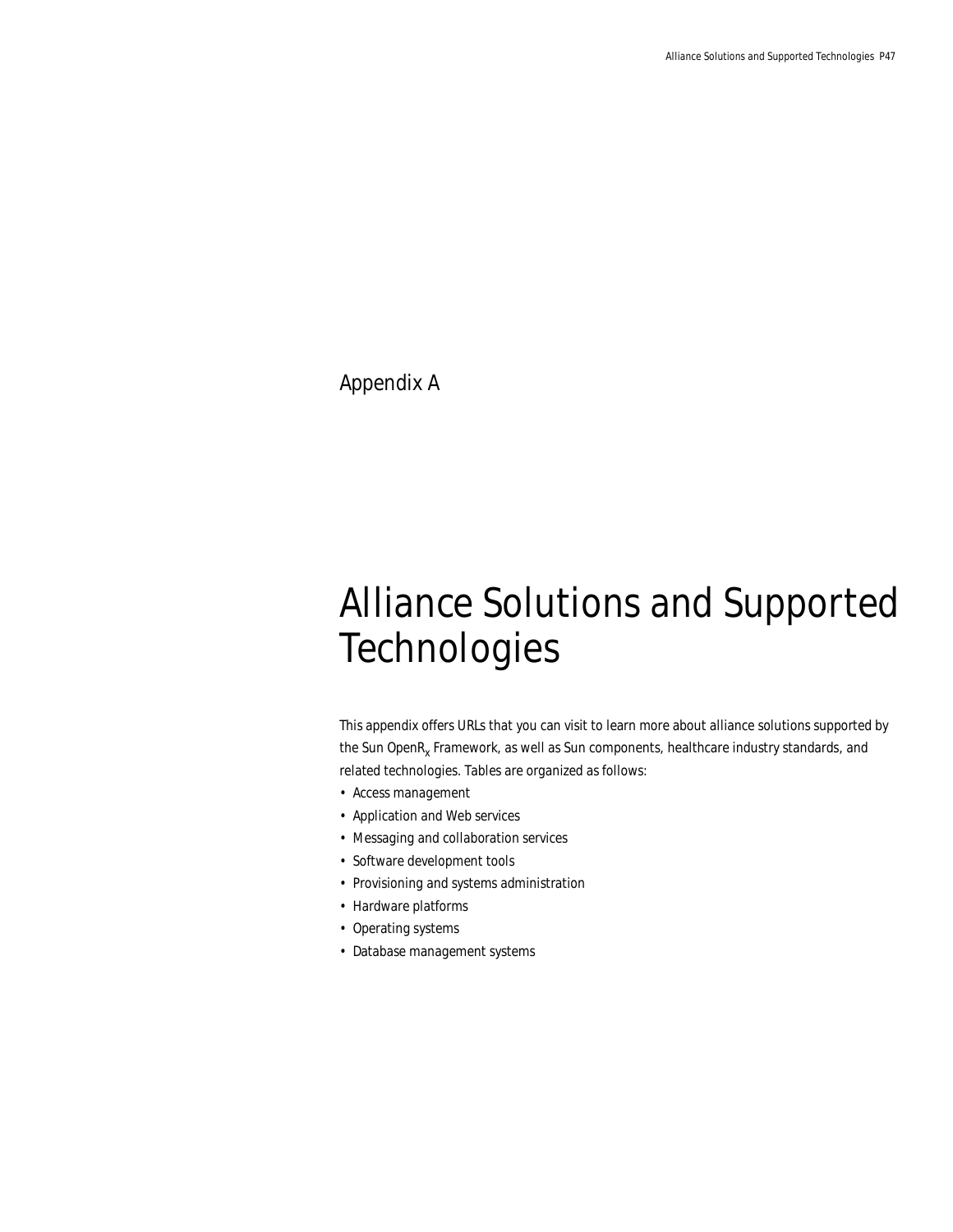### Access Management

The following table provides URLs that you can visit to learn more about access management technologies supported by the Sun Open $R_x$  Framework.

| <b>Access Management</b><br><b>TABLE 1</b>     |                                                                                                                                                                                    |                                                                     |
|------------------------------------------------|------------------------------------------------------------------------------------------------------------------------------------------------------------------------------------|---------------------------------------------------------------------|
| Sun OpenR <sub>x</sub> Framework<br>Component  | <b>Description or Vendor</b>                                                                                                                                                       | <b>URL</b>                                                          |
| Biometric Authentication and<br>Identification | AC Technology, Inc. BiObex <sup>™</sup> multi-biometric<br>authentication software                                                                                                 | http://www.actechnology.com/                                        |
|                                                | Cross Match Technologies Verifier <sup>TM</sup><br>E Fingerprint Scanning devices                                                                                                  | http://www.crossmatch.com/                                          |
| Cryptography                                   | Boosts the security, performance, and<br>availability of healthcare applications                                                                                                   | http://www.sun.com/products/networking/crypto.html/                 |
| Enterprise Master Patient Index                | Initiate Systems Identity Hub Identifies and<br>links duplicate patient/member records                                                                                             | http://www.initiatesystems.com/                                     |
| <b>Federated Network</b><br>Identification     | Liberty Alliance Project                                                                                                                                                           | http://www.projectliberty.org/                                      |
| Security                                       |                                                                                                                                                                                    | http://wwws.sun.com/software/product_categories/<br>security.html/  |
| <b>Trusted Solaris OS</b>                      | Virtually unmatched levels of privacy<br>Increased accountability<br>Reduced risk of security violations<br>Proven effective in government, intelligence,<br>and security agencies | http://wwws.sun.com/software/solaris/trustedsolaris/<br>index.html/ |

### Application and Web Services

The following table provides URLs that you can visit to learn more about Web and application ser-

vices supported by the Sun OpenR<sub>x</sub>

Framework.

| <b>Application and Web Services</b><br><b>TABLE 2</b> |                                                          |                                                                                   |
|-------------------------------------------------------|----------------------------------------------------------|-----------------------------------------------------------------------------------|
| Sun OpenR <sub>x</sub> Framework<br>Component         | <b>Description or Vendor</b>                             | <b>URL</b>                                                                        |
|                                                       |                                                          | http://www.sun.com/software/                                                      |
| <b>Application Server</b>                             | Sun Java System Application Service                      | http://java.sun.com/downloads/                                                    |
| Desktop Office Productivity                           | Sun Java Desktop System, StarOffice                      | http://wwws.sun.com/software/star/staroffice/6.0/<br>index.html/                  |
| <b>Embedded Services</b>                              | Sun Java Embedded Server                                 | http://wwws.sun.com/software/embeddedserver/                                      |
| <b>Integration Server</b>                             | Sun Java System Integration Service                      | http://wwws.sun.com/software/products/<br>integration_srvr_eai/home_int_eai.html/ |
|                                                       |                                                          | http://wwws.sun.com/software/products/<br>integration_srvr_b2b/home_int_b2b.html  |
| <b>Office Productivity</b>                            | Multi-platform, open-source office<br>productivity suite | www.sunopenoffice.org/                                                            |
| Portal Server                                         |                                                          | http://www.sun.com/software/                                                      |
|                                                       | Sun Java System Portal Service                           | http://java.sun.com/downloads/                                                    |
|                                                       |                                                          | http://www.sun.com/software/                                                      |
| <b>Web Server</b>                                     | Sun Java System Web Serving Service                      | http://java.sun.com/downloads/                                                    |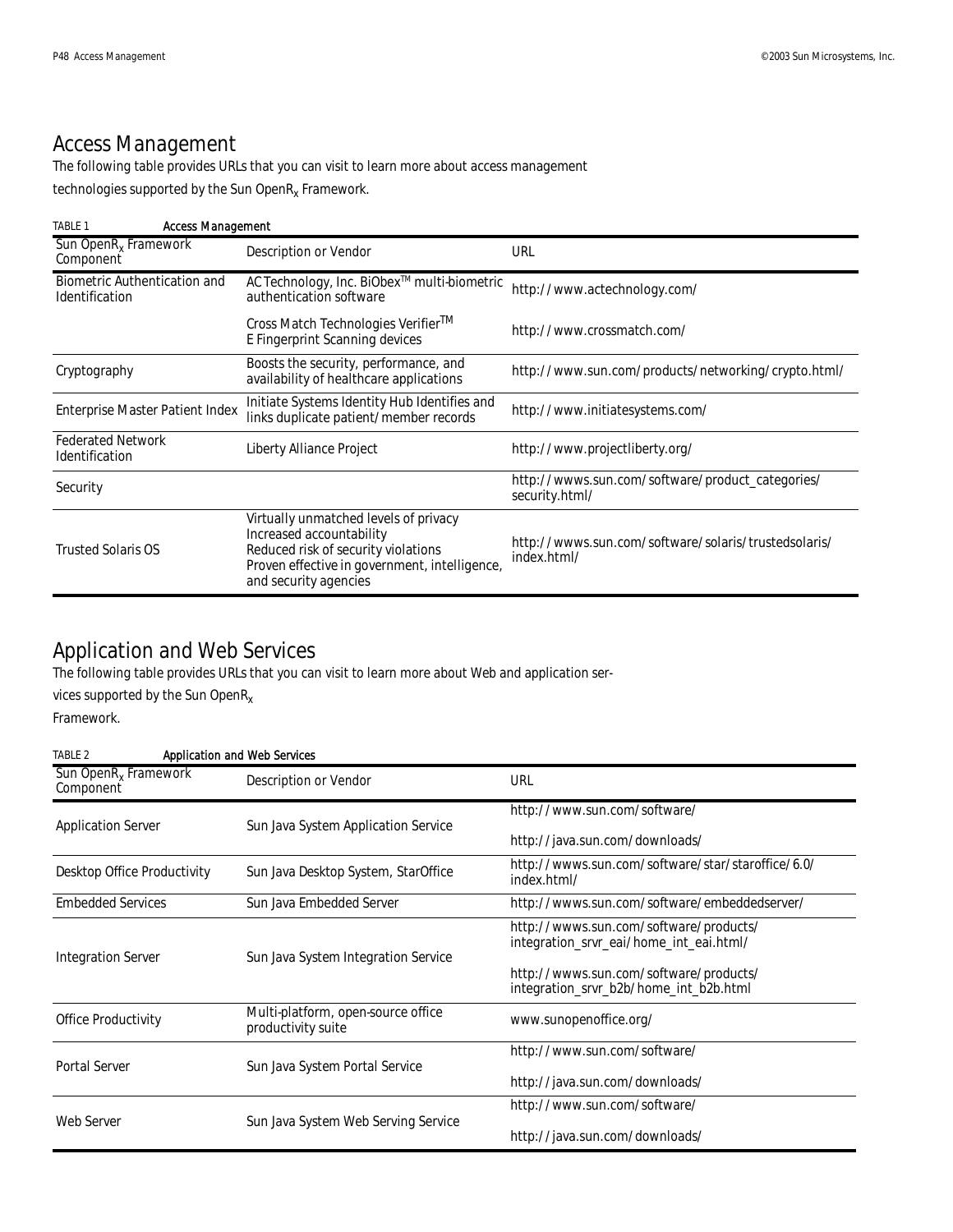## Messaging and Collaboration Services

The following table provides URLs that you can visit to learn more about messaging and collaboration services supported by the Sun OpenR<sub>x</sub> Framework.

| <b>Messaging and Collaboration Services</b><br>TABLE 3 |                                                                                                                                     |                                                                                             |  |
|--------------------------------------------------------|-------------------------------------------------------------------------------------------------------------------------------------|---------------------------------------------------------------------------------------------|--|
| Sun OpenR <sub>x</sub> Framework<br>Component          | <b>Description or Vendor</b>                                                                                                        | <b>URL</b>                                                                                  |  |
| ASC X.12N                                              | HIPAA-mandated EDI technology for<br>transaction processing                                                                         | http://www.x12.org/                                                                         |  |
|                                                        | <b>Ascential Software</b>                                                                                                           | http://www.ascential.com/                                                                   |  |
|                                                        | Orion                                                                                                                               | http://www.orionhealth.com/                                                                 |  |
|                                                        | Quovadx                                                                                                                             | http://www.quovadx.com/                                                                     |  |
|                                                        | SeeBeyond                                                                                                                           | http://www.seebeyond.com/                                                                   |  |
|                                                        | Tibco                                                                                                                               | http://www.tibco.com/                                                                       |  |
|                                                        | Vitria                                                                                                                              | http://www.vitria.com/                                                                      |  |
| <b>Connector Builder</b>                               | Sun Java System Integration Service                                                                                                 | http://wwws.sun.com/software/product_categories/<br>application_integration_messaging.html/ |  |
| E-mail, Calendar, Collaboration                        | Sun Java System                                                                                                                     | http://wwws.sun.com/software/product_categories/<br>email_calendar_collaboration.html/      |  |
| <b>Electronic Drug</b>                                 | Micromedex                                                                                                                          | http://www.micromedex.com/                                                                  |  |
| Reference Database                                     | FirstDataBank                                                                                                                       | http://www.firstdatabank.com/                                                               |  |
| HL7                                                    | Industry standard for application-to-<br>application message interchange                                                            | http://www.hl7.org/                                                                         |  |
|                                                        | <b>Ascential Software</b>                                                                                                           | http://www.ascential.com/                                                                   |  |
|                                                        | Orion                                                                                                                               | http://www.orionhealth.com/                                                                 |  |
|                                                        | Quovadx                                                                                                                             | http://www.quovadx.com/                                                                     |  |
|                                                        | SeeBeyond                                                                                                                           | http://www.seebeyond.com/                                                                   |  |
|                                                        | Tibco                                                                                                                               | http://www.tibco.com/                                                                       |  |
| Medical Imaging DICOM                                  | DICOM is a medical imaging standard.                                                                                                | http://java.sun.com/products/java-media/jai/                                                |  |
|                                                        | Java technology-based image viewers                                                                                                 | http://www.dicom.org/index.shtml/                                                           |  |
| Medical Imaging JPEG2000                               |                                                                                                                                     | http://jj2000.epfl.ch/jj_download/index.html/                                               |  |
| Medical Terminology Standards                          | Industry-standard medical terminology<br>services (accessible using Java technologies)<br>including SNOMED CT®, CPT™, ICD-9, ICD-10 | http://www.apelon.com/                                                                      |  |
| <b>NCPDP Telecommunications</b>                        | HIPAA-mandated NCPDP Telecommunication<br>Standard Version 5.1 and Batch Standard<br>Version 1.0 for pharmacy claims                | http://www.ncpdp.org/                                                                       |  |
|                                                        | Ascential Software                                                                                                                  | http://www.ascential.com/                                                                   |  |
|                                                        | Orion                                                                                                                               | http://www.orionhealth.com/                                                                 |  |
|                                                        | Quovadx                                                                                                                             | http://www.quovadx.com/                                                                     |  |
|                                                        | SeeBeyond                                                                                                                           | http://www.seebeyond.com/                                                                   |  |
| NCPDP SCRIPT                                           | NCPDP specification for electronically<br>transmitting prescription information                                                     | http://www.ncpdp.org/                                                                       |  |
|                                                        | <b>Ascential Software</b>                                                                                                           | http://www.ascential.com/                                                                   |  |
|                                                        | Orion                                                                                                                               | http://www.orionhealth.com/                                                                 |  |
|                                                        | Quovadx                                                                                                                             | http://www.quovadx.com/                                                                     |  |
|                                                        | SeeBeyond333                                                                                                                        | http://www.seebeyond.com/                                                                   |  |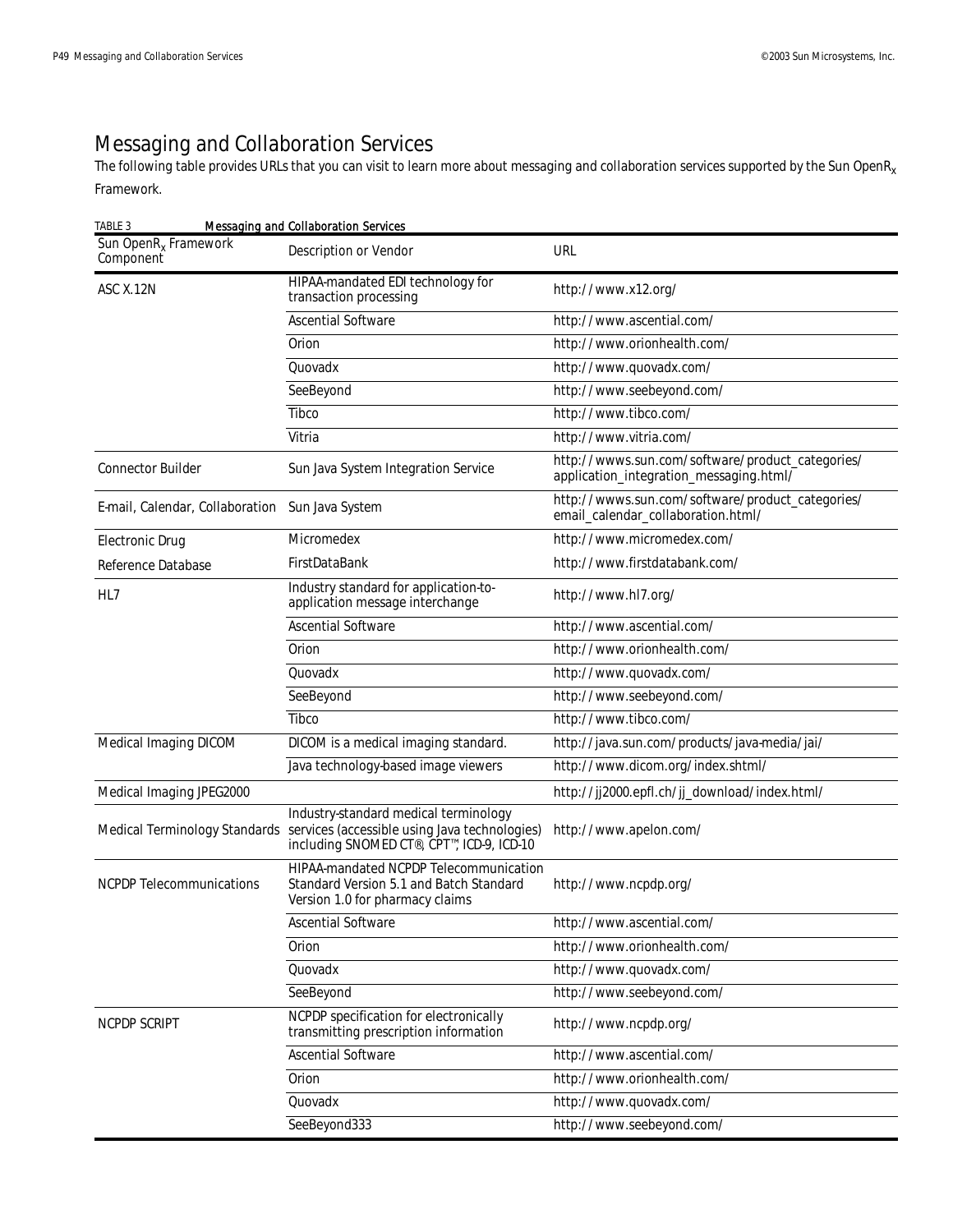## Software Development Tools

The following table provides URLs that you can visit to learn more about software development tools and technologies supported by the Sun OpenR<sub>x</sub> Framework.

| <b>Software Development Tools</b><br><b>TABLE 4</b>              |                                                                                                                         |                                                  |
|------------------------------------------------------------------|-------------------------------------------------------------------------------------------------------------------------|--------------------------------------------------|
| Sun Open $R_x$ Framework<br>Component                            | <b>Description or Vendor</b>                                                                                            | URL                                              |
| 2D Medical Imaging                                               | Java 2D API                                                                                                             | http://java.sun.com/products/java-media/2D/      |
| 3D Medical Imaging                                               | Java 3D API                                                                                                             | http://java.sun.com/products/java-media/3D/      |
| Auto-ID                                                          | Identify devices anywhere automatically                                                                                 | http://autoidcenter.org/                         |
| Disease Surveillance                                             | Java technology package for detecting<br>disease and outbreak patterns for bio-terror<br>tracking                       | http://www.health.pitt.edu/rods/sw/default.html/ |
| ebXML<br>Registries                                              | Java technologies                                                                                                       | http://java.sun.com/xml/downloads/jaxr.html/     |
| J2ME Mobile Computing<br><b>Application Development</b>          | Java technologies                                                                                                       | http://java.sun.com/downloads/                   |
| Java Card                                                        | Java technologies                                                                                                       | http://java.sun.com/products/javacard/           |
| Java Multi-platform Enterprise<br><b>Application Development</b> | Java technologies                                                                                                       | http://java.sun.com/downloads/                   |
| <b>Medical Device Connectivity</b>                               | Java technologies                                                                                                       | http://www.jini.org/                             |
| Peer-to-peer Applications                                        | Project JXTA                                                                                                            | http://www.jxta.org/docs/DomainFAQTech.html      |
| Web to MUMPS Services                                            | jMUMPS is a set of open source Java libraries<br>enabling Java developers to interoperate<br>with MUMPS legacy systems. | Available on Request                             |
| <b>XML Services</b>                                              | Java technologies                                                                                                       | http://java.sun.com/downloads/                   |

## Provisioning and Systems Administration

The following table provides URLs that you can visit to learn more about provisioning and systems administration technologies supported by the Sun Open $R_x$  Framework.

| Provisioning and Systems Administration<br>TABLE 5     |                                                                                                   |                                                                                                |
|--------------------------------------------------------|---------------------------------------------------------------------------------------------------|------------------------------------------------------------------------------------------------|
| Sun OpenR <sub>x</sub> Framework<br>Component          | <b>Description or Vendor</b>                                                                      | url                                                                                            |
| <b>Grid Computing</b>                                  | • Distributed management product<br>• Optimizes utilization of software and<br>hardware resources | http://java.sun.com/products/java-media/2D/http://<br>wwws.sun.com/software/gridware/sge.html/ |
| Provisioning, Virtualization, and<br>Policy Management | Sun N1                                                                                            | http://wwws.sun.com/software/solutions/n1/index.html/                                          |
| Storage Management                                     | Sun StorEdge technologies                                                                         | http://www.sun.com/storage/software                                                            |
|                                                        | Sun StorEdge Utilization Suite (SAM-FS)                                                           | http://www.sun.com/storage/software/utilization                                                |
|                                                        | Sun StorEdge Performance Suite (QFS)                                                              | http://www.sun.com/storage/software/performance                                                |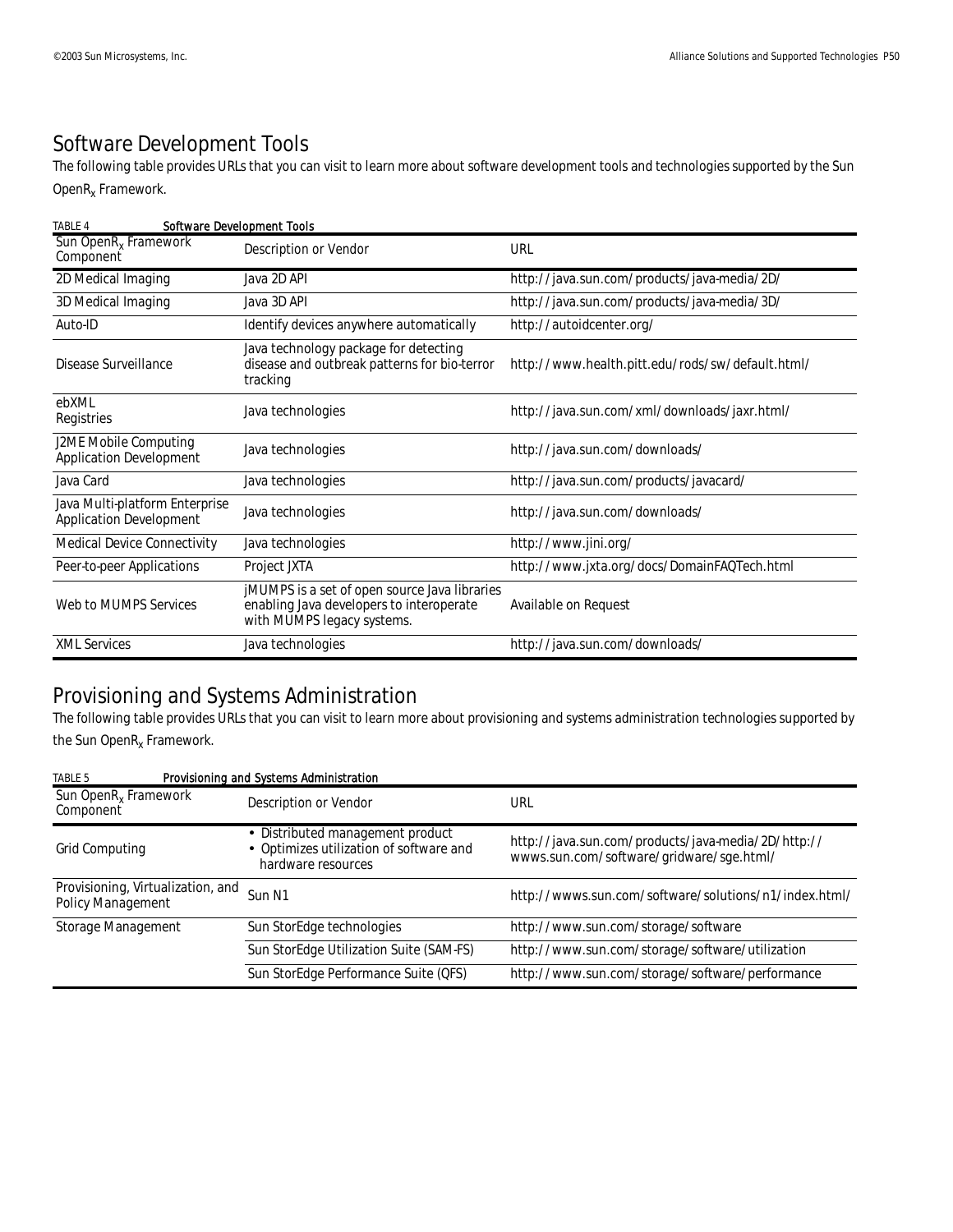## Hardware Platforms

The following table provides URLs that you can visit to learn more about hardware technologies that are particularly useful to the Sun OpenR<sub>x</sub> Framework.

| <b>Hardware Platforms</b><br>TABLE 6                                                                                                                                                                                                                                                                                                                                                   |                                                                                                                                                                                                                                     |                                                                             |  |
|----------------------------------------------------------------------------------------------------------------------------------------------------------------------------------------------------------------------------------------------------------------------------------------------------------------------------------------------------------------------------------------|-------------------------------------------------------------------------------------------------------------------------------------------------------------------------------------------------------------------------------------|-----------------------------------------------------------------------------|--|
| Sun OpenR <sub>x</sub> Framework<br>Component                                                                                                                                                                                                                                                                                                                                          | <b>Description or Vendor</b>                                                                                                                                                                                                        | <b>URL</b>                                                                  |  |
| • State-of-art handling of color and gamma<br>correction<br>• Advanced 3-D functionality<br>• Hardware accelerated texture mapping<br>• On-board texture memory<br>Sun Expert3D<br>• Supports monitor refresh rates of up to<br>112 Hz<br>• Double-buffered/ Z-buffered support for<br>3-D graphics up to 1920 x 1200<br>• Support for stereoscopic 3D up to<br>1280 x 1024 resolution |                                                                                                                                                                                                                                     | http://www.sun.com/desktop/products/graphics/<br>expert3d/expert3djtf.html/ |  |
| Sun Expert3D-Lite                                                                                                                                                                                                                                                                                                                                                                      | • Sun's most affordable 3-D graphics board<br>• On-board 3-D geometry acceleration<br>• Hardware-based texture mapping<br>• High-resolution<br>• 24-bit 3-D support for Sun's workstations                                          | http://www.sun.com/desktop/products/graphics/<br>expert3dlite/              |  |
| Sun Fire SSL Proxy Blade                                                                                                                                                                                                                                                                                                                                                               | Supports the seamless integration of SSL<br>encryption and decryption capabilities into<br>the Sun Fire Blade Platform.                                                                                                             | http://www.sun.com/products/networking/blades/ssl/                          |  |
| Sun XVR-100 Graphics<br>Accelerator                                                                                                                                                                                                                                                                                                                                                    | Affordable solution for applications<br>requiring<br>2-D, 24-bit color graphics                                                                                                                                                     | http://www.sun.com/desktop/products/graphics/xvr100/                        |  |
| Sun XVR-500 Graphics<br>Accelerator                                                                                                                                                                                                                                                                                                                                                    | Affordable graphics card for demanding<br>3-D applications                                                                                                                                                                          | http://www.sun.com/desktop/products/graphics/xvr500/<br>details.html/       |  |
| <b>Sun XVR-1000</b><br>Graphics Accelerator                                                                                                                                                                                                                                                                                                                                            | • High-end 3-D graphics boards<br>· Ideal for medical applications<br>• Larger texture memory<br>• 30-bit color precision<br>• Fast multi head output options                                                                       | http://www.sun.com/desktop/products/graphics/<br>xvr1000/                   |  |
| <b>Sun XVR-1200</b><br>Graphics Accelerator                                                                                                                                                                                                                                                                                                                                            | • High-quality graphics<br>• 3Dlabs Wildcat graphics processing core<br>• 400 MB of on-board memory<br>• 128 MB of dedicated frame buffer memory xvr1200/<br>• 256 MB of dedicated texture memory<br>• 32 MB of display list memory | http://www.sun.com/desktop/products/graphics/                               |  |
| Data Center Storage                                                                                                                                                                                                                                                                                                                                                                    |                                                                                                                                                                                                                                     | http://www.sun.com/storage/highend/                                         |  |
|                                                                                                                                                                                                                                                                                                                                                                                        | Sun StorEdge 9970 system                                                                                                                                                                                                            | http://www.sun.com/storage/highend/9970/index.xml/                          |  |
|                                                                                                                                                                                                                                                                                                                                                                                        | Sun StorEdge 9980 system                                                                                                                                                                                                            | http://www.sun.com/storage/highend/9980/index.xml/                          |  |
| Midrange Storage                                                                                                                                                                                                                                                                                                                                                                       |                                                                                                                                                                                                                                     | http://www.sun.com/storage/midrange/                                        |  |
|                                                                                                                                                                                                                                                                                                                                                                                        | Sun StorEdge 3900 series                                                                                                                                                                                                            | http://www.sun.com/storage/midrange/3900/index.xml/                         |  |
|                                                                                                                                                                                                                                                                                                                                                                                        | Sun StorEdge 6120 array                                                                                                                                                                                                             | http://www.sun.com/storage/midrange/6000/6100/<br>6120/index.xml/           |  |
|                                                                                                                                                                                                                                                                                                                                                                                        | Sun StorEdge 6320 system                                                                                                                                                                                                            | http://www.sun.com/storage/midrange/6000/6300/<br>6320/index.xml/           |  |
|                                                                                                                                                                                                                                                                                                                                                                                        | Sun StorEdge 6900 series                                                                                                                                                                                                            | http://www.sun.com/storage/midrange/6000/6900/<br>index.xml/                |  |
|                                                                                                                                                                                                                                                                                                                                                                                        | Sun StorEdge A5200 array                                                                                                                                                                                                            | http://www.sun.com/storage/midrange/a5200/<br>index.xml/                    |  |
|                                                                                                                                                                                                                                                                                                                                                                                        | Sun StorEdgeT3 array for the enterprise                                                                                                                                                                                             | http://www.sun.com/storage/midrange/t3es/index.xml/                         |  |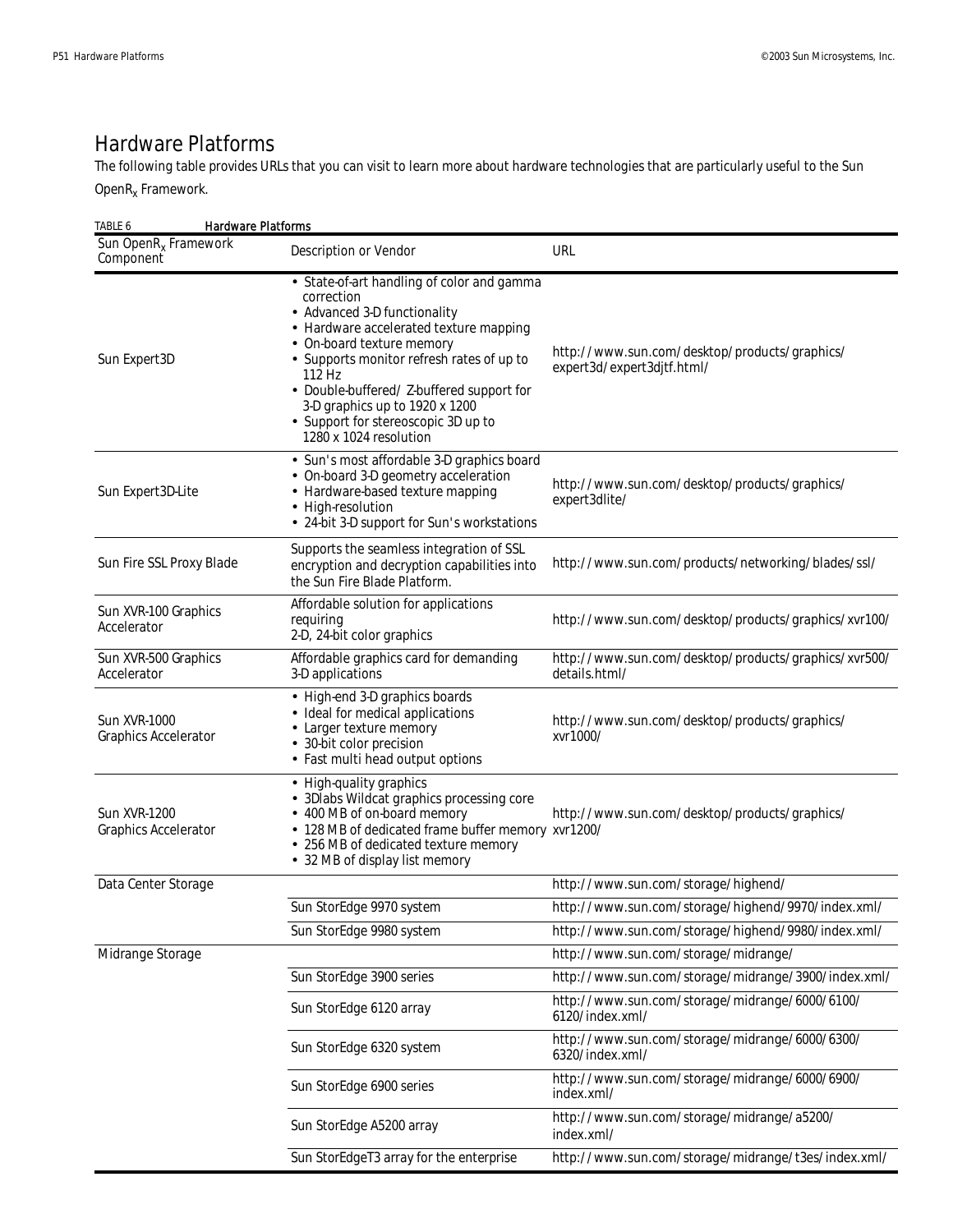| Sun OpenR <sub>x</sub> Framework<br>Component | <b>Description or Vendor</b>                                                                | <b>URL</b>                                                                                   |
|-----------------------------------------------|---------------------------------------------------------------------------------------------|----------------------------------------------------------------------------------------------|
| Workgroup Storage                             |                                                                                             | http://www.sun.com/storage/workgroup/                                                        |
|                                               | Netra st A1000 and D1000 arrays                                                             | http://www.sun.com/storage/workgroup/netra_a1000/<br>index.xml/                              |
|                                               | Sun StorEdge 3310 NAS                                                                       | http://www.sun.com/storage/workgroup/3000/3300/<br>3310nas/index.xml/                        |
|                                               | Sun StorEdge 3310 SCSI array                                                                | http://www.sun.com/storage/workgroup/3000/3300/<br>3310scsi/index.xml/                       |
|                                               | Sun StorEdge 3510 FC array                                                                  | http://www.sun.com/storage/workgroup/3000/3500/<br>3510/index.xml/                           |
|                                               | Sun StorEdge D2 array                                                                       | http://www.sun.com/storage/workgroup/d2/index.xml/                                           |
|                                               | Sun StorEdge A1000 and D1000 arrays                                                         | http://www.sun.com/storage/workgroup/a1000/<br>index.xml/                                    |
|                                               | Sun StorEdge S1 array                                                                       | http://www.sun.com/storage/workgroup/s1/index.xml/                                           |
|                                               | Sun StorEdge T3 for the workgroup                                                           | http://www.sun.com/storage/workgroup/t3wg/<br>index.xml/                                     |
| Workstations                                  |                                                                                             | http://www.sun.com/desktop/products/ws.html/                                                 |
|                                               | Sun Blade 2000 workstation                                                                  | http://www.sun.com/desktop/workstation/<br>sunblade2000/                                     |
|                                               | Sun Blade 150 workstation                                                                   | http://www.sun.com/desktop/workstation/sunblade150/                                          |
| Thin Client Computing                         | Provide for a highly secure, low TCO desktop<br>solution with integrated smart card reader. | http://wwws.sun.com/hw/sunray/index.html/                                                    |
|                                               | Sun Ray 1 thin client                                                                       | http://www.sun.com/desktop/workstation/sunblade150/                                          |
|                                               | Sun Ray 100 thin client                                                                     | http://wwws.sun.com/sunray/sunray100/index.html/                                             |
|                                               | Sun Ray 150 thin client                                                                     | http://wwws.sun.com/sunray/sunray150/index.html/                                             |
| <b>High-end Servers</b>                       |                                                                                             | http://www.sun.com/servers/highend/                                                          |
|                                               | Sun Enterprise 10000 server                                                                 | http://www.sun.com/servers/highend/e10000/<br>index.xml/                                     |
|                                               | Sun Fire 12K server                                                                         | http://www.sun.com/servers/highend/sunfire12k/<br>index.xml/                                 |
|                                               | Sun Fire 15K server                                                                         | http://www.sun.com/servers/highend/sunfire15k/<br>index.xml/                                 |
| Midrange Server                               |                                                                                             | http://www.sun.com/servers/midrange/                                                         |
|                                               | Sun Fire V1280 server                                                                       | http://www.sun.com/servers/midrange/sunfirev1280/                                            |
| Midframe Servers                              |                                                                                             | http://www.sun.com/servers/midrange/                                                         |
|                                               | Sun Fire 3800 server                                                                        | http://www.sun.com/servers/midrange/sunfire3800/<br>index.html/                              |
|                                               | Sun Fire 4800 server                                                                        | http://www.sun.com/servers/midrange/sunfire4800/<br>index.html/                              |
|                                               | Sun Fire 4810 server                                                                        | http://www.sun.com/servers/midrange/sunfire4810/<br>index.html/                              |
|                                               | Sun Fire 6800 server                                                                        | http://www.sun.com/servers/midrange/sunfire6800/<br>index.html/                              |
| <b>Entry-level Servers</b>                    |                                                                                             | http://www.sun.com/servers/entry/                                                            |
|                                               | Sun Fire Blade platform                                                                     | http://www.sun.com/servers/entry/blade/index.html/                                           |
|                                               | Sun Fire B1600 intelligent shelf                                                            | http://www.sun.com/servers/entry/blade/b1600/<br>index.html/                                 |
|                                               | Sun Fire B100s Blade server                                                                 | http://www.sun.com/servers/entry/b100s/index.html/                                           |
|                                               |                                                                                             | Sun Fire B10n Content Load Balancing Blade http://www.sun.com/products/networking/blades/lb/ |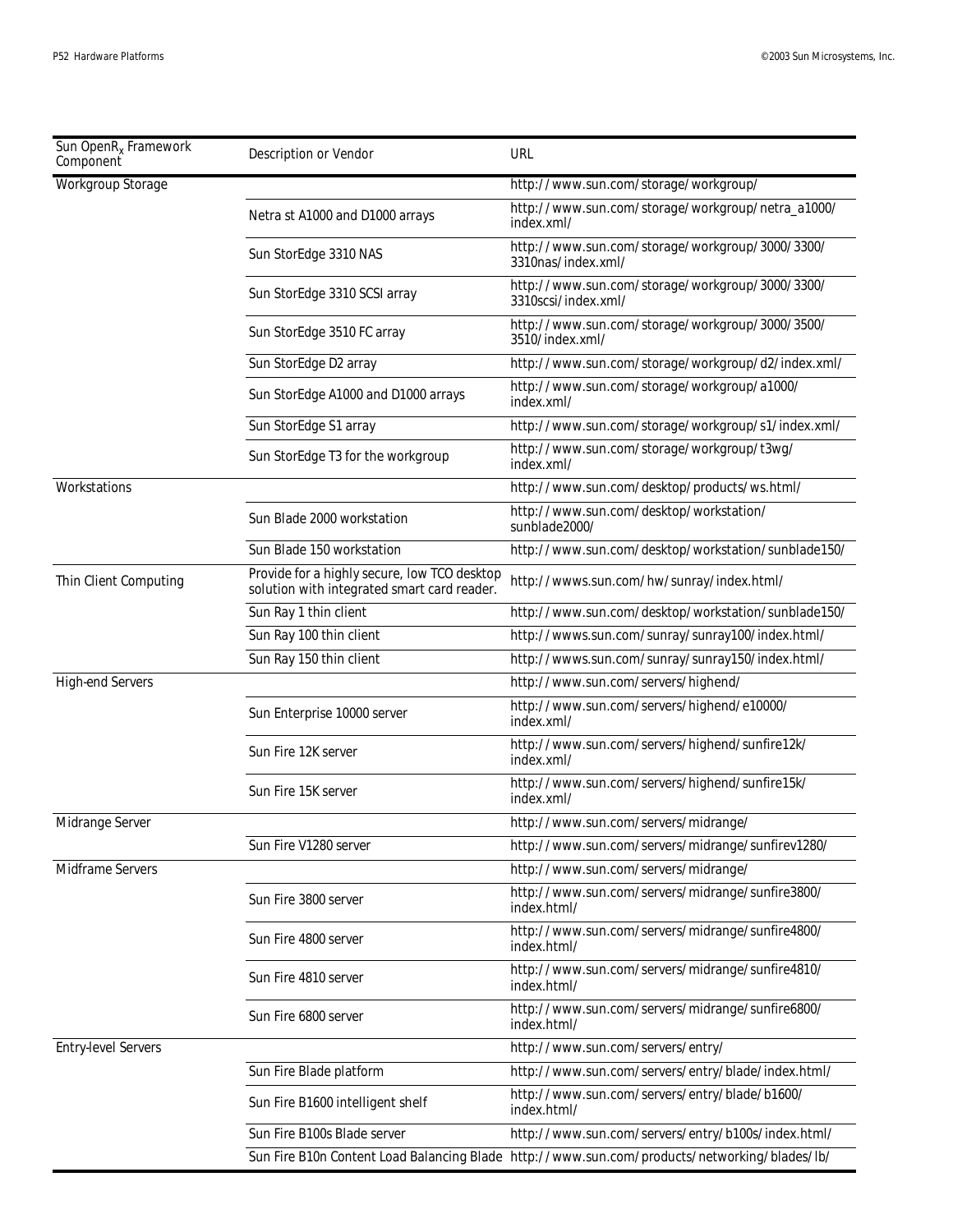| Sun OpenR <sub>x</sub> Framework<br>Component | <b>Description or Vendor</b>        | URL                                                |
|-----------------------------------------------|-------------------------------------|----------------------------------------------------|
| Entry-level Servers (continued)               | Sun Fire V100 server                | http://www.sun.com/servers/entry/v100/index.html/  |
|                                               | Sun Fire V120 server                | http://www.sun.com/servers/entry/v120/index.html/  |
|                                               | Sun Fire V60x server                | http://www.sun.com/servers/entry/v60x/             |
|                                               | Sun Fire V65x server                | http://www.sun.com/servers/entry/v65x/             |
|                                               | Sun Fire V210 server                | http://www.sun.com/servers/entry/v210/             |
|                                               | Sun Fire V240 server                | http://www.sun.com/servers/entry/v240/             |
|                                               | Sun Fire 280R server                | http://www.sun.com/servers/entry/280r/index.html/  |
|                                               | Sun Fire V880z server               | http://www.sun.com/servers/entry/v880z/            |
|                                               | Sun Fire V480 server                | http://www.sun.com/servers/entry/v480/index.html/  |
|                                               | Sun Fire V880Z Visualization server | http://www.sun.com/servers/entry/v880z/index.html/ |
|                                               | Sun Fire V880 server                | http://www.sun.com/servers/entry/880/index.html/   |

## Operating Systems

The following table provides URLs that you can visit to learn more about operating systems supported by the Sun OpenR<sub>x</sub> Framework.

| <b>Operating Systems</b><br><b>TABLE 7</b>    |                              |                                                                             |
|-----------------------------------------------|------------------------------|-----------------------------------------------------------------------------|
| Sun OpenR <sub>x</sub> Framework<br>Component | <b>Description or Vendor</b> | url                                                                         |
| <b>Operating Systems</b>                      |                              | http://wwws.sun.com/software/product_categories/<br>operating_systems.html/ |
|                                               | Solaris OS                   | http://wwws.sun.com/software/solaris/index.html/                            |
|                                               | <b>Trusted Solaris OS</b>    | http://wwws.sun.com/software/solaris/trustedsolaris/<br>index.html/         |
|                                               | Linux                        | http://wwws.sun.com/software/linux/index.html                               |
|                                               | <b>SuSE Linux</b>            | http://www.suse.com/us/business/products/server/                            |

## Database Management Systems

The following table provides URLs that you can visit to learn more about database management systems supported by the Sun OpenR<sub>x</sub> Framework.

| <b>TABLE 8</b>                                | Database Management Systems  |                                            |
|-----------------------------------------------|------------------------------|--------------------------------------------|
| Sun OpenR <sub>x</sub> Framework<br>Component | <b>Description or Vendor</b> | url                                        |
| Intersystems Cache'                           |                              | http://www.intersystems.com/               |
| Oracle                                        |                              | http://www.oracle.com/                     |
| Sybase                                        |                              | http://www.sybase.com/                     |
| <b>MySQL</b>                                  |                              | http://www.mysql.com/                      |
| IBM DB2                                       |                              | http://www.ibm.com/software/data/db2/      |
| <b>IBM Informix</b>                           |                              | http://www.ibm.com/software/data/informix/ |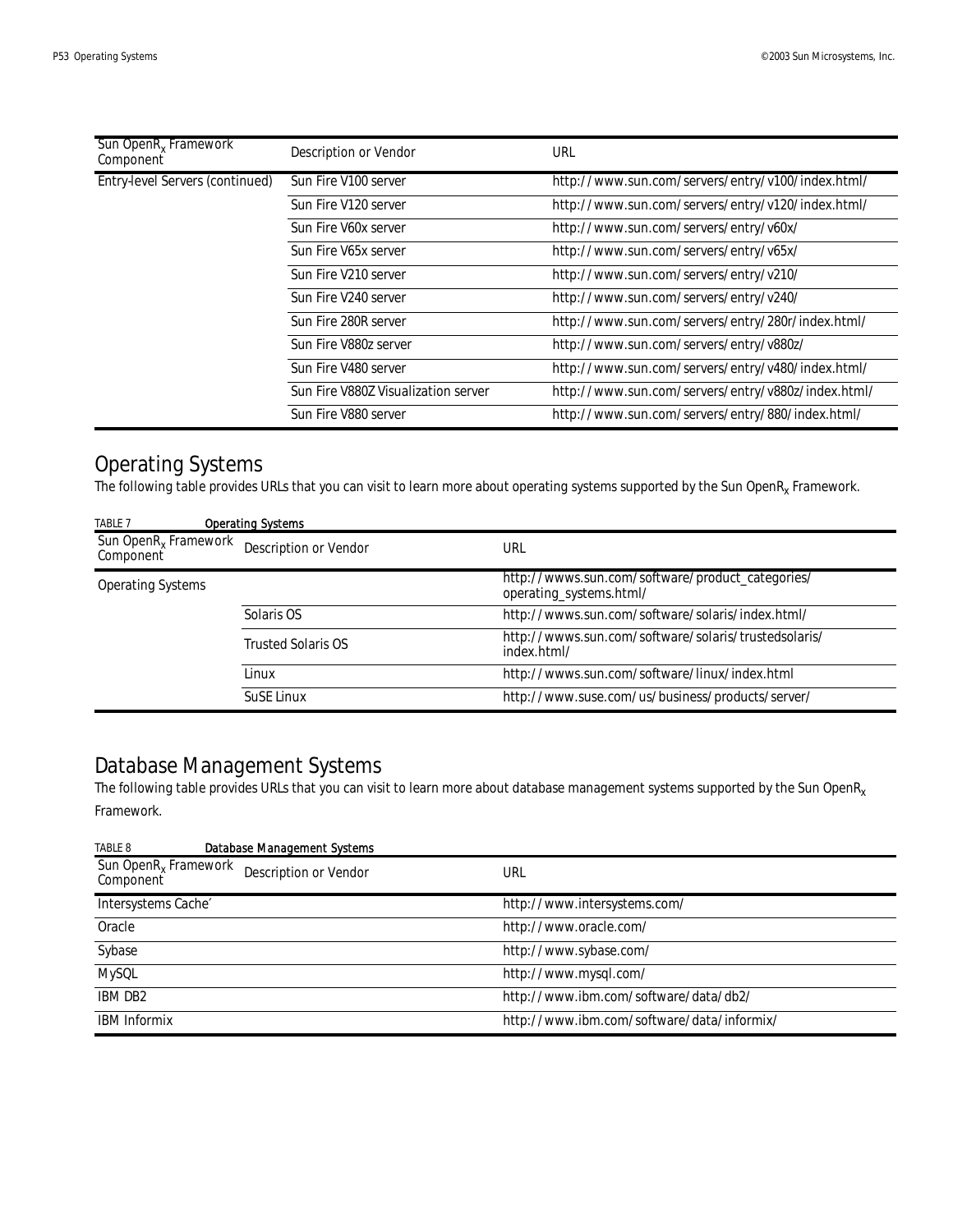#### $\sf SUM^m$ Copyright 2003 Sun Microsystems, Inc., 901 San Antonio Road, Palo Alto, California 94303 U.S.A. All rights reserved.

This product or document is protected by copyright and distributed under licenses restricting its use, copying, distribution, and decompilation. No part of this product or document may be reproduced in any form by any means without prior written authorization of Sun and its licensors, if any. Third-party software, including font technology, is copyrighted and licensed from Sun suppliers.

Parts of the product may be derived from Berkeley BSD systems, licensed from the University of California. UNIX is a registered trademark in the U.S. and other countries, exclusively licensed through X/Open Company, Ltd.

THE NETWORK IS THE COMPUTER, Sun, Sun Microsystems, the Sun logo, Java, J2ME, J2SE, J2EE, JavaBeans, JavaServer Pages, Java Servlet, Sun OpenR, Sun ONE, Sun StorEdge, Sun Fire, Sun Ray, iForce, Java 2D, Java 3D, Sun Cluster, Sun Java System, SunPlex, Trusted Solaris, and Solaris are trademarks, registered trademarks, or service marks of Sun Microsystems, Inc. in the U.S. and other countries. All SPARC trademarks are used under license and are trademarks or registered trademarks of SPARC International, Inc. in the U.S. and other countries. Products bearing SPARC trademarks are based upon an architecture developed by Sun Microsystems, Inc.

RESTRICTED RIGHTS: Use, duplication, or disclosure by the U.S. Government is subject to restrictions of FAR 52.227-14(g)(2)(6/87) and FAR 52.227-19(6/87), or DFAR 252.227-7015(b)(6/95) and DFAR 227.7202-3(a).

DOCUMENTATION IS PROVIDED "AS IS" AND ALL EXPRESS OR IMPLIED CONDITIONS, REPRESENTATIONS AND WARRANTIES, INCLUDING ANY IMPLIED WARRANTY OF MERCHANTABIL-ITY, FITNESS FOR A PARTICULAR PURPOSE OR NON-INFRINGEMENT, ARE DISCLAIMED, EXCEPT TO THE EXTENT THAT SUCH DISCLAIMERS ARE HELD TO BE LEGALLY INVALID.

 $\mathsf{SUM}$  M Copyright 2003 Sun Microsystems, Inc., 901 San Antonio Road, Palo Alto, Californie 94303 Etats-Unis. Tous droits réservés.

Ce produit ou document est protégé par un copyright et distribué avec des licences qui en restreignent l'utilisation, la copie, la distribution, et la décompilation. Aucune partie de ce produit ou document ne peut être reproduite sous aucune forme, par quelque moyen que ce soit, sans l'autorisation préalable et écrite de Sun et de ses bailleurs de licence, s'il y en a. Le logiciel détenu par des tiers, et qui comprend la technologie relative aux polices de caractères, est protégé par un copyright et licencié par des fournisseurs de Sun.

Des parties de ce produit pourront être dérivées des systèmes Berkeley BSD licenciés par l'Université de Californie. UNIX est une marque déposée aux Etats-Unis et dans d'autres pays et licenciée exclusivement par X/Open Company, Ltd.

THE NETWORK IS THE COMPUTER , Sun, Sun Microsystems, le logo Sun, Java, J2ME, J2SE, J2EE, JavaBeans, JavaServer Pages, Java Servlet, Sun OpenRx, Sun ONE, Sun StorEdge, Sun Fire, Sun Ray, iForce, Java 2D, Java 3D, Sun Cluster, Sun Java System, SunPlex, Trusted Solaris, et Solaris sont des marques de fabrique ou des marques déposées, ou marques de service, de Sun Microsystems, Inc. aux Etats-Unis et dans d'autres pays. Toutes les marques SPARC sont utilisées sous licence et sont des marques de fabrique ou des marques déposées de SPARC International, Inc. aux Etats-Unis et dans d'autres pays. Les produits portant les marques SPARC sont basés sur une architecture développée par Sun Microsystems, Inc.

CETTE PUBLICATION EST FOURNIE "EN L'ETAT" ET AUCUNE GARANTIE, EXPRESSE OU IMPLICITE, N'EST ACCORDEE, Y COMPRIS DES GARANTIES CONCERNANT LA VALEUR MARCHANDE, L'APTITUDE DE LA PUBLICATION A REPONDRE A UNE UTILISATION PARTICULIERE, OU LE FAIT QU'ELLE NE SOIT PAS CONTREFAISANTE DE PRODUIT DE TIERS. CE DENI DE GARANTIE NE S'APPLIQUERAIT PAS, DANS LA MESURE OU IL SERAIT TENU JURIDIQUEMENT NUL ET NON AVENU.